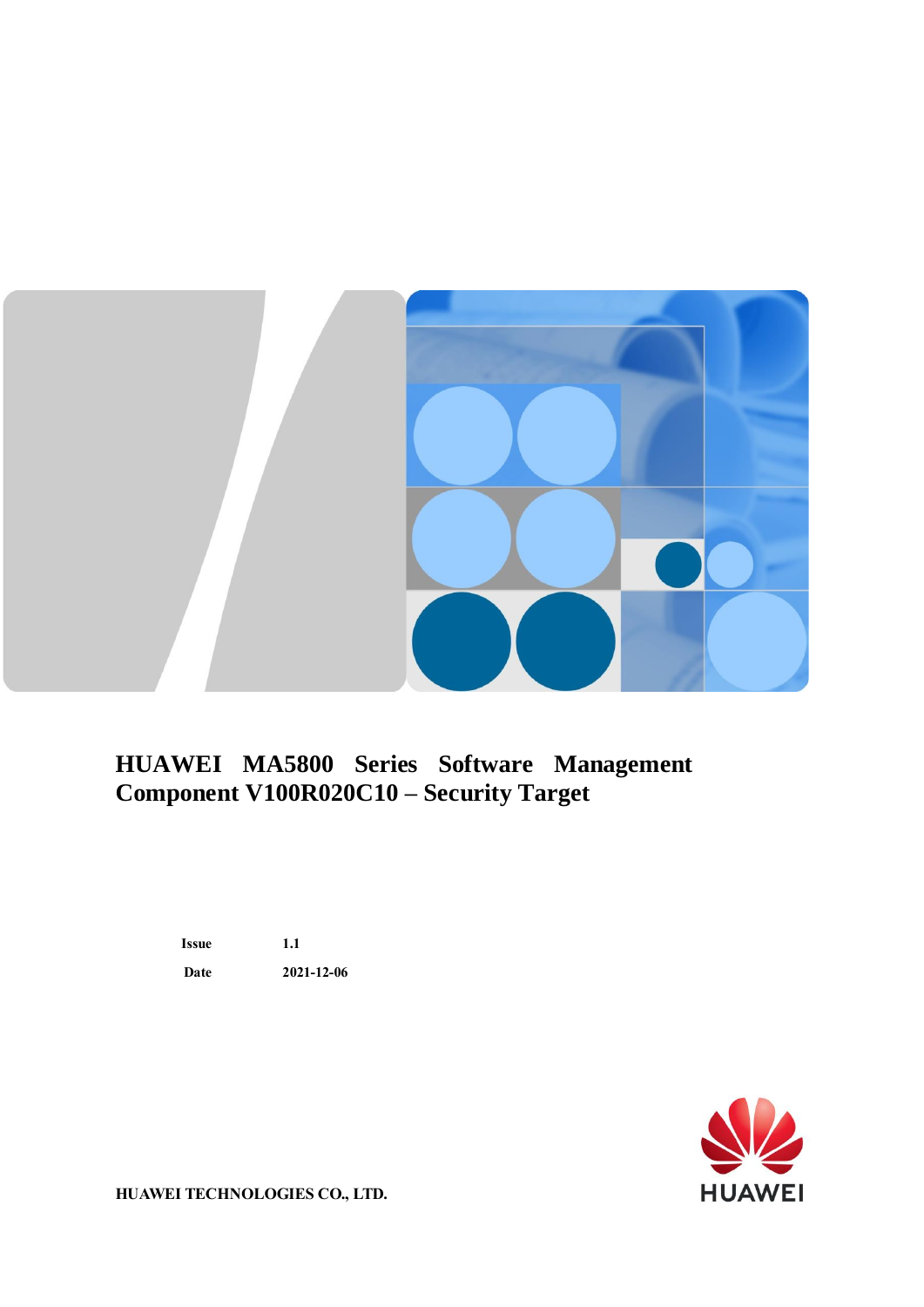#### **Copyright © Huawei Technologies Co., Ltd. 2021. All rights reserved.**

No part of this document may be reproduced or transmitted in any form or by any means without prior written consent of Huawei Technologies Co., Ltd.

#### **Trademarks and Permissions**

S and other Huawei trademarks are trademarks of Huawei Technologies Co., Ltd.

All other trademarks and trade names mentioned in this document are the property of their respective holders.

#### **Notice**

The purchased products, services and features are stipulated by the contract made between Huawei and the customer. All or part of the products, services and features described in this document may not be within the purchase scope or the usage scope. Unless otherwise specified in the contract, all statements, information, and recommendations in this document are provided "AS IS" without warranties, guarantees or representations of any kind, either express or implied.

The information in this document is subject to change without notice. Every effort has been made in the preparation of this document to ensure accuracy of the contents, but all statements, information, and recommendations in this document do not constitute a warranty of any kind, express or implied.

### Huawei Technologies Co., Ltd.

Address: Huawei Industrial Base Bantian, Longgang Shenzhen 518129 People's Republic of China

Website: [http://www.huawei.com](http://www.huawei.com/)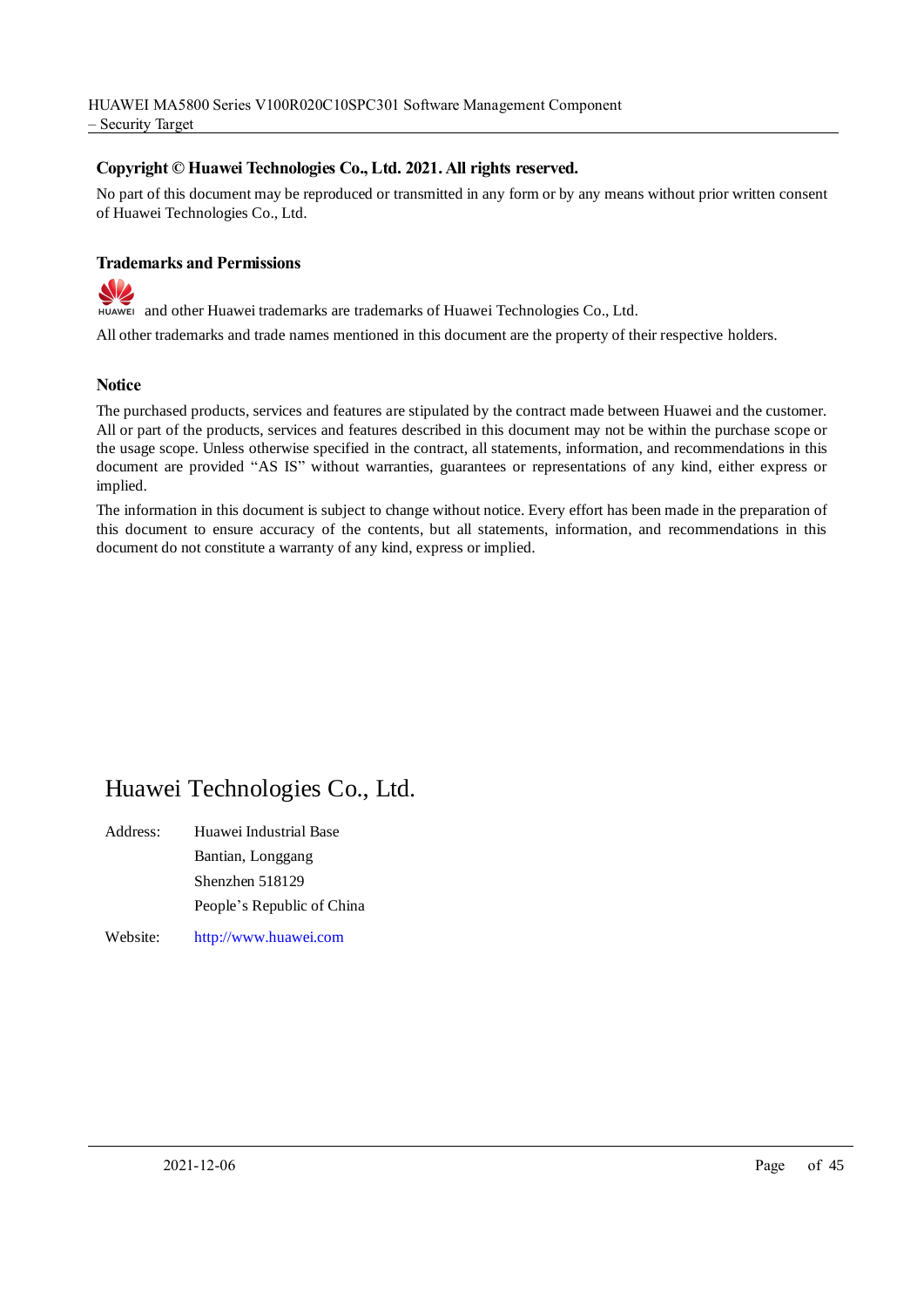## **Change History**

Changes between document issues are cumulative. The latest document issue contains all the changes made in earlier issues.

| Date             | Version | <b>Change Description</b> | Author                              |
|------------------|---------|---------------------------|-------------------------------------|
| 2021-03-24       | 0.1     | Initial Draft             | Yu Hongliang/<br><b>Brightsight</b> |
| $2021 - 04 - 01$ | 0.2     | Minor update              | Yu Hongliang                        |
| 2021-04-23       | 0.3     | Minor update              | Yu Hongliang                        |
| $2021 - 06 - 02$ | 0.4     | Minor update              | Zhangchao                           |
| $2021 - 10 - 22$ | 1.0     | Minor update              | Zhangchao                           |
| 2021-12-06       | 1.1     | Minor update              | Zhangchao                           |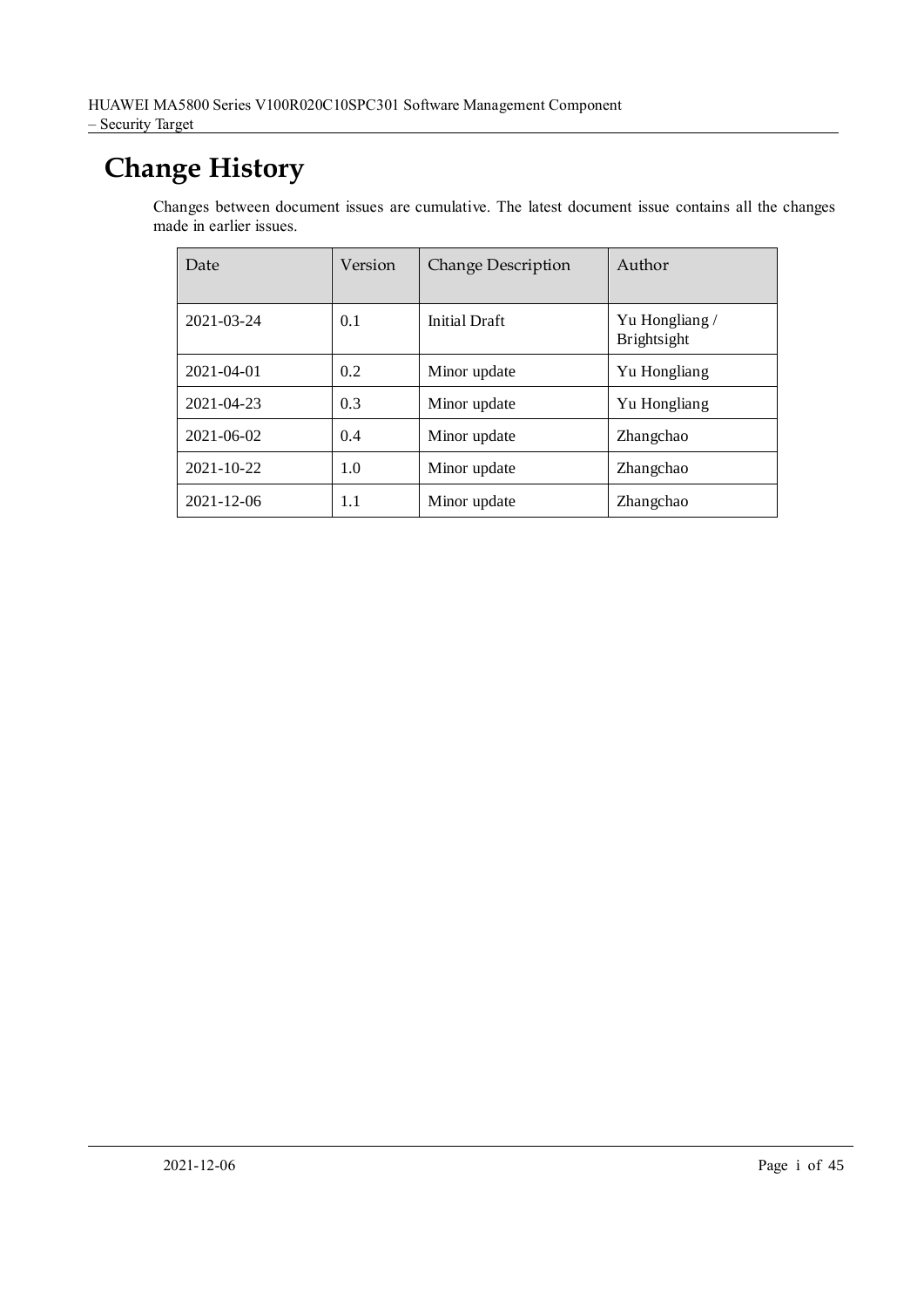#### Contents

## **Contents**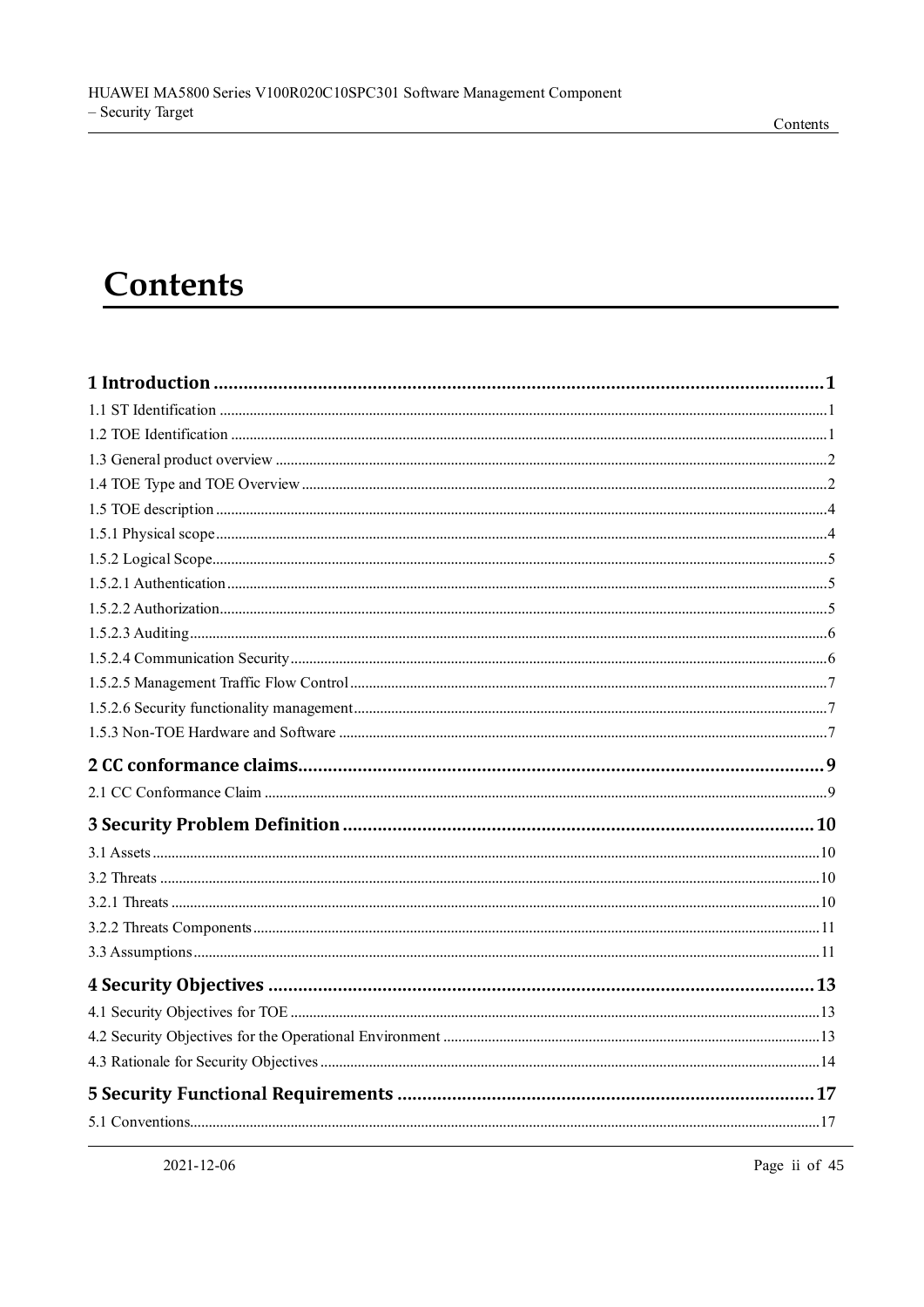| 29 |
|----|

Contents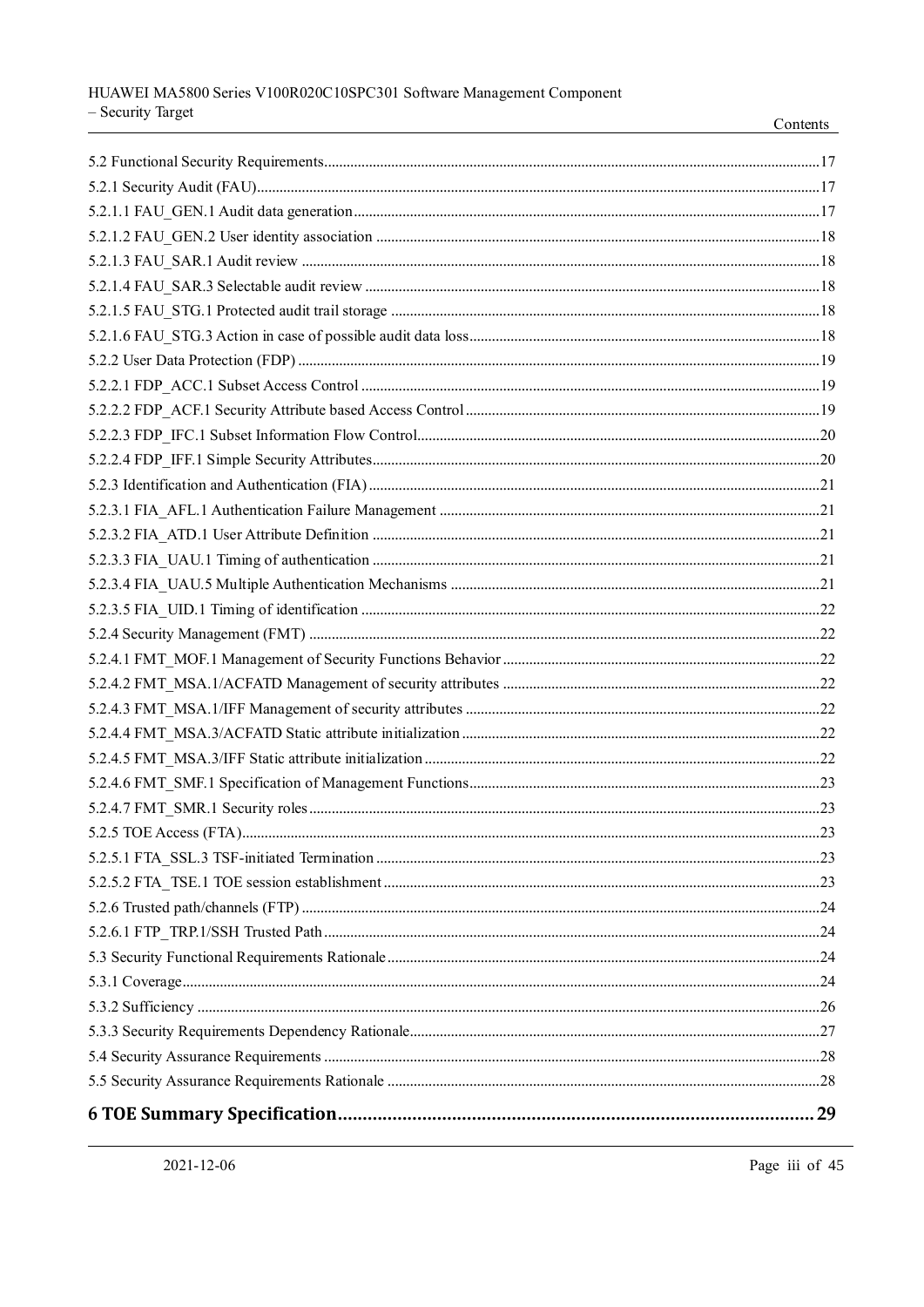#### HUAWEI MA5800 Series V100R020C10SPC301 Software Management Component - Security Target

| $\cup$ County interv<br><u> 1989 - Johann Harry Harry Harry Harry Harry Harry Harry Harry Harry Harry Harry Harry Harry Harry Harry Harry</u> | Contents |
|-----------------------------------------------------------------------------------------------------------------------------------------------|----------|
|                                                                                                                                               |          |
|                                                                                                                                               |          |
|                                                                                                                                               |          |
|                                                                                                                                               |          |
|                                                                                                                                               |          |
|                                                                                                                                               |          |
|                                                                                                                                               |          |
|                                                                                                                                               |          |
|                                                                                                                                               |          |
|                                                                                                                                               |          |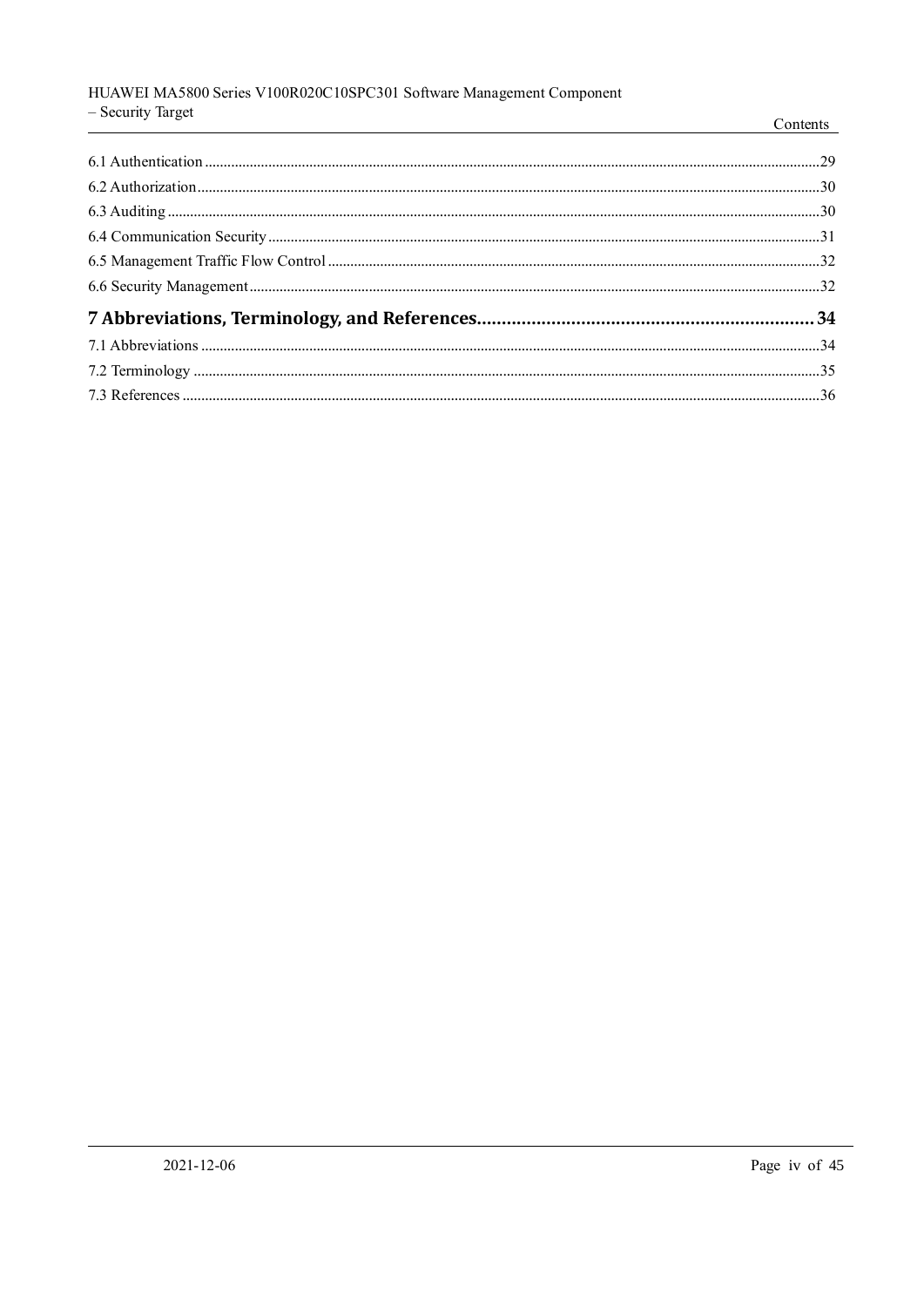## **Figures**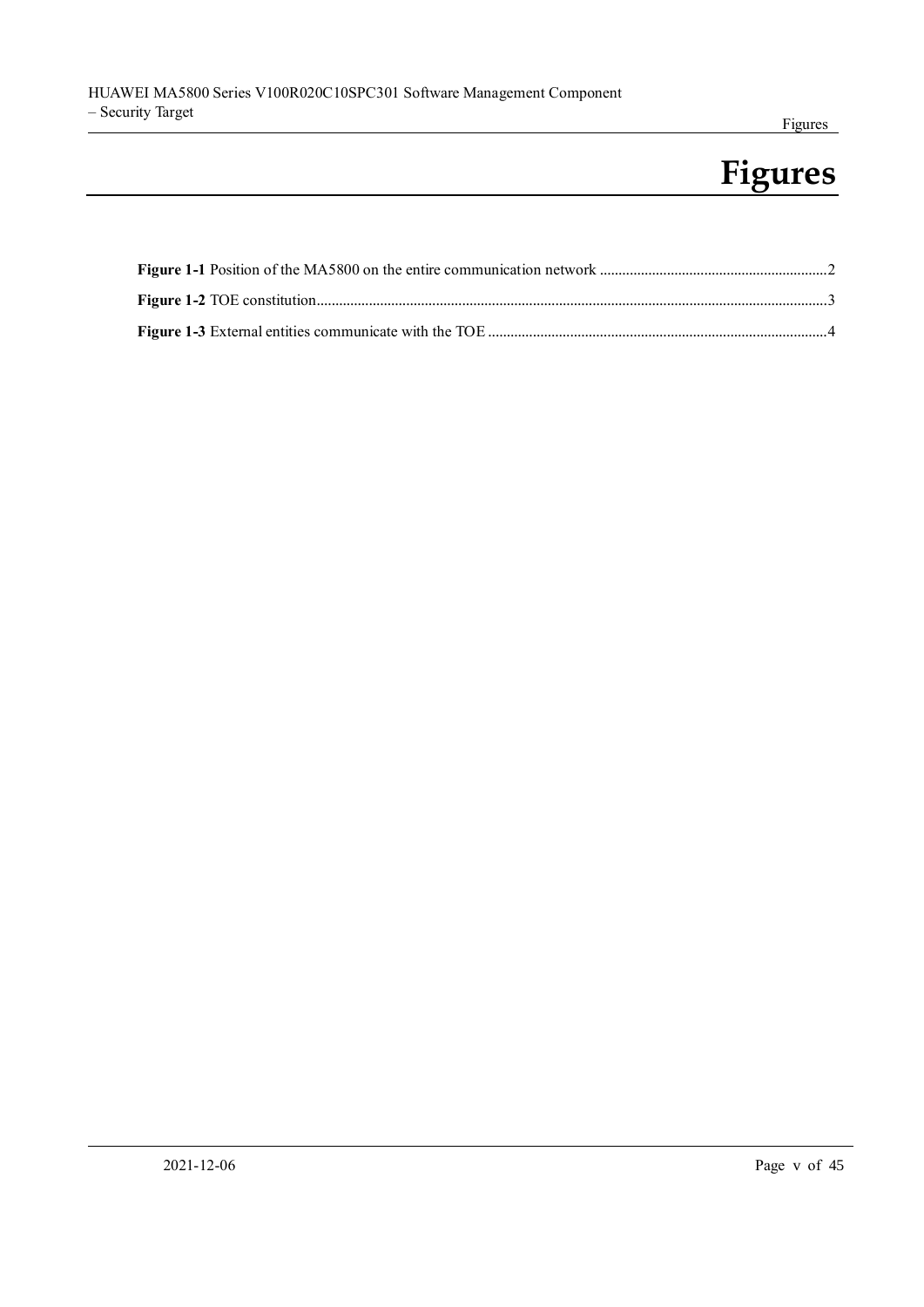#### Tables

## **Tables**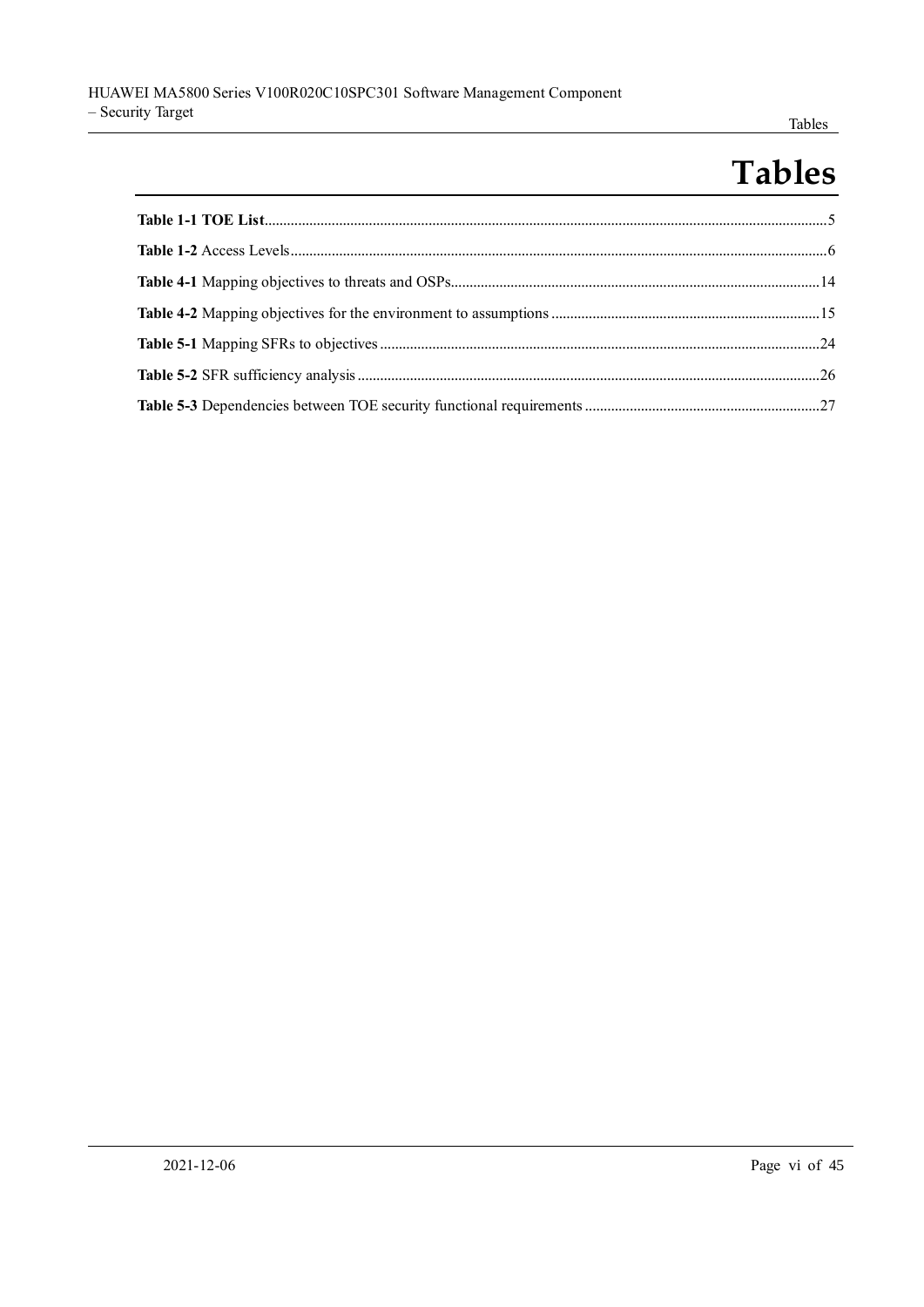# <span id="page-8-0"></span>**1 Introduction**

This Security Target is for the evaluation of MA5800 V100R020C10SPC301 software, consisting of Versatile Routing Platform (VRP). The software is part of MA5800.

## <span id="page-8-1"></span>**1.1 ST Identification**

**Title:** HUAWEI MA5800 Series Software Management Component V100R020C10SPC301 - Security Target

**Version:** V1.1

**Date:** 2021-12-06

**Author:** Huawei Technologies Co., Ltd.

## <span id="page-8-2"></span>**1.2 TOE Identification**

**Name:** HUAWEI MA5800 Software Management Component

**Version:** V100R020C10SPC301

**Developer**: Huawei Technologies Co., Ltd.

**Running on Hardware Models:** MA5800-X17, MA5800-X15, MA5800-X7, MA5800-X2

VRC and SPC versions are defined as follows:

- ⚫ V version is the version of the software or hardware platform that a product bases.
- ⚫ R version is released for customer at a specific time. It is a collection of features that is embodied in the form of a product.
- ⚫ C version is the customized version developed based on the R version to fast meet customer demands.
- ⚫ SPC version is the cold service patch version of the software.

MA5800 is an OPTICAL multi-service access platform, MA in the model name mean Multi-Access. The TOE is part of the MA5800 software which is the management components of the software running on the MA5800 device. The TOE only consists of the Versatile Routing Platform (VRP) as described in the following chapters and is referred as TOE in this ST.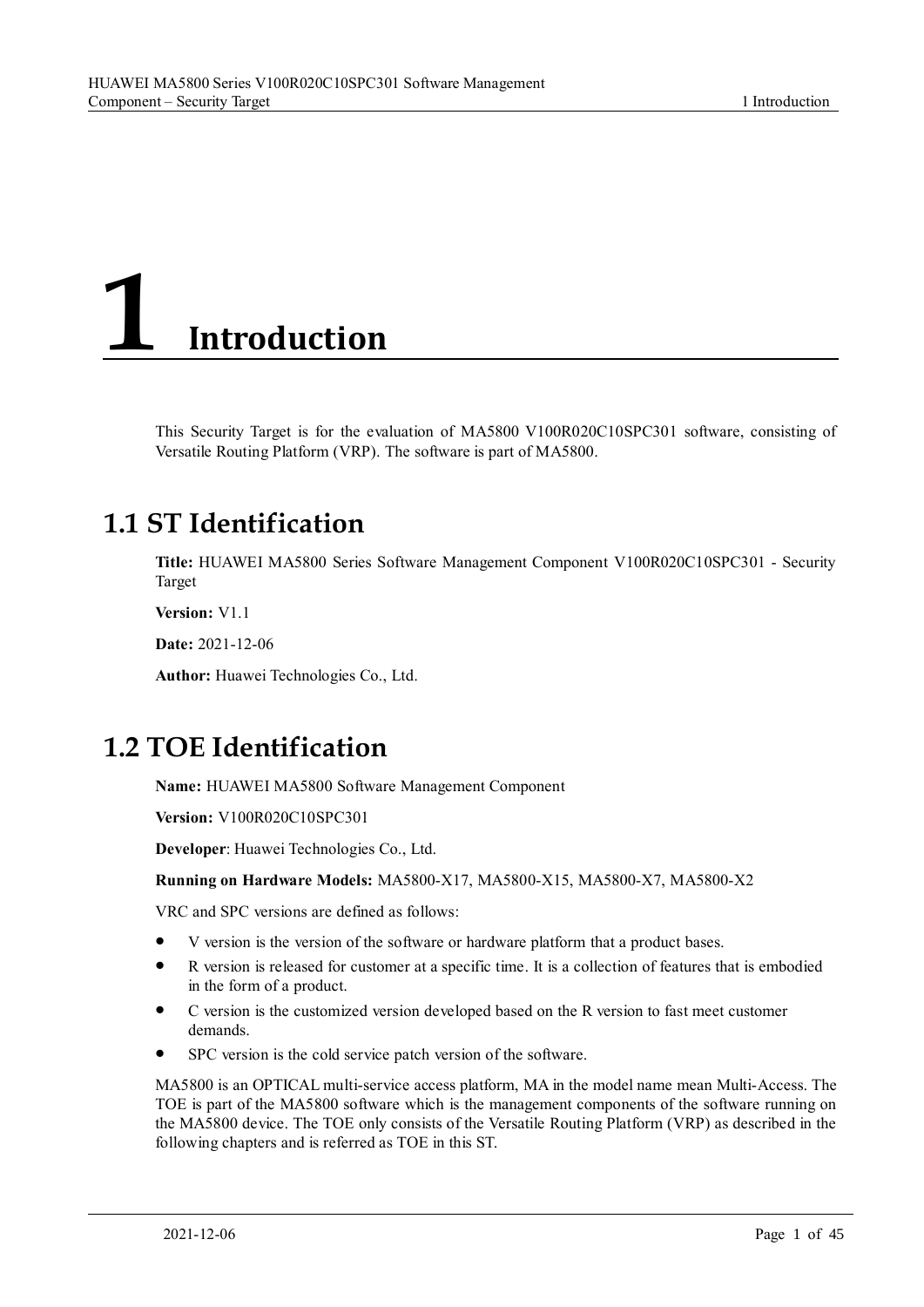## <span id="page-9-0"></span>**1.3 General product overview**

The MA5800 series access nodes including MA5800-X17, MA5800-X15, MA5800-X7 and MA5800- X2, are the aggregation Optical-Line-Terminal (OLT) with a distributed architecture and with different user access interfaces such as Gigabit-capable-Passive-Optical-Network (GPON), 10-Gigabit-capable-Passive-Optical-Network (10G PON), and 10/1G Ethernet (10GE/1GE) protocols. The MA5800 supports deployment on Fiber-To-The-Home (FTTH), Fiber-To-The-Door (FTTD), Fiber-To-The-Building (FTTB), Fiber-To-The-Curb (FTTC), and Distributed-Converged-Cable-Access-Platform (D-CCAP) networks. It functions as a large-capacity aggregation device on the network to aggregate the traffic from Optical-Network-Terminal (ONTs), Multi-Dwelling-Unit (MDUs), and campus switches, thereby simplifying the network architecture and reducing the Operating Expense (OPEX). To the network direction, MA5800s connect to Edge Routers (not a part of TOE) which convert the L2 traffic from MA5800s to L3 IP traffic. The Edge Routers then forward service traffic to Internet Network or management traffic to Management Network. For the position of the MA5800, please refer to Figure 1- 1.

<span id="page-9-2"></span>

#### **Figure 1-1** Position of the MA5800 on the entire communication network

MA5800 provides several hardware models, including MA5800-X17, MA5800-X15, MA5800-X7, and MA5800-X2. The only difference between these models relies on the service slot quantity (they have the same functions and networks positions). The model ID (e.g. X17) is built according to the following scheme:

- X as first character denotes 'eXtend' which means that for this device the number of service boards can be extended.
- The number after the first character denotes the maximum quantity of service boards that can be inserted in this specific chassis.

MA5800 consists of both hardware and software, providing network traffic processing capacity. The TOE is software management component only. Network traffic is processed and forwarded by the underlying hardware according to forwarding rules downloaded from VRP.

The MA5800 runs the VRP developed by Huawei. VRP provides extensive security features, including e.g. different interfaces with according access levels for administrators, enforcing authentications prior to establishment of administrative sessions and auditing of security-relevant management activities.

## <span id="page-9-1"></span>**1.4 TOE Type and TOE Overview**

The MA5800 series devices are optical multi-service access nodes as described in the previous chapter.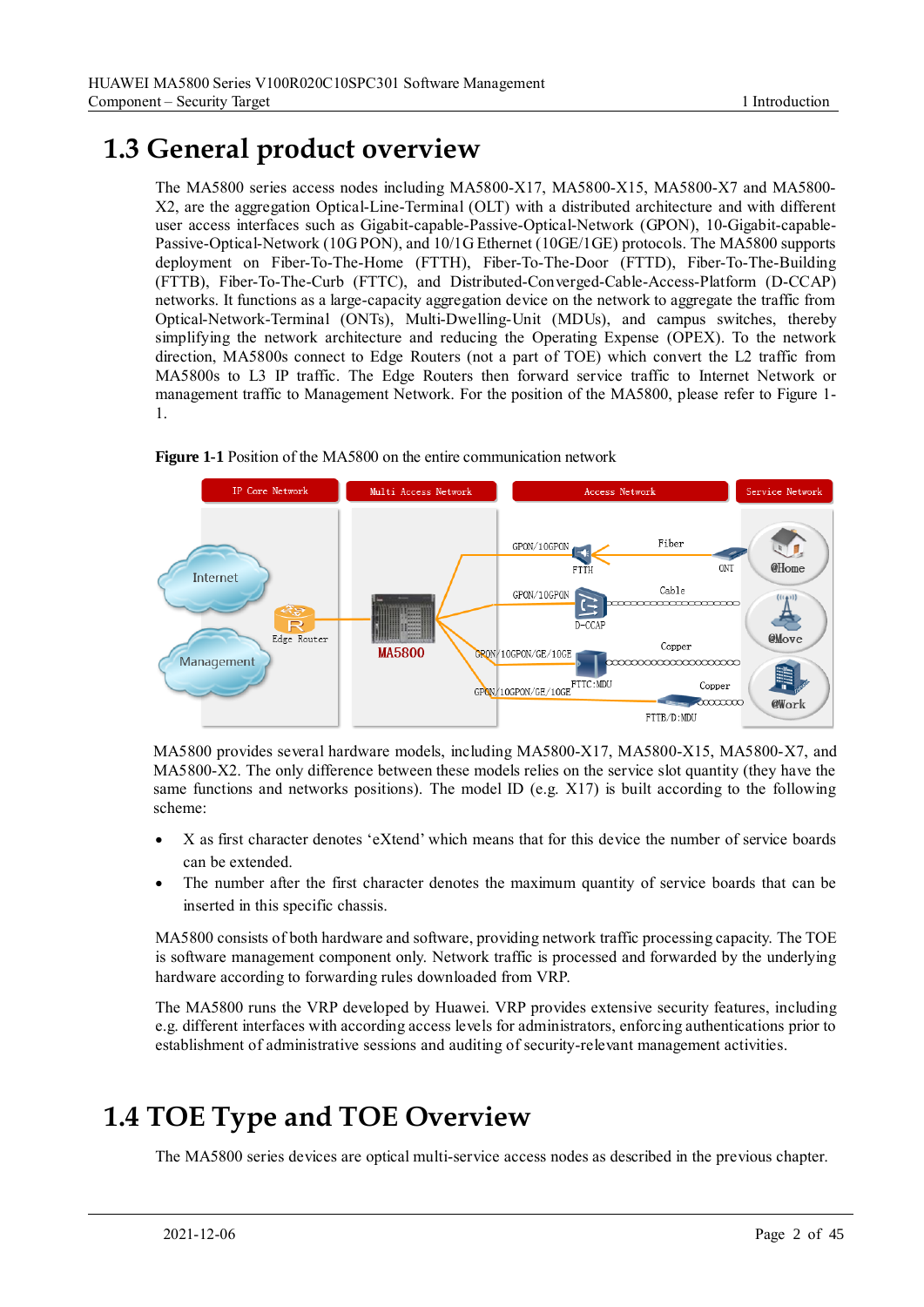The hardware is composed of cabinet, chassis, power unit, and boards. The cabinet is used to install chassis and power units. The power unit is used to supply power to the chassis. The chassis provides the board slot to insert boards. Boards are the core unit of processing and management in the MA5800 series devices. The TOE software is running on the control board of the device, and the TOE is only the management components of the software.

The TOE type is a multi-service access platform (software), which is part of the overall MA5800 software. It consists of the Versatile Routing Platform (VRP) as shown in Figure 1-2, and the TOE consists part of VRP. The underlying operating system contained in the evaluated platforms (RTOS) is not part of the TOE. These components provide the core control and management services of the device.

<span id="page-10-0"></span>



The VRP is responsible for managing and controlling the whole MA5800 software, communication, and security features in MA5800. The VRP is relying on the underlying OS. The OS is responsible for processes scheduling management, file system management, memory management, IPC module (Inter Process communication), and drivers etc. The security features of the TOE are all provided by the VRP.

To counter the security threats of MA5800, the VRP provides security measures to mitigate security risks effectively. The main security features are:

- 1. Identification and authentication of administrative users
- 2. Authorization
- 3. Auditing
- 4. Communication security
- 5. Management traffic flow control
- 6. Security functionality management

The detailed description of the security features above is in the chap.1.5.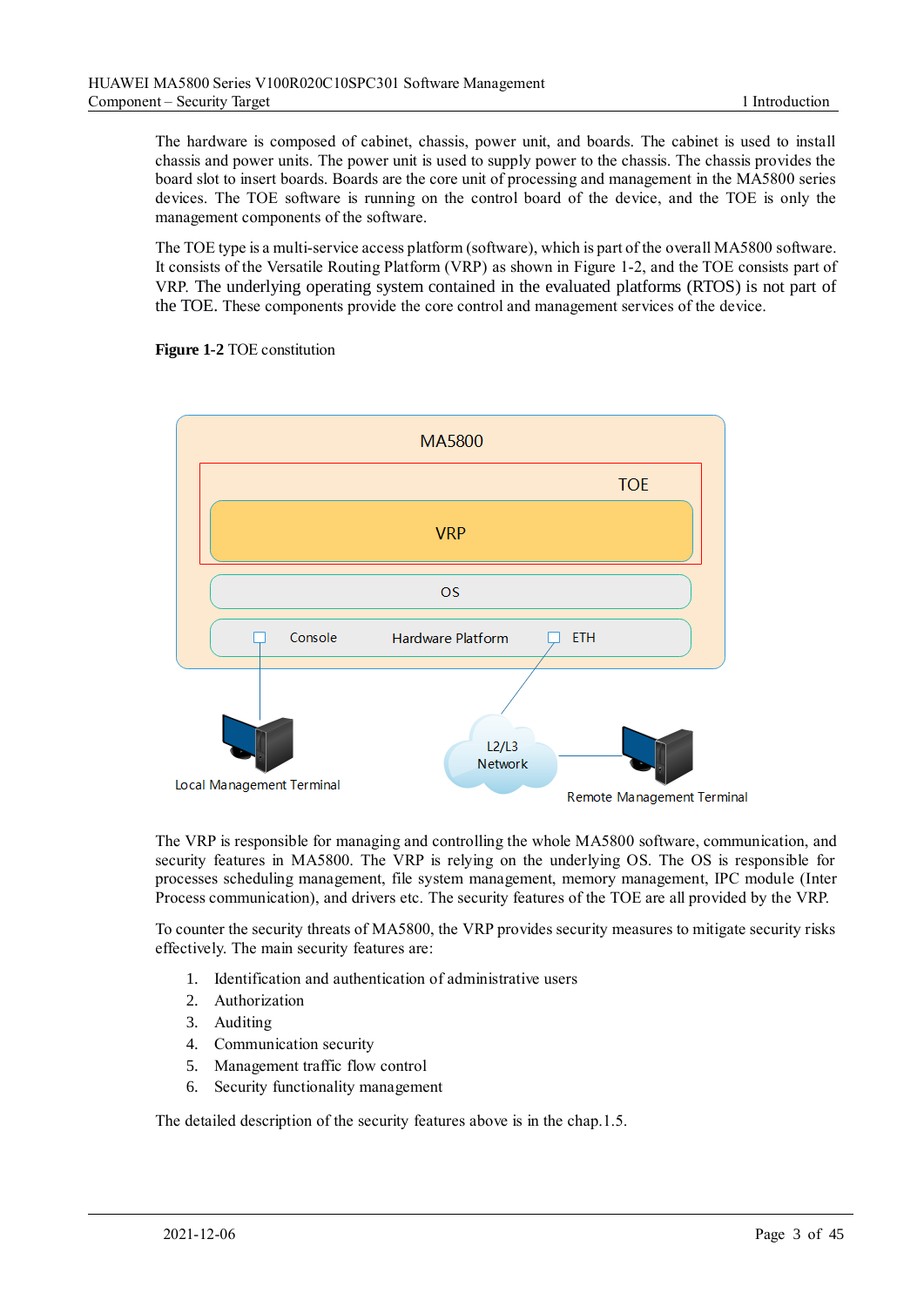The TOE provides all the security functions. The external entities which may communicate with the TOE and the protocol used between them are shown in Figure 1-3.



<span id="page-11-2"></span>**Figure 1-3** External entities communicate with the TOE

The CLI interface of the TOE can be accessed either through LMT (Local Maintenance Terminal) via the Console port on the control board or through RMT (Remote Maintenance Terminal) via a secure SSHv2 channel via the ETH port on the control board.

The TOE supports authenticating the username and password locally from local database, or remotely in AAA (Authentication, Authorization, and Accounting) server using RADIUS protocol.

The TOE supports report audit information to SYSLOG Server.

The TOE supports synchronizing time from NTP server.

## <span id="page-11-0"></span>**1.5 TOE description**

#### <span id="page-11-1"></span>**1.5.1 Physical scope**

The TOE is software only (software package version: V100R020C10) and is limited to the management components of the software. It is running on MA5800-X17, MA5800-X15, MA5800-X7 and MA5800- X2 devices. The hardware and the firmware are out of the TOE scope. The firmware contains the driver software necessary to communicate with the hardware as well as the software that is needed to load the TOE software onto the device after delivery to the user. The devices with firmware are shipped in sealed boxes through worldwide logistics service providers to regional warehouses, from where the devices are delivered to customers efficiently and securely. The TOE software as well as the guidance documents as pdf files need to be downloaded by the user through Huawei's support website and the user has to verify the signature values for all TOE parts for secure acceptance.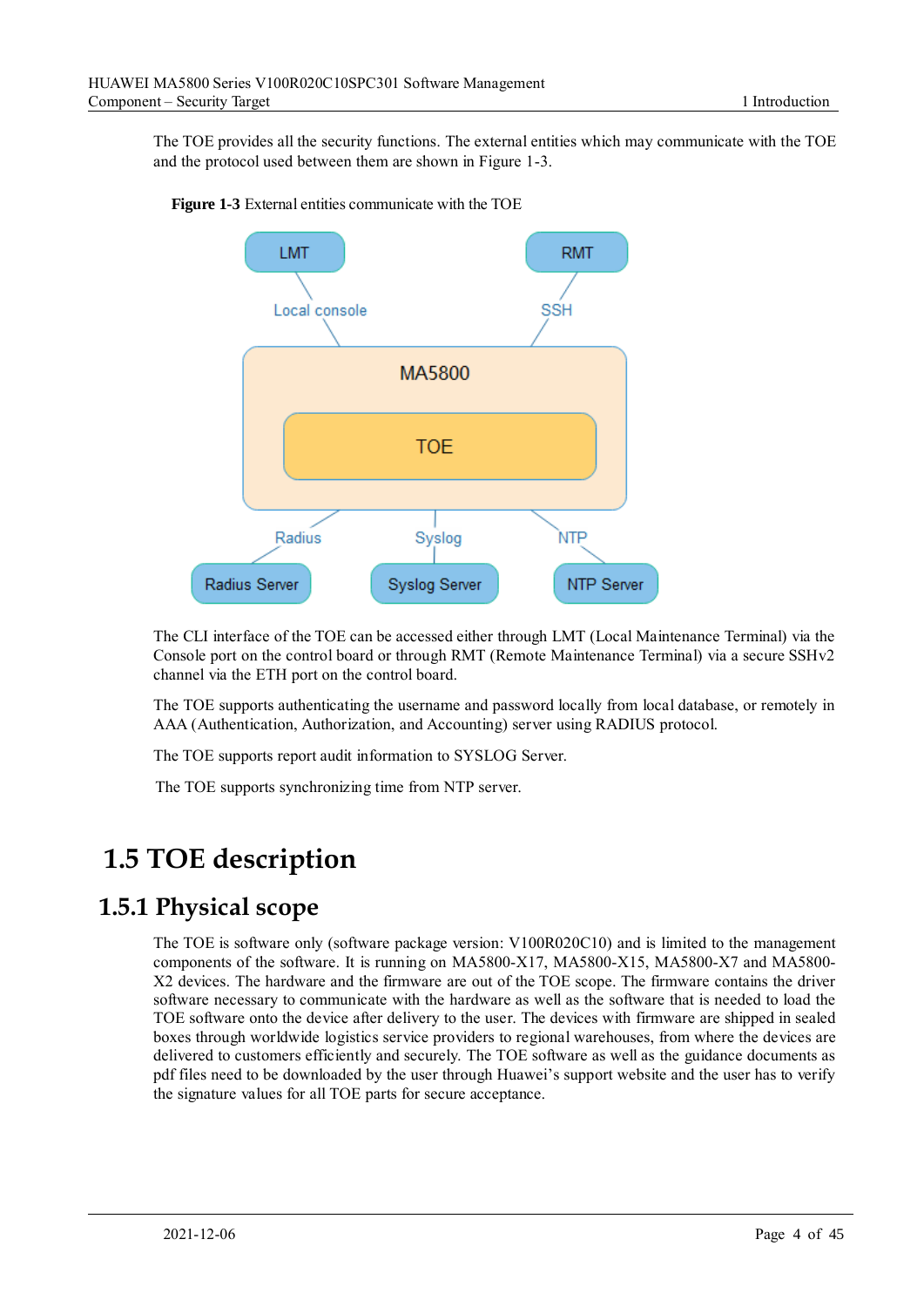#### <span id="page-12-3"></span>**Table 1-1 TOE List**

| <b>Type</b>                              | <b>Delivery Item</b>                                                                                                                                                                                                                                                                                                                 | <b>Version</b>               |
|------------------------------------------|--------------------------------------------------------------------------------------------------------------------------------------------------------------------------------------------------------------------------------------------------------------------------------------------------------------------------------------|------------------------------|
| <b>Software</b>                          | MA5800 V100R020C10 Software for MPLx/MPSA<br>control boards:<br>MA5800V100R020C10SPC301.zip                                                                                                                                                                                                                                          | V100R020C10<br><b>SPC301</b> |
| <b>Software</b><br><b>Signature File</b> | MA5800V100R020C10SPC301.zip.asc                                                                                                                                                                                                                                                                                                      | V100R020C10<br><b>SPC301</b> |
| <b>Product</b><br>Guidance               | <b>SmartAX MA5800 Product Documentation</b><br>Note:<br>Users can login the HUAWEI support website to read the<br>download<br>directly or<br>the<br>document<br>product<br>documentation in accordance to the version of the TOE.<br>The download file format is *.hdx, user can download the<br>* hdx reader from the same website. | Issue 02                     |
|                                          | Huawei MA5800 Series V100R020C10SPC301 Software<br>- Preparative Procedures                                                                                                                                                                                                                                                          | V1.0                         |
|                                          | Huawei MA5800 Series V100R020C10SPC301 Software<br>- Operational User Guidance                                                                                                                                                                                                                                                       | V1.0                         |
|                                          | Huawei MA5800 Series V100R020C10SPC301 Software<br>- Configuration and Reference                                                                                                                                                                                                                                                     | V1.0                         |

### <span id="page-12-0"></span>**1.5.2 Logical Scope**

#### <span id="page-12-1"></span>**1.5.2.1 Authentication**

The CLI interface of the TOE can be accessed either through LMT (i.e. the 'console') or RMT (i.e. via virtual terminals, 'VTYs'). The LMT can only access the TOE via the console port of the TOE, it is authenticated by username and password. The RMT accesses the TOE via SSH, and is authenticated by username and password or public key, and the authentication modes include password only, public key only, password and public key, password or public key. Only authenticated users can execute commands of the TOE. The password policy requires 12 characters at least and the password can be composed of uppercase letters, lowercase letters, numbers and special characters, the password must contain at least one uppercase letter, one lowercase letter, one number and one special character.

The TOE provides a local authentication mode, or can optionally enforce authentication decisions obtained from an AAA server in the IT environment.

In local authentication mode, accounts and passwords are saved on the local equipment and authenticated using the local account and password by the local equipment during login. In remote authentication mode, accounts and passwords are saved on the AAA server and authenticated by the AAA server. During login, the accounts and passwords are forwarded to the AAA server, using the RADIUS protocol and the AAA server checks the validity of accounts and passwords.

User authentication is always enforced for virtual terminal sessions via SSH sessions and local terminal session via the console. The use of SSH connection is always required for accessing the TOE via RMT. For LMT no logically secured communication channel is required.

#### <span id="page-12-2"></span>**1.5.2.2 Authorization**

Authorization indicates that devices assign operation authorities to accounts according to their validity.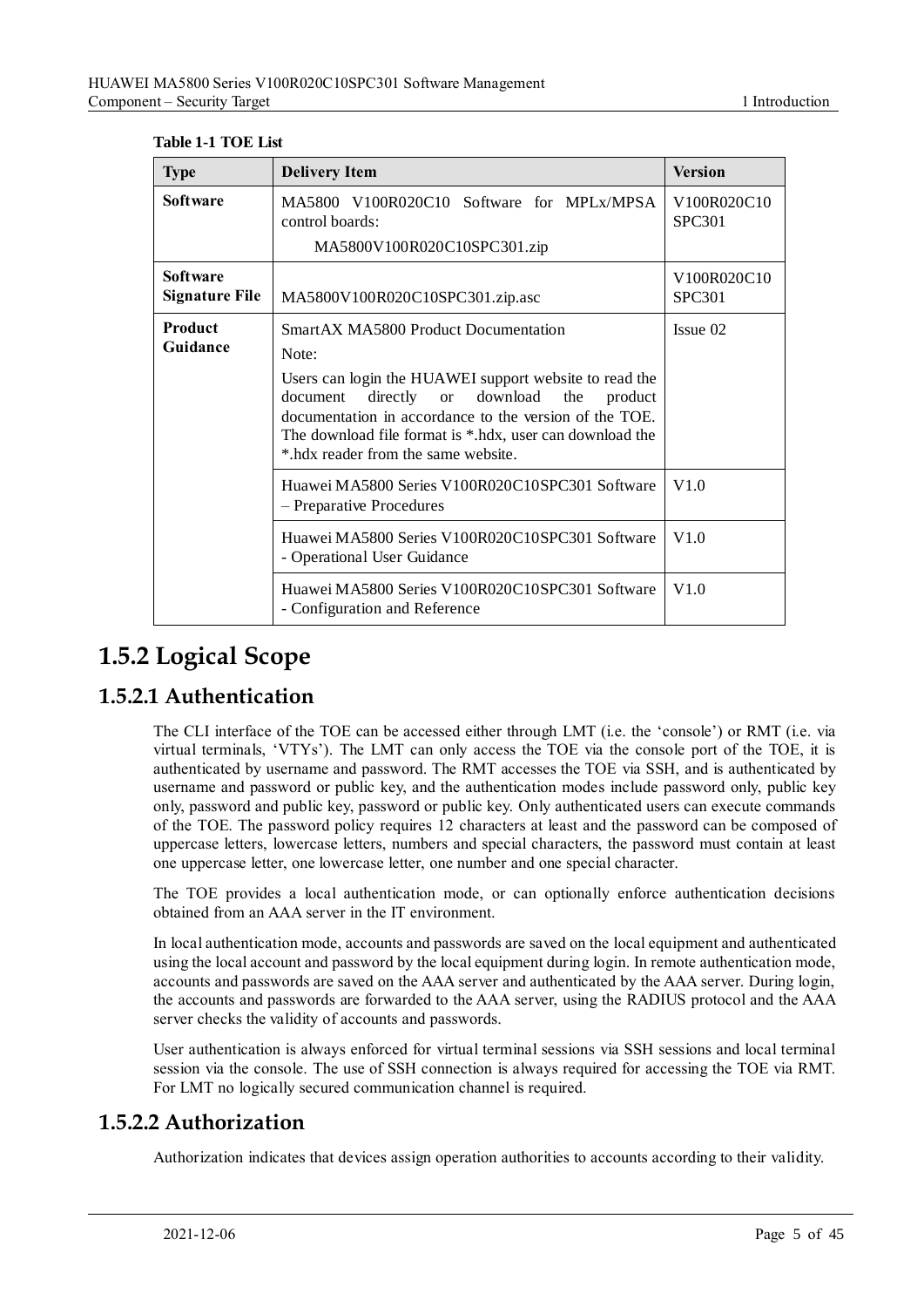The TOE manages user privileges by access level. There are in total 3 hierarchical access levels ranging from  $0 \sim 2$ . The bigger the number, the higher is the privilege. Correspondingly, levels from  $0 \sim 2$  can be assigned to all commands provided by the TOE. A user can access a command if the command's access level is lower or equal to the user's access level. By default, commands are registered with level 0~2.

The 3 hierarchical access control levels are reflected by the following table.

<span id="page-13-2"></span>**Table 1-2** Access Levels

| <b>User</b><br>level        | Level name    | <b>Authority</b>                                                                                                                                                                       |
|-----------------------------|---------------|----------------------------------------------------------------------------------------------------------------------------------------------------------------------------------------|
| $\theta$                    | Common user   | Perform basic system operations and simple query operations.                                                                                                                           |
|                             | Operator      | Perform basic configuration operations for the service and<br>device.                                                                                                                  |
| $\mathcal{D}_{\mathcal{L}}$ | Administrator | Perform all configuration operations. Maintain and manage the<br>device, perform security management, create other user<br>including administrator, operator and common user accounts. |

All authenticated users with an access level equal or higher to the access level of the command (also referred to as 'command level') are allowed to execute the corresponding command.

#### <span id="page-13-0"></span>**1.5.2.3 Auditing**

The TOE generates audit records for security-relevant management actions. All audit records contain not only the information on the event itself but also a timestamp and – if applicable – additional information like user ID, source IP, etc.

Audit functionality is activated by default and cannot be deactivated.

The TOE supports writing the audit records in local storage or sending the audit records to external audit servers via SYSLOG protocol. When writing into the local storage, audit records are written into log buffer first and then transported to log files in Flash.

#### <span id="page-13-1"></span>**1.5.2.4 Communication Security**

The TOE provides communication security by implementing the SSHv2 protocol. The TOE can act as both STELNET server and STELNET client. When the RMT accesses the TOE, the TOE acts as STELNET server, and when the users who login the TOE access other SSH server via STELNET, the TOE acts as STELNET client.

To protect the TOE from eavesdrop and to ensure data transmission security and confidentiality, SSHv2 provides:

- Authentication of client by password or RSA public key;
- AES encryption algorithms;
- HMAC integrity verification algorithms;
- Secure cryptographic key exchange.

The TOE does not offer cryptographic services, but uses cryptographic mechanisms in the implementation of its communication security functions (SSH) and I&A functions (SSH public key authentication). The TOE is capable of generating the necessary keys (AES, RSA).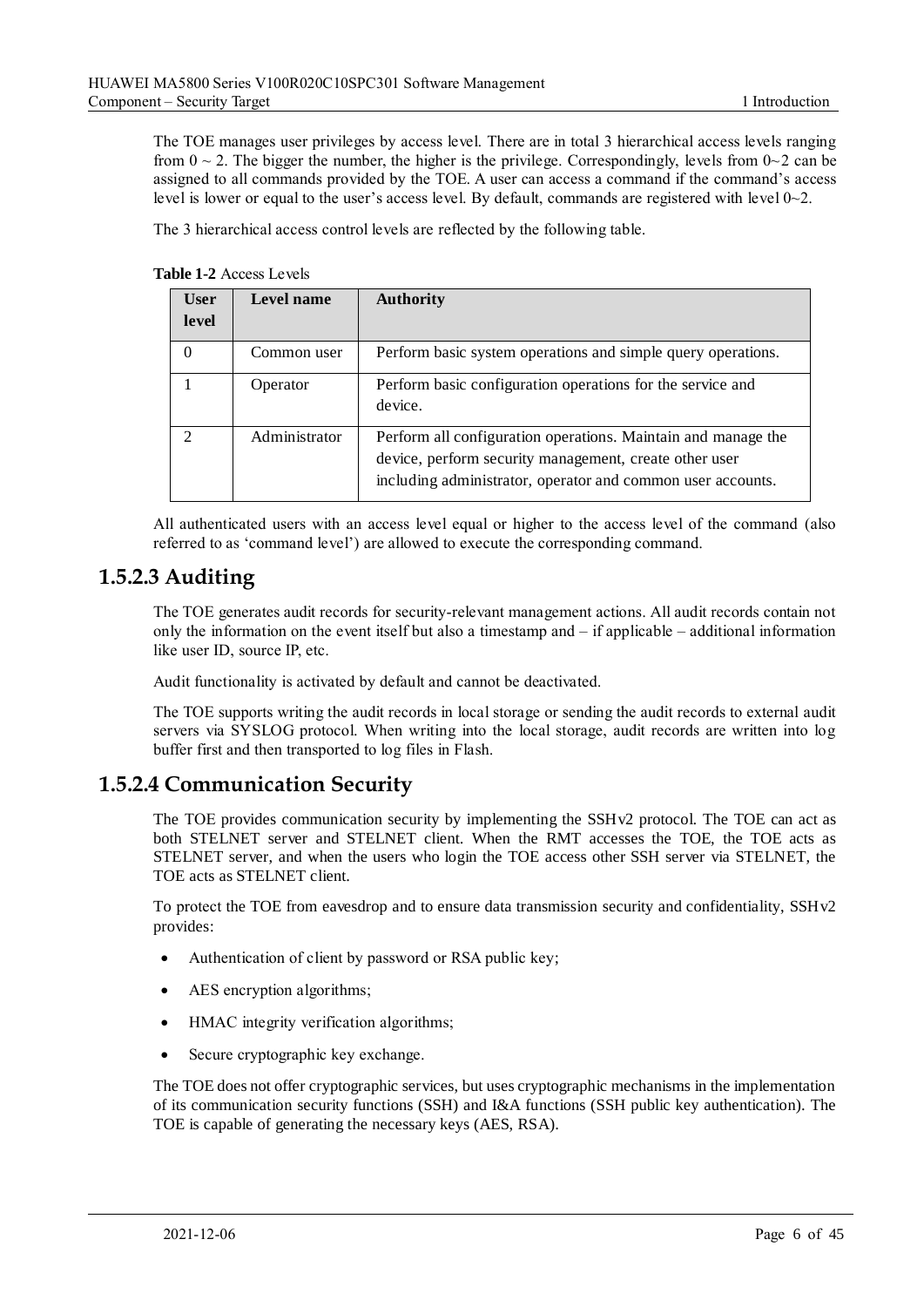#### <span id="page-14-0"></span>**1.5.2.5 Management Traffic Flow Control**

For administration of the TOE, network packages have to be sent to the TOE from the management network. When a network packet reaches the TOE from the management network, the TOE applies an information flow security policy in the form of Access Control Lists (ACLs) to the traffic before processing it. Network packets on Layer 3 from the management network arriving at a network interface of the TOE are checked to ensure that they conform to the configured packet filter policy. Packet flows matching a deny rule in the ACL are dropped. If no rule is specified for an incoming packet, it is forwarded by default. Through this the TOE provides network filtering based on ACLs for the management network as a security function.

Users with sufficient access rights can create, delete, and modify rules for ACL configuration to filter, prioritize, rate-limit the information flow destined to TOE or other network devices through interfaces by matching information contained in the headers of connection-oriented or connectionless packets against ACL rules specified. Ethernet protocol type, Source IP address, destination IP address, IP protocol number, source port number if TCP/UDP protocol, destination port number if TCP/UDP protocol, TCP flag if TCP protocol, etc., can be used for ACL rule configuration.

#### <span id="page-14-1"></span>**1.5.2.6 Security functionality management**

Security functionality management includes not only authentication, access level, but also managing security related data consisting of configuration profile and runtime parameters. According to security functionality management, customized security is provided.

More functionalities include:

- Management of user accounts and user attributes, including user credentials.
- Management of authentication failure policy.
- Access control management, including the association of users and corresponding privileged functionalities.
- Enabling and disabling trusted channels for local and remote access to the TOE's management interfaces.
- Management of ACLs and ACL attributes and parameters like IP addresses or address ranges.
- Configuration of network addresses for services used by the TOE, like NTP, SYSLOG, SSH.
- Management of the TOE's time.

All security management functions (i.e. commands related to security management) require sufficient user level for execution.

### <span id="page-14-2"></span>**1.5.3 Non-TOE Hardware and Software**

Based on physical scope and logical scope described so far, a list of configurations is to be added:

- For CLI management via the console, authentication is always enabled. Authentication mode is username and password or Authentication, Authorization, Accounting ('AAA', i.e. username and password). Length of password is no less than 8 characters.
- For CLI management via the ETH interface, the SSH protocol must be used, and authentication is always enabled. Authentication mode is password, public key or Authentication, Authorization, Accounting ('AAA', i.e. username and password). Length of password is no less than 8 characters.

The environment for TOE comprises the following components: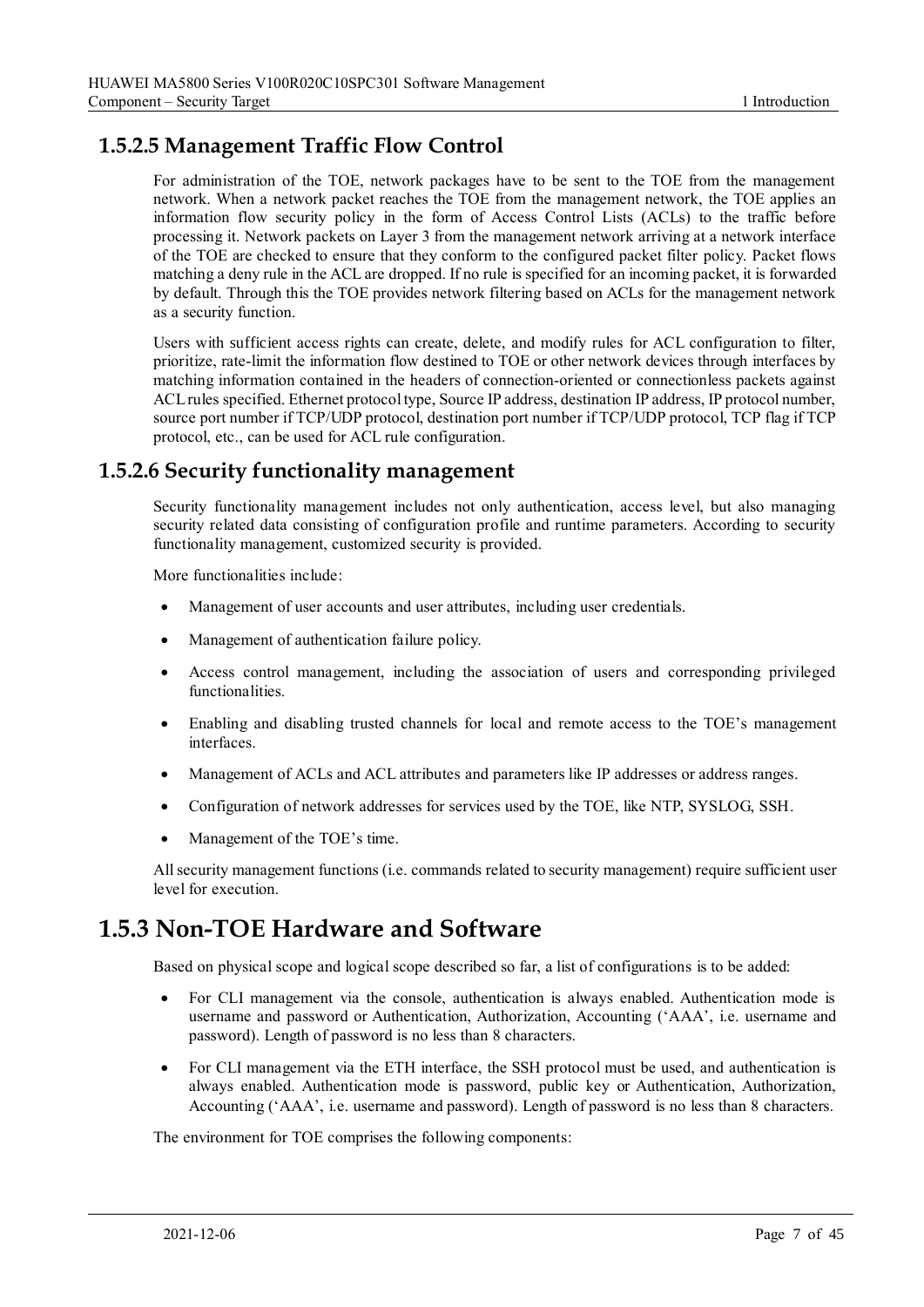- Local PCs used by administrators to connect to the TOE for access of the command line interface either through TOE's console interface or TOE's ETH interface via a secure channel enforcing SSH.
- Remote PCs used by administrators to connect to the TOE for access to the command line interface through ETH interfaces within the TOE via a secure channel enforcing SSH.
- Radius server is optional and is used for centralized authentication via Radius protocol.
- Syslog server is optional and is used for receiving audit information from the TOE via SYSLOG protocol.
- NTP server is used for synchronizing time to the TOE.
- Physical networks, such as Ethernet subnets, interconnecting various networking devices.
- MA5800 hardware, firmware and non-TOE software, including BIOS/OS/FPGA/CPLD of the control board.
- The hardware of the control boards of MA5800 are non-TOE components, the control boards include the following types:
	- H901MPLA
	- H902MPLA
	- H903MPLA
	- H901MPLB
	- H902MPLB
	- H901MPSA-G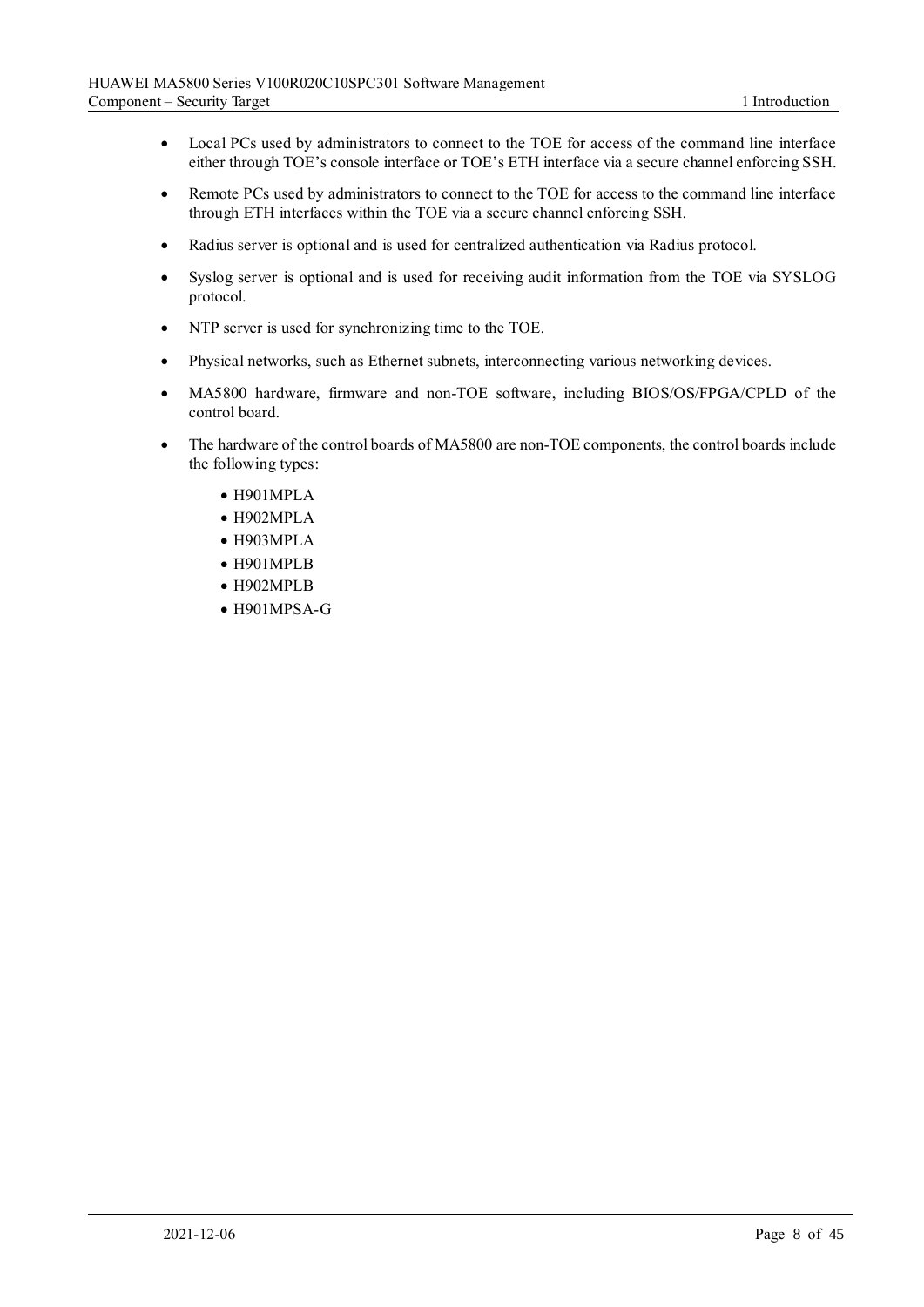# <span id="page-16-0"></span>**2 CC conformance claims**

## <span id="page-16-1"></span>**2.1 CC Conformance Claim**

This ST is CC Part 2 conformant and CC Part 3 conformant [CC]. There are no extended components defined for CC Part 3 and CC Part 2. The CC version used is 3.1R5.

The ST claims conformance to the EAL4 augmented with ALC\_FLR.2.

No conformance to a Protection Profile is claimed.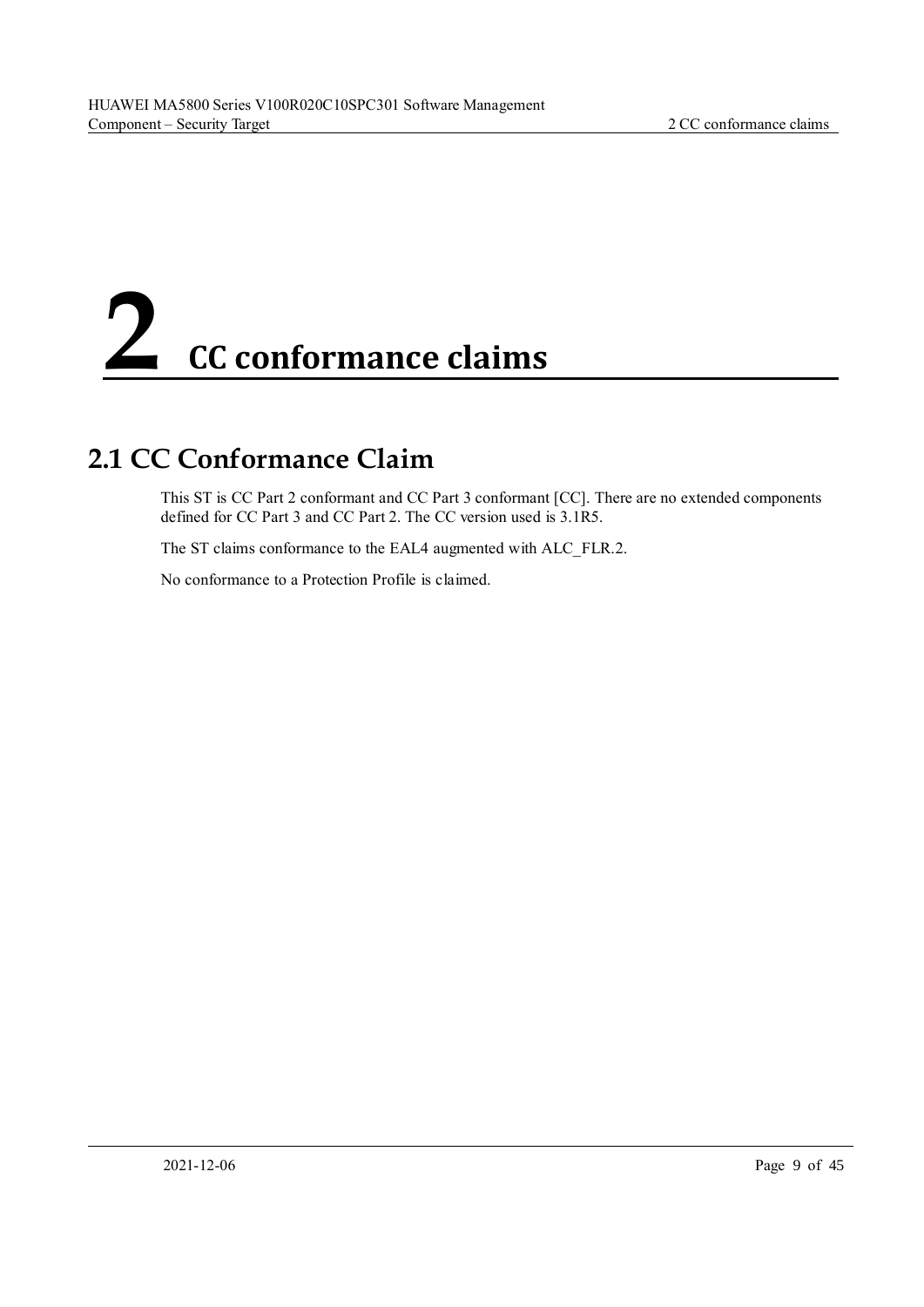## <span id="page-17-0"></span>**3 Security Problem Definition**

## <span id="page-17-1"></span>**3.1 Assets**

The assets to be protected are the information stored, processed or generated by the TOE. Including below:

- 1. Audit data: The data which is provided by the TOE during security audit logging
- 2. Authentication data: The data which is used by the TOE to identify and authenticate the external entities which interact with the TOE.
- 3. Crypto data: All data used by the TOE for cryptographic operations like digital signature handling and encryption or decryption purposes. This includes symmetric and asymmetric cryptographic keys.
- 4. Configuration data for the TOE, which is used for configuration of security features and functions
- 5. Management Traffic data, which is the management information exchanged between the TOE and the LMT/RMT from authorized users.

### <span id="page-17-2"></span>**3.2 Threats**

This section specifies the threats that are addressed by the TOE and the TOE environment.

As a result, the following threats have been identified:

#### <span id="page-17-3"></span>**3.2.1 Threats**

**T.UnwantedManagementTraffic** The traffic here only refers to the traffic on management interfaces, which means, the Unwanted Network Traffic threat only exists on the management plane. The Unwanted network traffic may originate from an attacker and result in an overload of the management interfaces, which may cause a failure of the TOE to respond to system control and normal management operations. As a consequence, the TOE might be unable to provide some of the TSF while under attack and in particular security management functionality to update configuration data for the TOE. Subsequently, backup of audit information before local storage space is exceeded and old audit information is overwritten by new audit events could be affected. Therefore, Audit data and Configuration data for the TOE are assets that could be affected by this threat, too.

**T.UnauthenticatedAccess** An unauthenticated person may attempt to bypass the security of the TOE so as to access the TOE. This could affect all assets as defined in chap. 3.1.

**T.UnauthorizedAccess** A user with restricted action and information access authorization gains access to unauthorized commands or information. This threat also includes data leakage to non-intended person or device. This could affect all assets as defined in chap. 3.1.

**T.Intercept** A remote attacker is able to intercept, modify and re-use management information assets that are exchanged between the TOE and RMT. This comprises Authentication data (in particular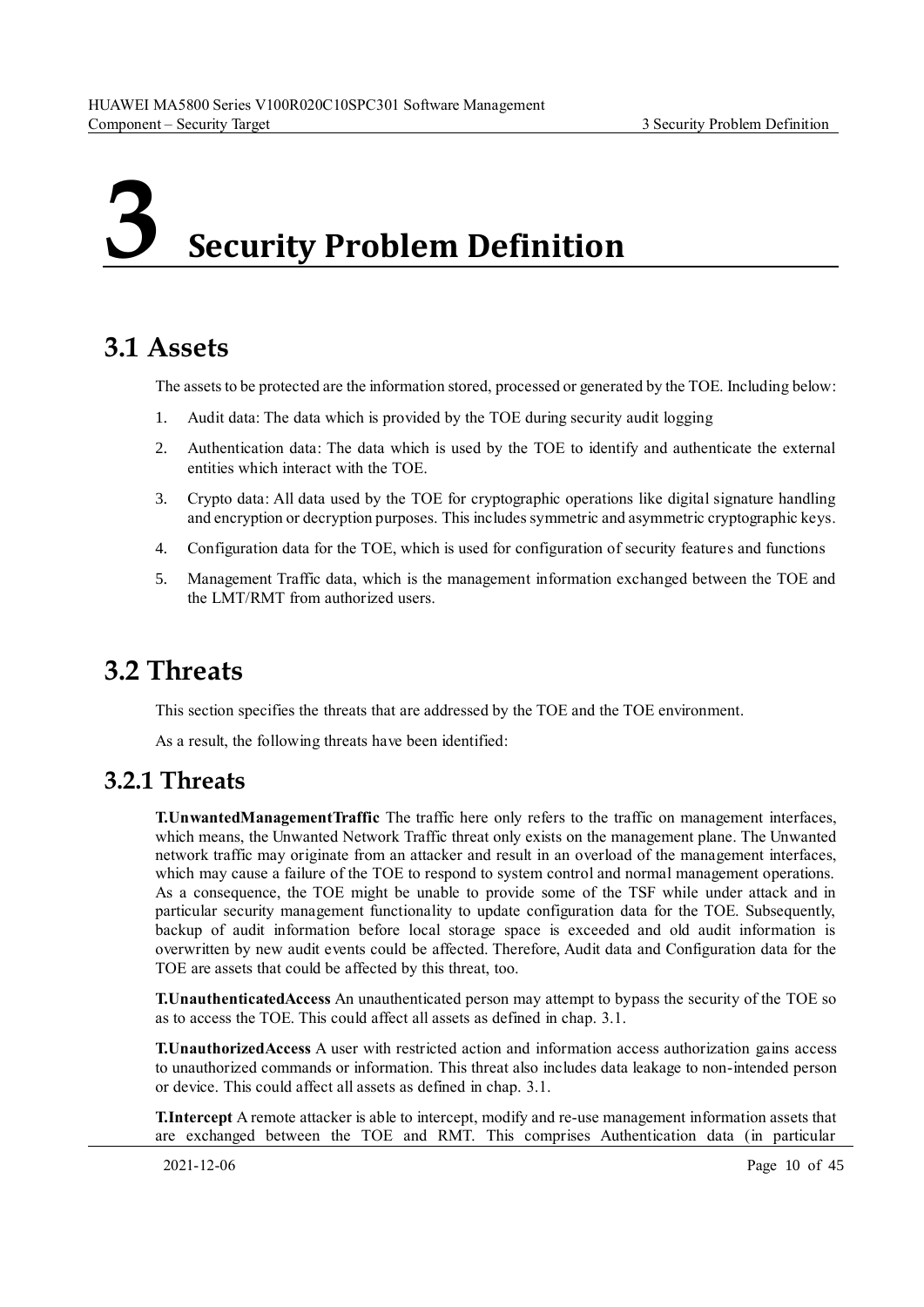authentication data of administrative users), Crypto data (regarding this threat mainly data related to session keys used for secure communication), and Configuration Data for the TOE. All these assets could be affected by this threat.

#### <span id="page-18-0"></span>**3.2.2 Threats Components**

⚫ **T.UnwantedManagementTraffic Threat agent:** Attacker. **Asset:** Audit data, Configuration data. **Adverse action:** Disturbance on TOE operation.

#### ⚫ **T.UnauthenticatedAccess**

**Threat agent:** Unauthenticated person. **Asset:** Authentication data, Audit data, Configuration data, Crypto data, Management Traffic data. **Adverse action:** Access to the TOE.

#### ⚫ **T.UnauthorizedAccess**

**Threat agent:** User with restricted action and information access authorization. **Asset:** Authentication data, Audit data, Configuration data, Crypto data, Management Traffic data. **Adverse action:** Access to unauthorized commands or information.

⚫ **T.Intercept**

**Threat agent:** Remote attacker in the management network. **Asset:** Authentication data, Crypto data, Configuration data. **Adverse action:** Intercept, modify and re-use management information assets that are exchanged between the TOE and RMT.

## <span id="page-18-1"></span>**3.3 Assumptions**

This section specifies the assumptions on the TOE environment that are necessary for the TOE to meet its security objectives.

**A.PhysicalProtection** It is assumed that the TOE and its operational environment (i.e. the complete system including attached peripherals) are protected against unauthorized physical access. It is assumed that only administrators and non-TOE administrators (administrators that have physical access to the TOE but do not operate the TOE) with explicit approval by the administrator(s) are authorized to physically access the TOE and its operational environment. This assumption includes that the local management network, including the AAA server (RADIUS server), SYSLOG server, NTP server and locally attached management terminals (LMT) together with all related communication lines are operated in the same physically secured environment as the TOE. Remote management terminal (RMT) needs to be physically protected on the same level as the TOE but they do not necessarily have to be kept in the same physical environment. The communication lines between any RMT and the TOE are protected by cryptographic means and do not need any physical protection. It is assumed that all RMT as well as peripherals like AAA server, NTP server or SYSLOG server are connected to the TOE via the same segregated management network (see also A.NetworkSegregation).

**A.NetworkElements** It is assumed that the operational environment provides securely and correctly working network devices as resources that the TOE needs to cooperate with. Behaviors of such network devices provided by operational environment shall be also secure and correct. These network devices are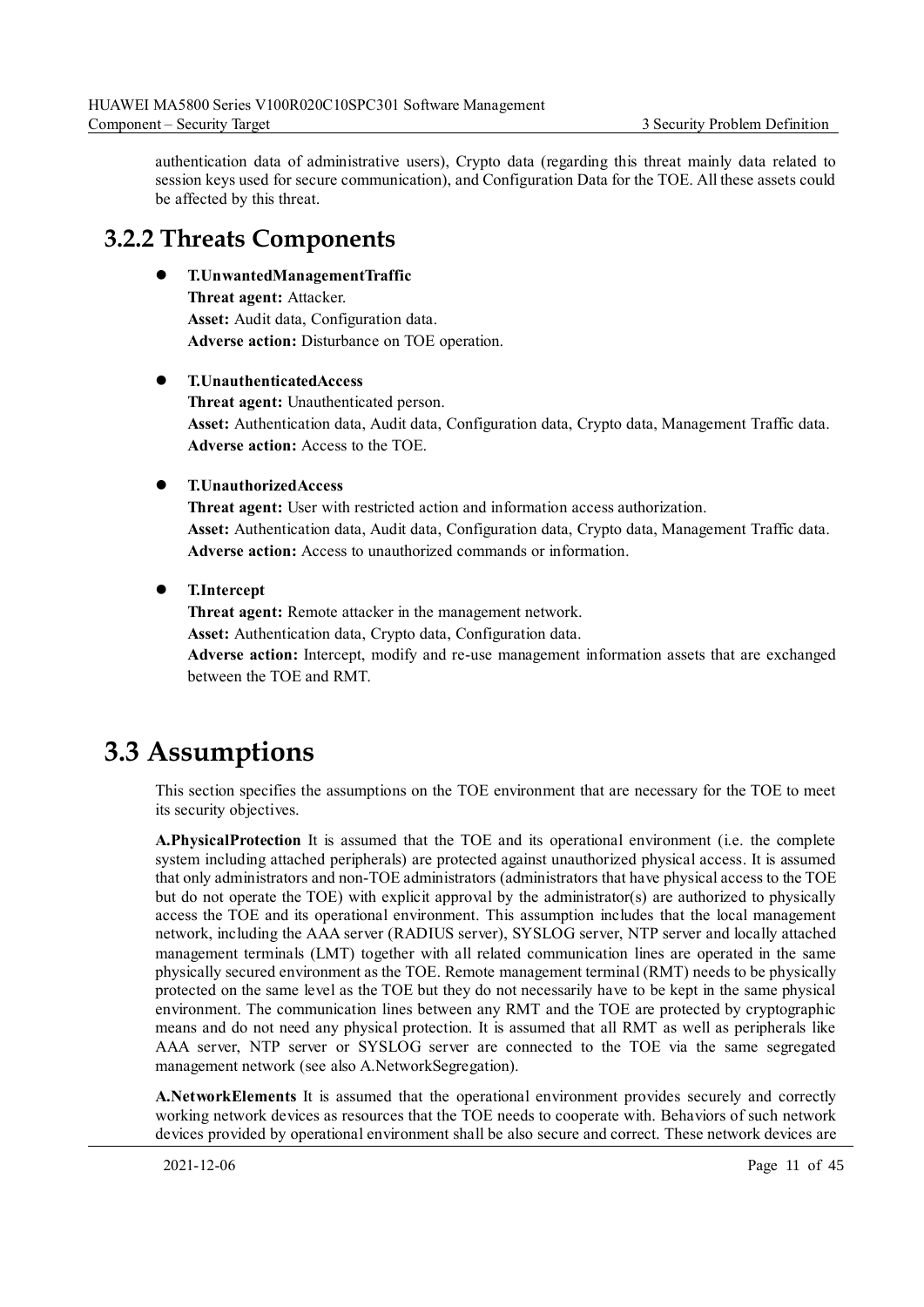deployed in an independent network which is segregated from other network by VPN or firewall or other methods. Examples of such devices are:

- Peer router(s) for the exchange of dynamic routing information;
- Local and remote management terminals (LMTs, RMTs) used for administration of the TOE.
- RADIUS servers for obtaining authentication and authorization decisions.
- SYSLOG servers for receiving and storing audit data.
- NTP servers.

**A.NetworkSegregation** It is assumed that the operational environment provides segregation of networks by deploying the management interface in TOE into an independent local network.

**A.NoEvil** It is assumed that personnel working as authorized administrators and non-TOE administrators (administrators that have physical access to the TOE but do not operate the TOE) shall be carefully selected for trustworthiness and trained for proper operation of the TOE. These administrative users will be competent, and not careless or willfully negligent or hostile, and will follow and abide by the instructions provided by the TOE documentation.

**A.Device** It is assumed that the underlying hardware of MA5800, which is outside the scope of the TOE, as well as the firmware and the underlying OS and non-TOE software, work correctly.

**A.UpToDateClient** It is assumed that the user uses a secure remote management terminal for remote administration of the TOE which is up to date with respect to supported cryptographic algorithms and security measures.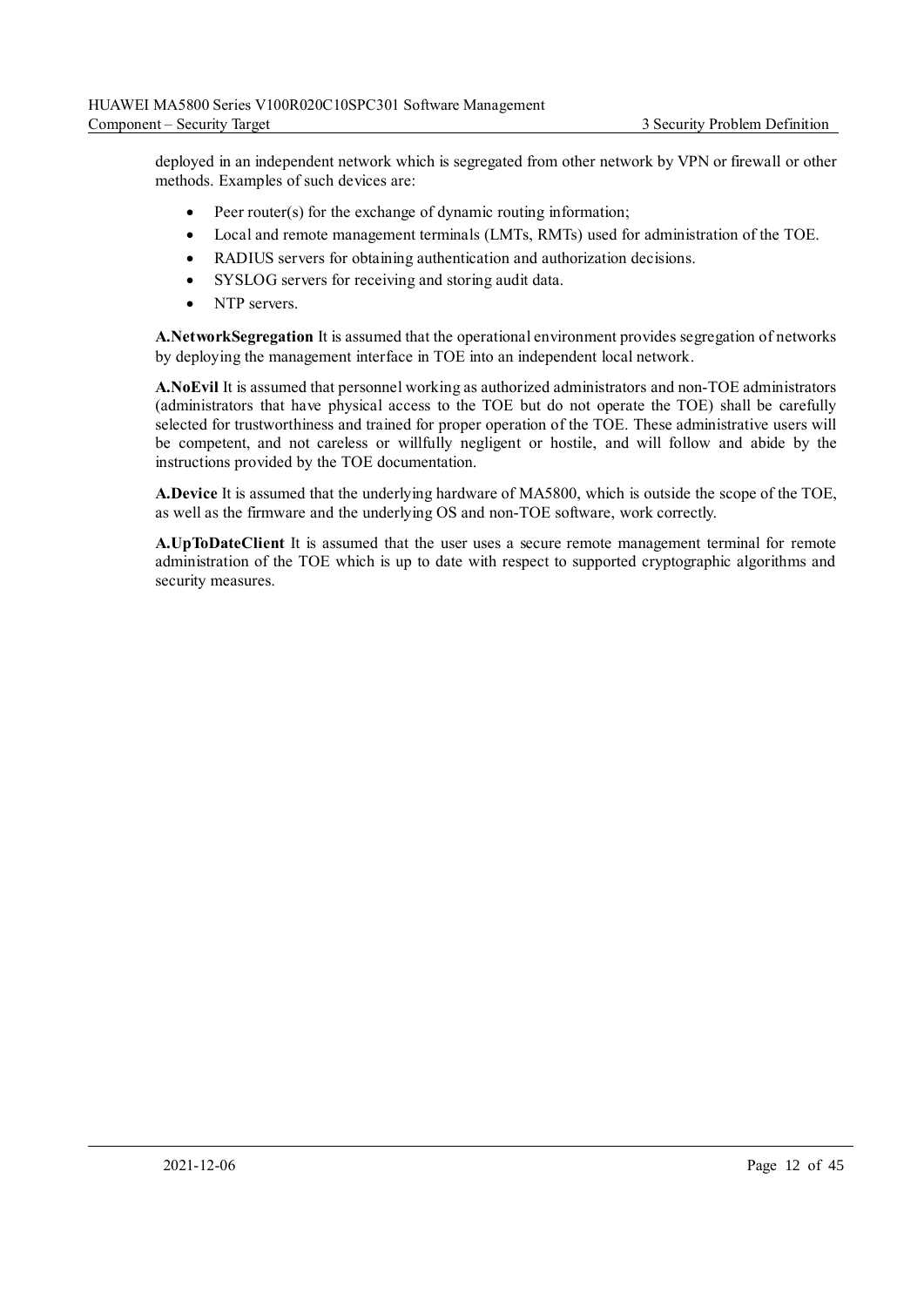## <span id="page-20-0"></span>**4 Security Objectives**

## <span id="page-20-1"></span>**4.1 Security Objectives for TOE**

The following objectives must be met by the TOE:

- ⚫ **O.DataFilter** The TOE shall ensure that only allowed management traffic goes through the TOE.
- ⚫ **O.Authorization** The TOE shall implement different authorization roles that can be assigned to users in order to restrict the functionality that is available to them.
- ⚫ **O.Authentication** The TOE shall authenticate the user before access to the data and security functions is granted. If the user accesses the TOE through an RMT, the TOE shall allow establishment of a secure remote session to the TOE prior to user authentication.
- ⚫ **O.Audit** The TOE shall provide functionality to generate audit records for security-relevant administrator actions and user log in and log out activities.
- ⚫ **O.Communication** The TOE must implement logical protection measures for network communication between the TOE and RMT from the operational environment.
- ⚫ **O.SecurityManagement** The TOE shall provide functionality to manage security functions provided by the TOE.

## <span id="page-20-2"></span>**4.2 Security Objectives for the Operational Environment**

⚫ **OE.PhysicalProtection** The TOE and its operational environment (i.e. the complete system including attached peripherals) shall be protected against unauthorized physical access. Only administrators and non-TOE administrators (administrators that have physical access to the TOE but do not operate the TOE) with explicit approval by the administrator(s) shall be authorized to physically access the TOE and its operational environment. The local management network, including the RADIUS server, SYSLOG server, NTP server and locally attached management terminals (LMT) together with all related communication lines shall be operated in the same physically secured environment as the TOE. Remote management terminals (RMTs) shall be physically protected on the same level as the TOE but they do not necessarily have to be kept in the same physical environment. The communication lines between any RMT and the TOE are protected by cryptographic means and do not need any physically protection. All RMTs as well as peripherals like AAA server, NTP server or SYSLOG server shall be connected to the TOE via the same segregated management network (see also OE.NetworkSegregation). As a result, the TOE and its operational environment shall be physically protected and shall not be subject to physical attacks.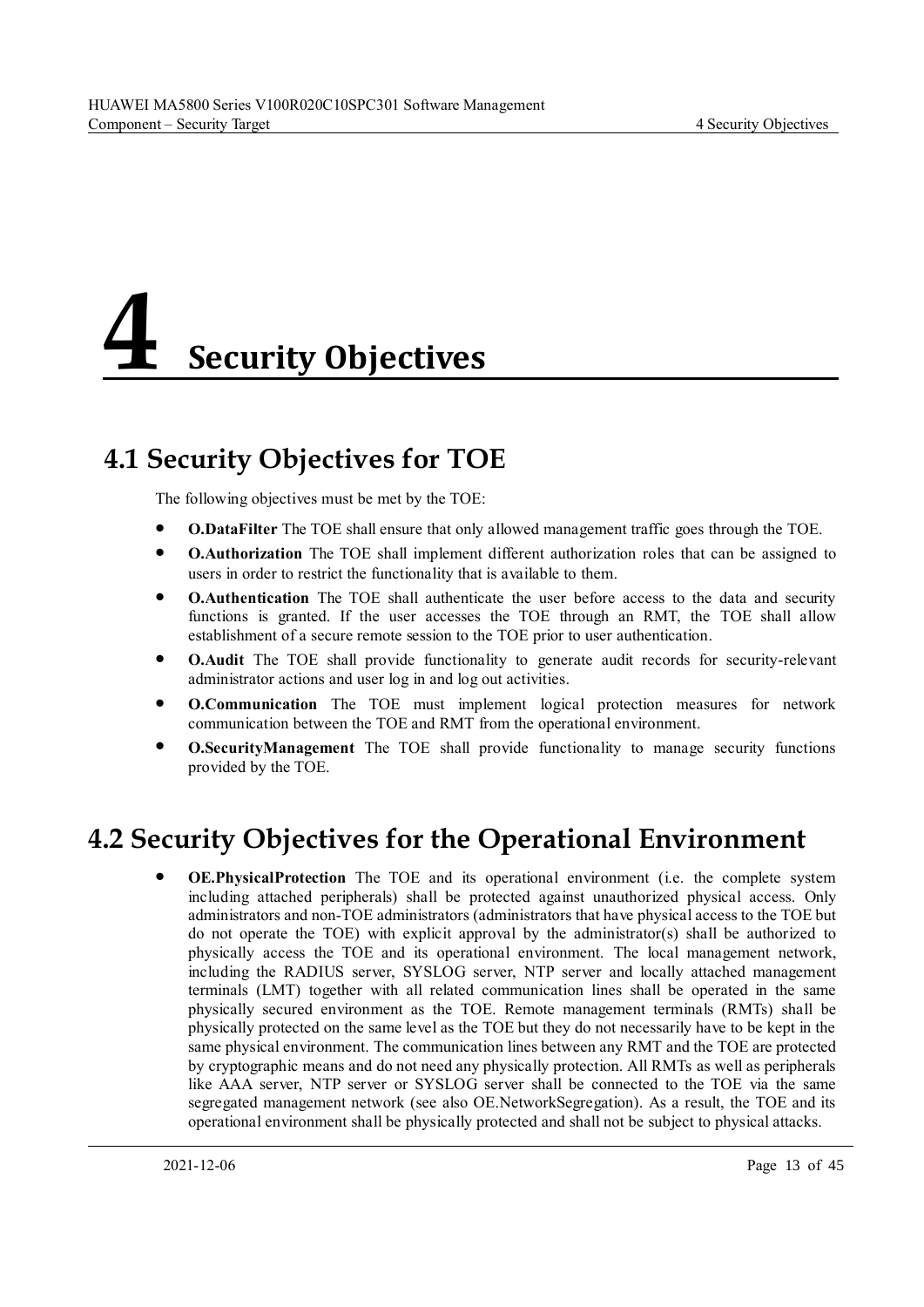**OE. NetworkElements** The operational environment shall provide securely and correctly working network devices as resources that the TOE needs to cooperate with. The behavior of such network devices provided by the operational environment shall be secure and correct. Examples of such devices are:

- Peer router(s) for the exchange of dynamic routing information;
- Local and remote management terminals (LMTs, RMTs) used for administration of the TOE.
- RADIUS servers for obtaining authentication and authorization decisions.
- SYSLOG servers for receiving and storing audit data.
- NTP servers for synchronizing time to the TOE.
- ⚫ **OE.NetworkSegregation** The operational environment shall provide segregation of networks by deploying the management interface in TOE into an independent local network.
- ⚫ **OE.NoEvil** Personnel working as authorized administrators and non-TOE administrators (administrators that have physical access to the TOE but do not operate the TOE) shall be carefully selected for trustworthiness and trained for proper operation of the TOE. These administrative users shall be competent, and not careless or willfully negligent or hostile, and shall follow and abide by the instructions provided by the TOE documentation.
- ⚫ **OE.Device** The underlying hardware of MA5800, which is outside the scope of the TOE, as well as the firmware and the underlying OS and non-TOE software, shall work correctly.
- ⚫ **OE.UpToDateClient** The user shall use a secure remote management terminal for remote administration of the TOE which is up to date with respect to supported cryptographic algorithms and security measures.

## <span id="page-21-0"></span>**4.3 Rationale for Security Objectives**

The following table provides a mapping of TOE objectives to threats, showing that each objective is at least covered by one threat.

| Threat / OSP                     | <b>Security Objectives</b>                                    | Rationale for Security Objectives                                                                                                                                                                                                                                                                                                                  |
|----------------------------------|---------------------------------------------------------------|----------------------------------------------------------------------------------------------------------------------------------------------------------------------------------------------------------------------------------------------------------------------------------------------------------------------------------------------------|
| T. UnwantedManagementTr<br>affic | O.DataFilter<br>O.SecurityManagement<br>OE.NetworkSegregation | This threat is countered by O.DataFilter<br>ensuring that unwanted traffic is filtered<br>and cannot deplete the network<br>resources.<br>The filter rules can be configured by<br>authorized users with sufficient user<br>level (O.SecurityManagement).<br>An independent local network is used to<br>manage the TOE.<br>(OE.NetworkSegregation) |

<span id="page-21-1"></span>**Table 4-1** Mapping objectives to threats and OSPs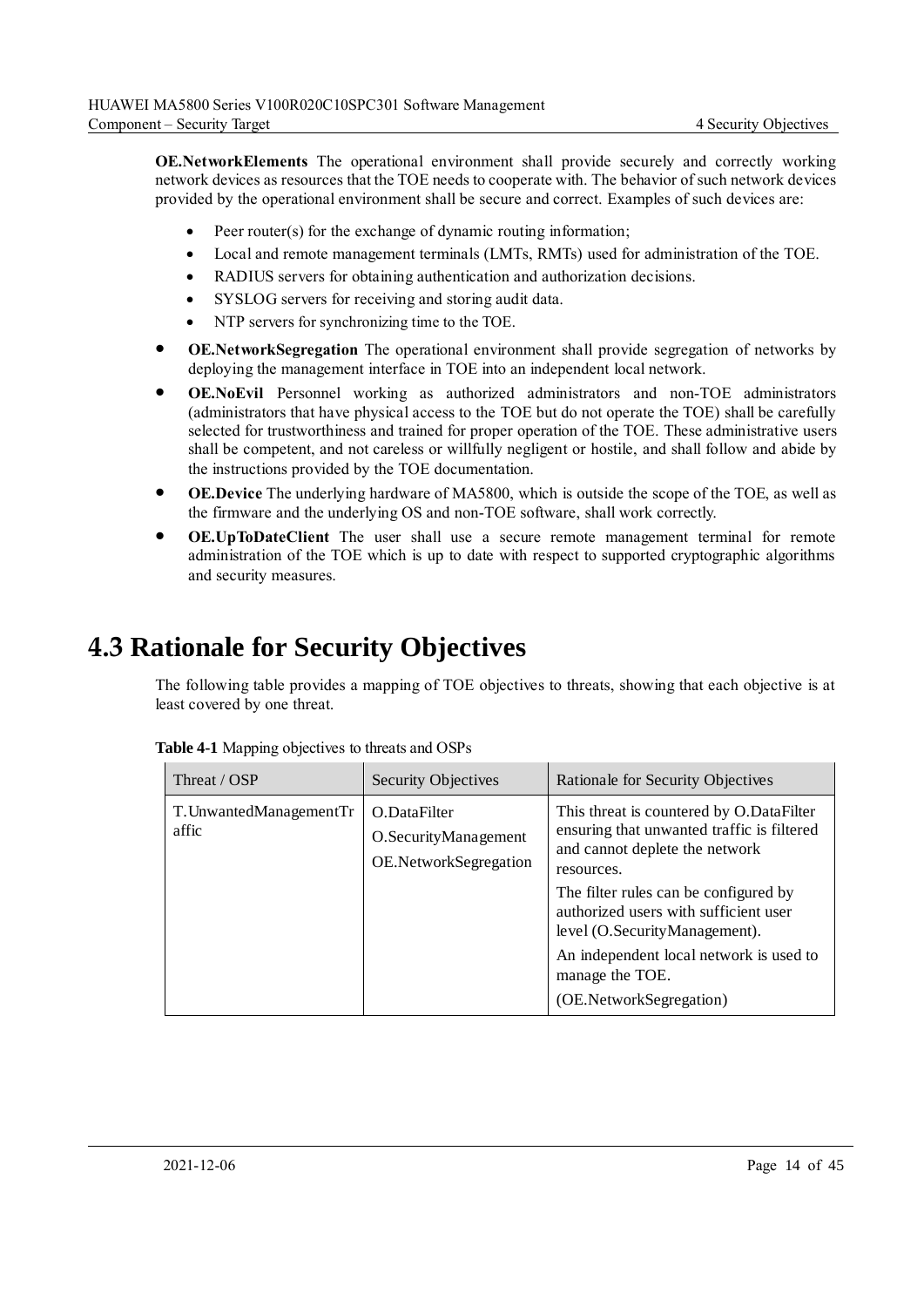| Threat / OSP              | <b>Security Objectives</b>                           | Rationale for Security Objectives                                                                                                                                                                                                        |
|---------------------------|------------------------------------------------------|------------------------------------------------------------------------------------------------------------------------------------------------------------------------------------------------------------------------------------------|
| T. Unauthenticated Access | O. Authentication<br>O.Audit<br>O.SecurityManagement | The threat of unauthenticated access to<br>the TOE is countered by requiring the<br>TOE to implement an authentication<br>mechanism for its users<br>(O.Authentication).                                                                 |
|                           |                                                      | Authentication mechanisms can be<br>configured by users with sufficient user<br>level (O.SecurityManagement). In<br>addition, login attempts are logged<br>allowing detection of attempts and<br>possibly tracing of culprits (O.Audit). |
| T. UnauthorizedAccess     | O.Authorization<br>O.Audit<br>O.SecurityManagement   | The threat of unauthorized access is<br>countered by requiring the TOE to<br>implement an access control mechanism<br>(O.Authorization).                                                                                                 |
|                           |                                                      | Access control mechanisms (including<br>user levels) can be configured by users<br>with sufficient user level<br>(O.SecurityManagement).                                                                                                 |
|                           |                                                      | In addition, actions are logged allowing<br>detection of attempts and possibly<br>tracing of culprits (O.Audit).                                                                                                                         |
| T.Intercept               | O.Communication<br>O.SecurityManagement              | The threat of eavesdropping is countered<br>by requiring communications security<br>via SSH for communication between<br>RMT and the TOE (O.Communication).                                                                              |
|                           |                                                      | Management of secure communication<br>channels can be performed by users with<br>sufficient user level<br>(O.SecurityManagement).                                                                                                        |

The following table provides a mapping of the objectives for the operational environment to assumptions, showing that each objective is covered exactly by one assumption. The objectives for the environment are mirrored by the assumptions. Therefore, the mapping is trivial.

<span id="page-22-0"></span>

| Table 4-2 Mapping objectives for the environment to assumptions |  |  |
|-----------------------------------------------------------------|--|--|
|-----------------------------------------------------------------|--|--|

| <b>Environmental Objective</b> | Threat / Assumption                                    |
|--------------------------------|--------------------------------------------------------|
| OE.PhysicalProtection          | A.PhysicalProtection                                   |
| <b>OE.NetworkElements</b>      | A. Network Elements                                    |
| OE.NetworkSegregation          | A.NetworkSegregation<br>T. Unwanted Management Traffic |
| OE.NoEvil                      | A.NoEvil                                               |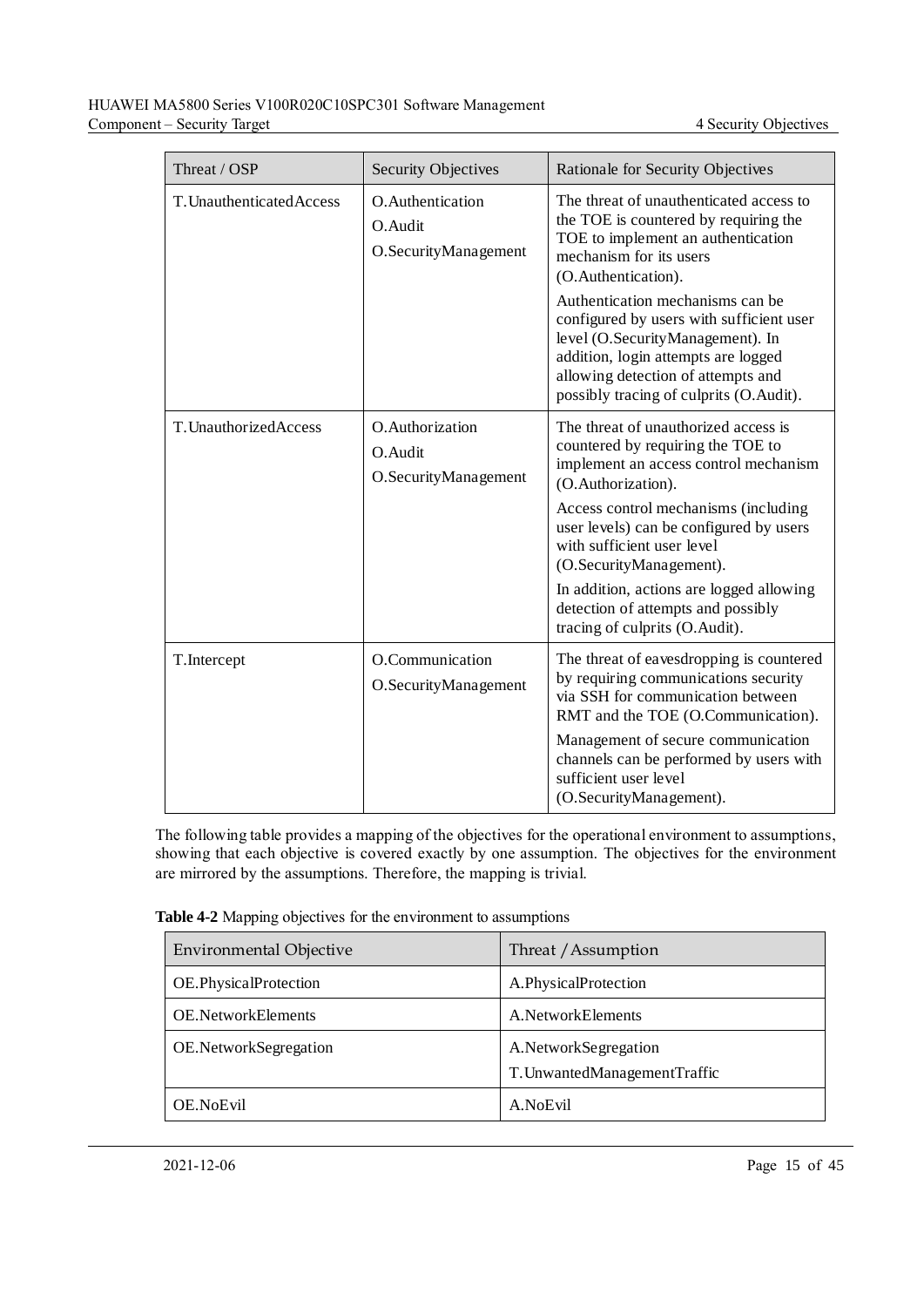#### HUAWEI MA5800 Series V100R020C10SPC301 Software Management Component – Security Target 4 Security Target 4 Security Objectives

| <b>OE.Device</b>   | A.Device          |
|--------------------|-------------------|
| OE. UpToDateClient | A. UpToDateClient |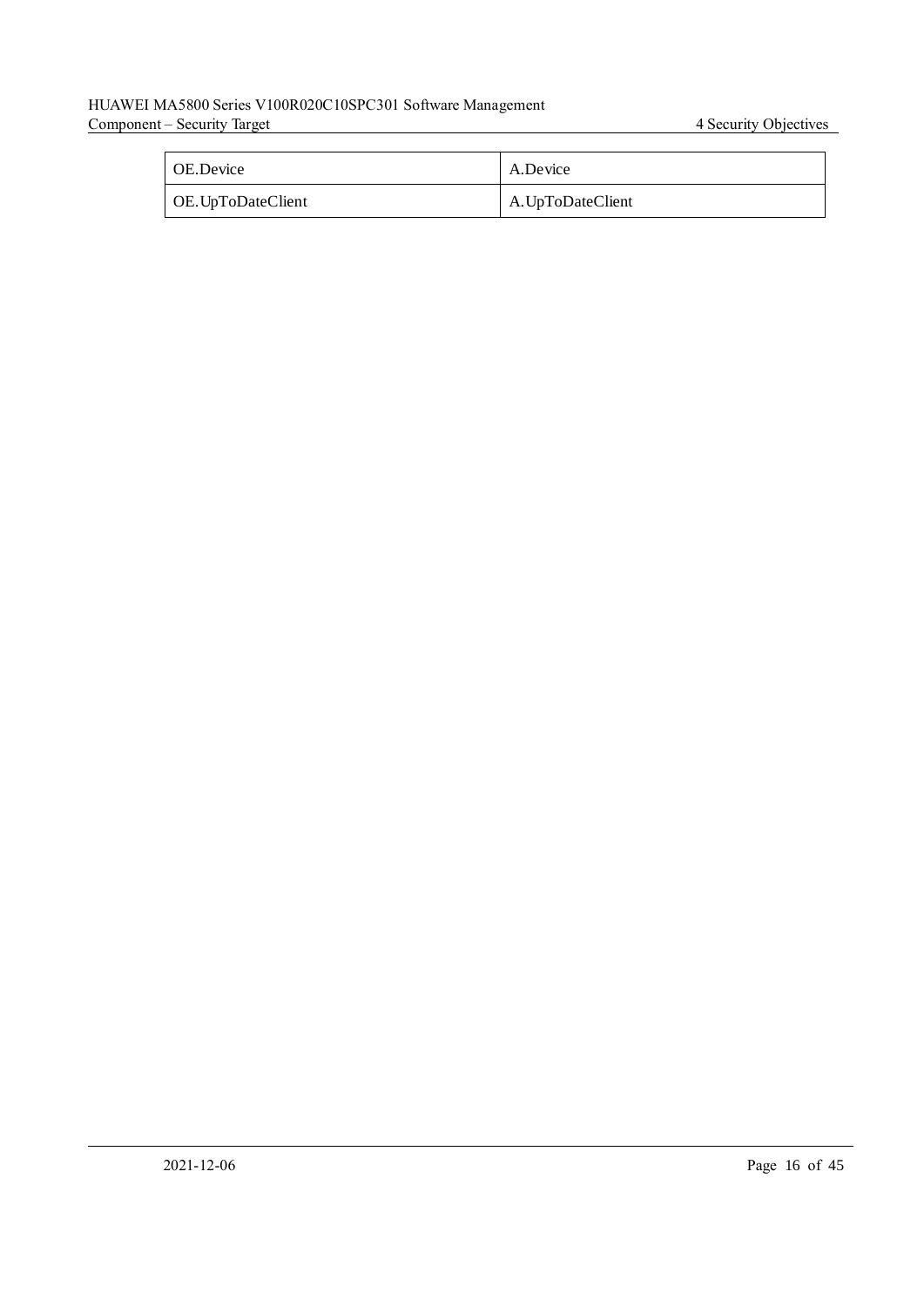## <span id="page-24-0"></span>**5 Security Functional Requirements**

## <span id="page-24-1"></span>**5.1 Conventions**

The following conventions are used for the completion of operations:

- Strikethrough indicates text removed as a refinement
- ⚫ (underlined text in parentheses) indicates additional text provided as a refinement.
- ⚫ **Bold text** indicates the completion of an assignment.
- Italicised and bold text indicates the completion of a selection.
- ⚫ Iteration/Identifier indicates an element of the iteration, where Identifier distinguishes the different iterations.

## <span id="page-24-2"></span>**5.2 Functional Security Requirements**

## <span id="page-24-3"></span>**5.2.1 Security Audit (FAU)**

#### <span id="page-24-4"></span>**5.2.1.1 FAU\_GEN.1 Audit data generation**

FAU GEN.1.1 The TSF shall be able to generate an audit record of the following auditable events:

- a) Start-up and shutdown of the audit functions;
- b) All auditable events for the *not specified* level of audit; and
- **c) The following auditable events:**
	- **i. user activity** 
		- **1) login, logout**
	- **ii. management of user accounts**
		- **1) add, delete, modify (including change of user level)**
		- **2) password change (by the user himself)**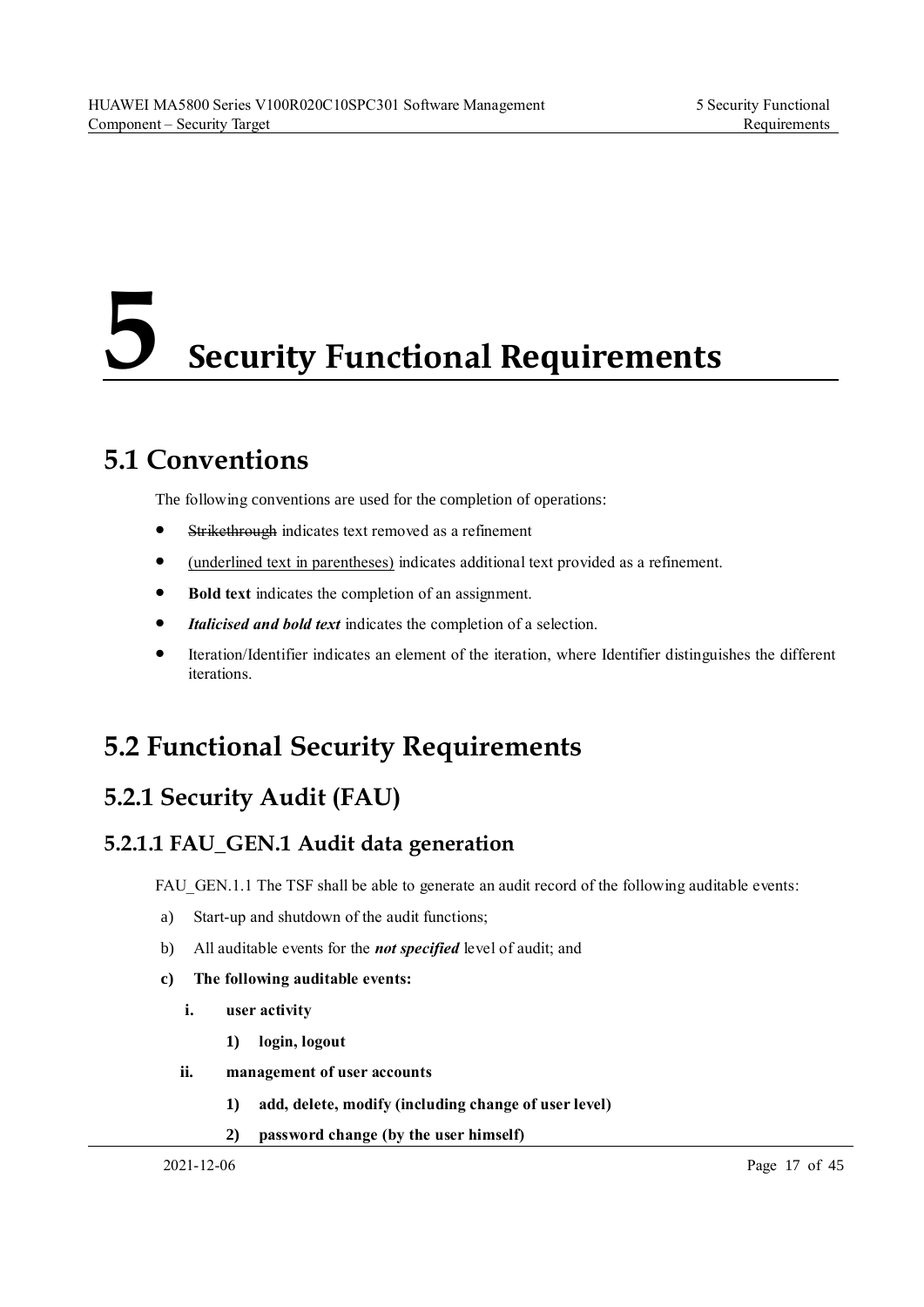- **3) session termination**
- **iii. authentication policy modification**
- **iv. system management** 
	- **1) operation requests (i.e. configuration of the device after start-up)**
- **v. log management**
	- **1) log policy modification**

Application Note: Audit functionality is enabled by default during start-up of the device and cannot be disabled.

FAU GEN.1.2 The TSF shall record within each audit record at least the following information:

- a) Date and time of the event, type of event (if applicable), subject identity (if applicable), and the outcome (success or failure) of the event; and
- b) For each audit event type, based on the auditable event definitions of the functional components included in the PP/ST, **IP address (if applicable)**, **User ID (if applicable), and CLI command name (if applicable).**

#### <span id="page-25-0"></span>**5.2.1.2 FAU\_GEN.2 User identity association**

FAU GEN.2.1 For audit events resulting from actions of identified users, the TSF shall be able to associate each auditable event with the identity of the user that caused the event.

#### <span id="page-25-1"></span>**5.2.1.3 FAU\_SAR.1 Audit review**

FAU\_SAR.1.1 The TSF shall provide **administrators** with the capability to read **all information** from the audit records.

FAU\_SAR.1.2 The TSF shall provide the audit records in a manner suitable for the user to interpret the information.

#### <span id="page-25-2"></span>**5.2.1.4 FAU\_SAR.3 Selectable audit review**

FAU\_SAR.3.1 The TSF shall provide the ability to apply **selection** of audit data based on **log level, size and time scope.**

#### <span id="page-25-3"></span>**5.2.1.5 FAU\_STG.1 Protected audit trail storage**

FAU STG.1.1 The TSF shall protect the stored audit records in the audit trail from unauthorized deletion.

FAU\_STG.1.2 The TSF shall be able to *prevent* unauthorized modifications to the stored audit records in the audit trail.

#### <span id="page-25-4"></span>**5.2.1.6 FAU\_STG.3 Action in case of possible audit data loss**

FAU\_STG.3.1 The TSF shall **delete the oldest log files** if the audit trail exceeds **the size of the storage device**.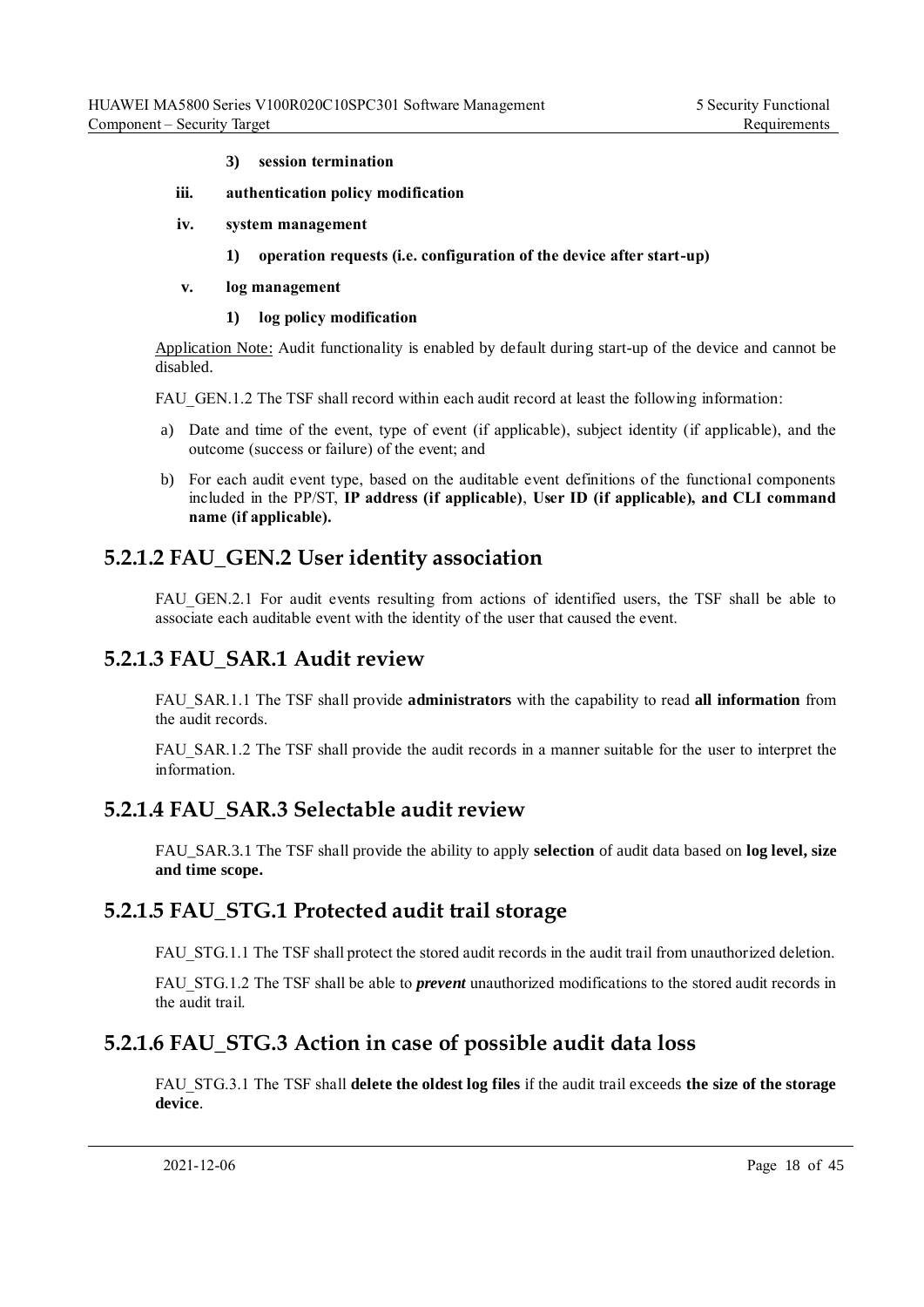Application Note: The audit records are stored in one uncompressed file (which name is log.log) and several compressed files. The size of the log.log is configurable by the administrator with value 4M/8M/16M/32M bytes, and by default is 8MB. When the size of log.log exceeds the configured maximum size, the log.log is compressed into a smaller ZIP file. The storage space for log.log and compressed log file in flash is about 14M, and when the storage space occupancy exceeds 70%, the system deletes oldest compressed files to save the latest compressed log file.

## <span id="page-26-0"></span>**5.2.2 User Data Protection (FDP)**

#### <span id="page-26-1"></span>**5.2.2.1 FDP\_ACC.1 Subset Access Control**

FDP\_ACC.1.1 The TSF shall enforce the **access control policy** on

**Subject: users;**

**Objects: commands provided by TOE;**

**Operation: execute**

#### <span id="page-26-2"></span>**5.2.2.2 FDP\_ACF.1 Security Attribute based Access Control**

FDP\_ACF.1.1 The TSF shall enforce the **access control policy** to objects based on the following:

**Subject security attributes:**

**Users and their following security attributes:**

- ⚫ **user Identity**
- ⚫ **user level**

**Objects security attributes:**

**Commands and their following security attributes:**

⚫ **Command level**

FDP\_ACF.1.2 The TSF shall enforce the following rules to determine if an operation among controlled subjects and controlled objects is allowed:

- **1) Only authorized users are permitted access to commands.**
- **2) Users can be configured with different user levels to control the device access permission.**
- **3) There are 3 user access levels and command levels numbered from 0-2.**
- **4) A user can access a command if the command's access level is lower or equal to the user's access level.**
- **5) The command level is stored by the TOE (i.e. by the VRP software) and can be modified by the administrator.**

FDP\_ACF.1.3 The TSF shall explicitly authorize access of subjects to objects based on the following additional rules: **none**.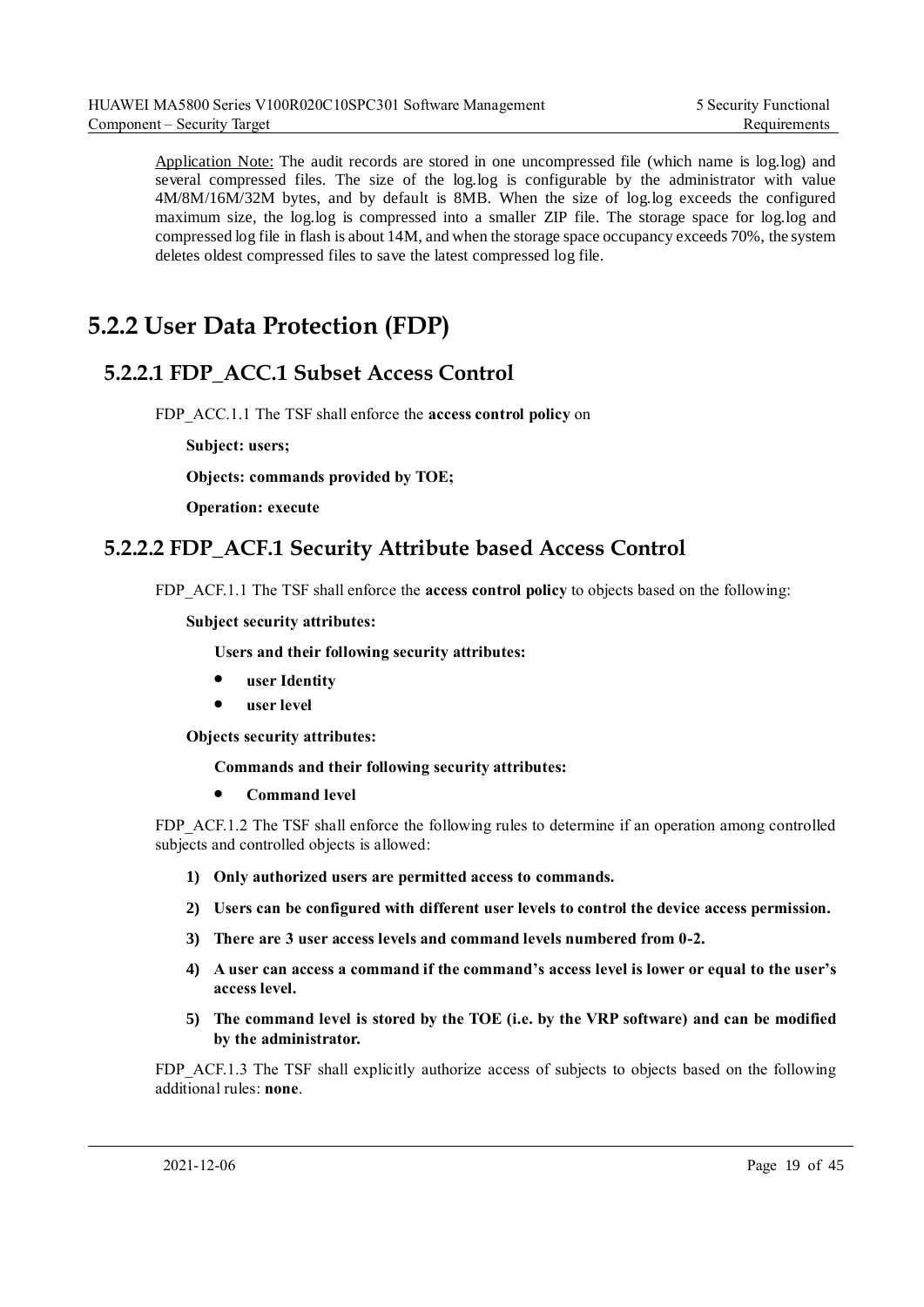FDP ACF.1.4 The TSF shall explicitly deny access of subjects to objects based on the following additional rules: **none**

#### <span id="page-27-0"></span>**5.2.2.3 FDP\_IFC.1 Subset Information Flow Control**

FDP\_IFC.1.1 The TSF shall enforce the **Management Network Filtering SFP** on

**Subjects:**

⚫ **Device management interface**

**Information:**

⚫ **IP packets**

**Operations:**

⚫ **Device management interface will accept or deny IP packets based on the settings of the device management interface and the IP packets content (i.e. subject attributes and information security attributes as defined in [5.2.2.4 \)](#page-27-1).**

#### <span id="page-27-1"></span>**5.2.2.4 FDP\_IFF.1 Simple Security Attributes**

FDP\_IFF.1.1 The TSF shall enforce the **Management Network Filtering SFP** based on the following types of subject and information security attributes

**Subject:** 

⚫ **Device management interface**

**Subject attributes:** 

- ⚫ **IP address (i.e. IP address setting of the device management interface)**
- ⚫ **Port number**

**Information security attributes:** 

- ⚫ **Source IP address**
- ⚫ **Destination IP address**
- ⚫ **IP Protocol number**
- ⚫ **Source port number**
- ⚫ **Destination port number**

FDP IFF.1.2 The TSF shall permit an information flow between a controlled subject and controlled information via a controlled operation if the following rules hold:

- 1) **The TOE uses the Access Control List (ACL) to match the IP packets received from the device management interface. If the IP packet match an ACL rule, the TOE discards or accepts the packets based on the action specified in the ACL rule.**
- 2) **An ACL rule contains one or more of the following attributes: source IP address, destination IP address, IP protocol number, source port number, and destination port number.**

FDP\_IFF.1.3 The TSF shall enforce the **no additional information flow control SFP rules**.

FDP IFF.1.4 The TSF shall explicitly authorize an information flow based on the following rules: **none.**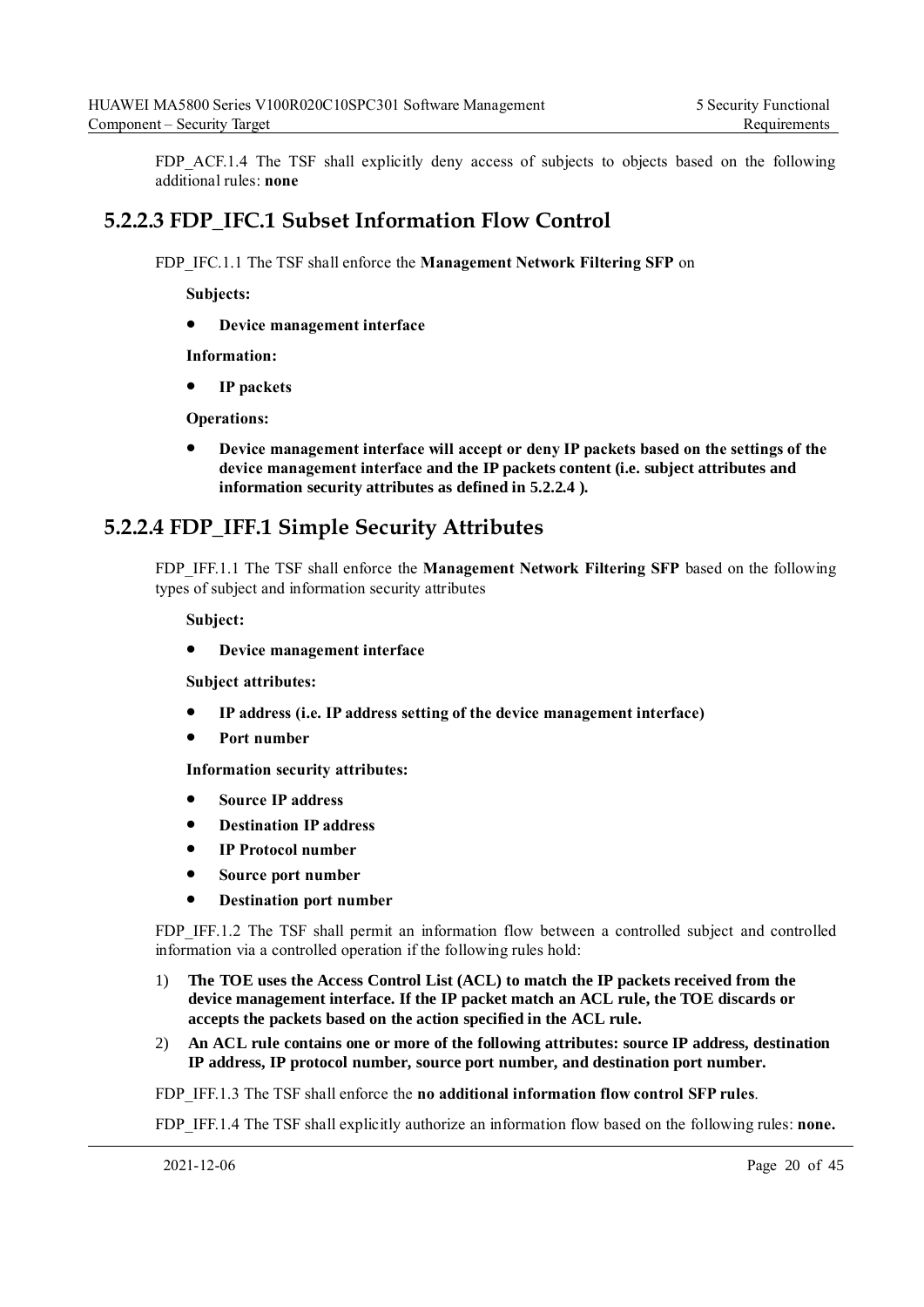FDP IFF.1.5 The TSF shall explicitly deny an information flow based on the following rules: **none.** 

### <span id="page-28-0"></span>**5.2.3 Identification and Authentication (FIA)**

#### <span id="page-28-1"></span>**5.2.3.1 FIA\_AFL.1 Authentication Failure Management**

FIA\_AFL.1.1 The TSF shall detect when **3** unsuccessful authentication attempts occur related to **the last successful authentication of the indicated user identity**.

FIA\_AFL.1.2 When the defined number of unsuccessful authentication attempts has been *met*, the TSF shall **terminate the session of the user trying to authenticate and block the user account and IP address for authentication for at least 15 minutes**.

#### <span id="page-28-2"></span>**5.2.3.2 FIA\_ATD.1 User Attribute Definition**

FIA ATD.1.1 The TSF shall maintain the following list of security attributes belonging to individual users:

- **1) User ID**
- **2) User level**
- **3) User password**
- **4) User public key**
- **5) The inactivity time after which an account is automatically logged out.**
- **6) Status of the account (locked/unlocked)**

#### <span id="page-28-3"></span>**5.2.3.3 FIA\_UAU.1 Timing of authentication**

FIA\_UAU.1.1 The TSF shall allow **establishment of a secure SSH session between the administrative user and the TOE component** on behalf of the user to be performed before the user is authenticated.

FIA\_UAU.1.2 The TSF shall require each user to be successfully authenticated before allowing any other TSF-mediated actions on behalf of that user.

#### <span id="page-28-4"></span>**5.2.3.4 FIA\_UAU.5 Multiple Authentication Mechanisms**

FIA\_UAU.5.1 The TSF shall provide **the following authentication mechanisms:**

- **1) Remote authentication by RADIUS for authentication via RMT**
- **2) Local Authentication by local database of the TOE for authentication via LMT and RMT**

to support user authentication.

FIA\_UAU.5.2 The TSF shall authenticate any user's claimed identity according to the **following:**

- **1) For Remote authentication by RADIUS for authentication via RMT**
- **2) For local authentication, the TSF authenticates the users based on the configured Identification (including user id and password for authentication via LMT and RMT or public key for authentication via RMT).**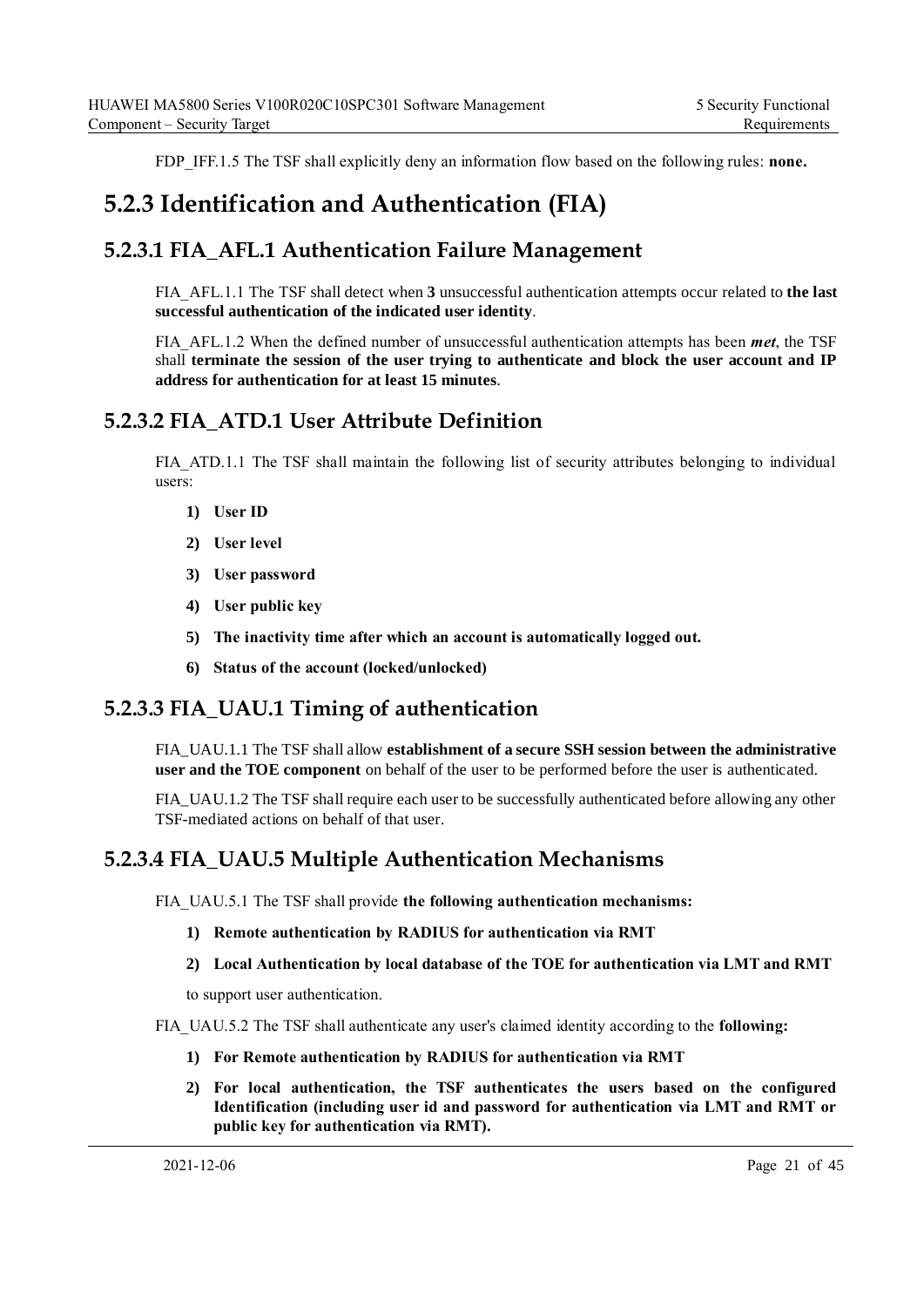Application Note: The TOE can use only one of the mechanisms at any given time. The administrator can configure which mechanism is used by the TOE.

#### <span id="page-29-0"></span>**5.2.3.5 FIA\_UID.1 Timing of identification**

FIA\_UID.1.1 The TSF shall allow **establishment of a secure SSH session between the administrative user and TOE component** on behalf of the user to be performed before the user is identified.

FIA\_UID.1.2 The TSF shall require each user to be successfully identified before allowing any other TSF-mediated actions on behalf of that user.

## <span id="page-29-1"></span>**5.2.4 Security Management (FMT)**

#### <span id="page-29-2"></span>**5.2.4.1 FMT\_MOF.1 Management of Security Functions Behavior**

FMT\_MOF.1.1 The TSF shall restrict the ability to *determine the behavior* of the functions **identified in FMT\_SMF.1** to **users with administrator user level as defined in FMT\_SMR.1.**

Application Note: Access control of the TOE works as follows: Users can only execute a command if their associated user level is equal or higher compared to the command level.

#### <span id="page-29-3"></span>**5.2.4.2 FMT\_MSA.1/ACFATD Management of security attributes**

FMT\_MSA.1.1/ACFATD The TSF shall enforce the **access control policy** to restrict the ability to *query, modify* the security attributes **identified in FDP\_ACF.1 and FIA\_ATD.1** to **users with administrator user level as defined in FMT\_SMR.1**.

Application Note: See Application Note for FMT\_MOF.1 for clarification.

#### <span id="page-29-4"></span>**5.2.4.3 FMT\_MSA.1/IFF Management of security attributes**

FMT\_MSA.1.1/IFF The TSF shall enforce the **Management Network Filtering SFP (based on ACL)** to restrict the ability to *modify, delete* the security attributes **identified in FDP\_IFF.1** to **users with administrator or operator user level as defined in FMT\_SMR.1.**

#### <span id="page-29-5"></span>**5.2.4.4 FMT\_MSA.3/ACFATD Static attribute initialization**

FMT\_MSA.3.1/ACFATD The TSF shall enforce the **access control policy** to provide *permissive* default values for security attributes that are used to enforce the SFP.

FMT\_MSA.3.2/ACFATD The TSF shall allow **users with administrator user level as defined in FMT\_SMR.1** to specify alternative initial values to override the default values when an object or information is created.

#### <span id="page-29-6"></span>**5.2.4.5 FMT\_MSA.3/IFF Static attribute initialization**

FMT\_MSA.3.1/IFF The TSF shall enforce the **Management Network Filtering SFP (based on ACL)** to provide *permissive* default values for security attributes that are used to enforce the SFP.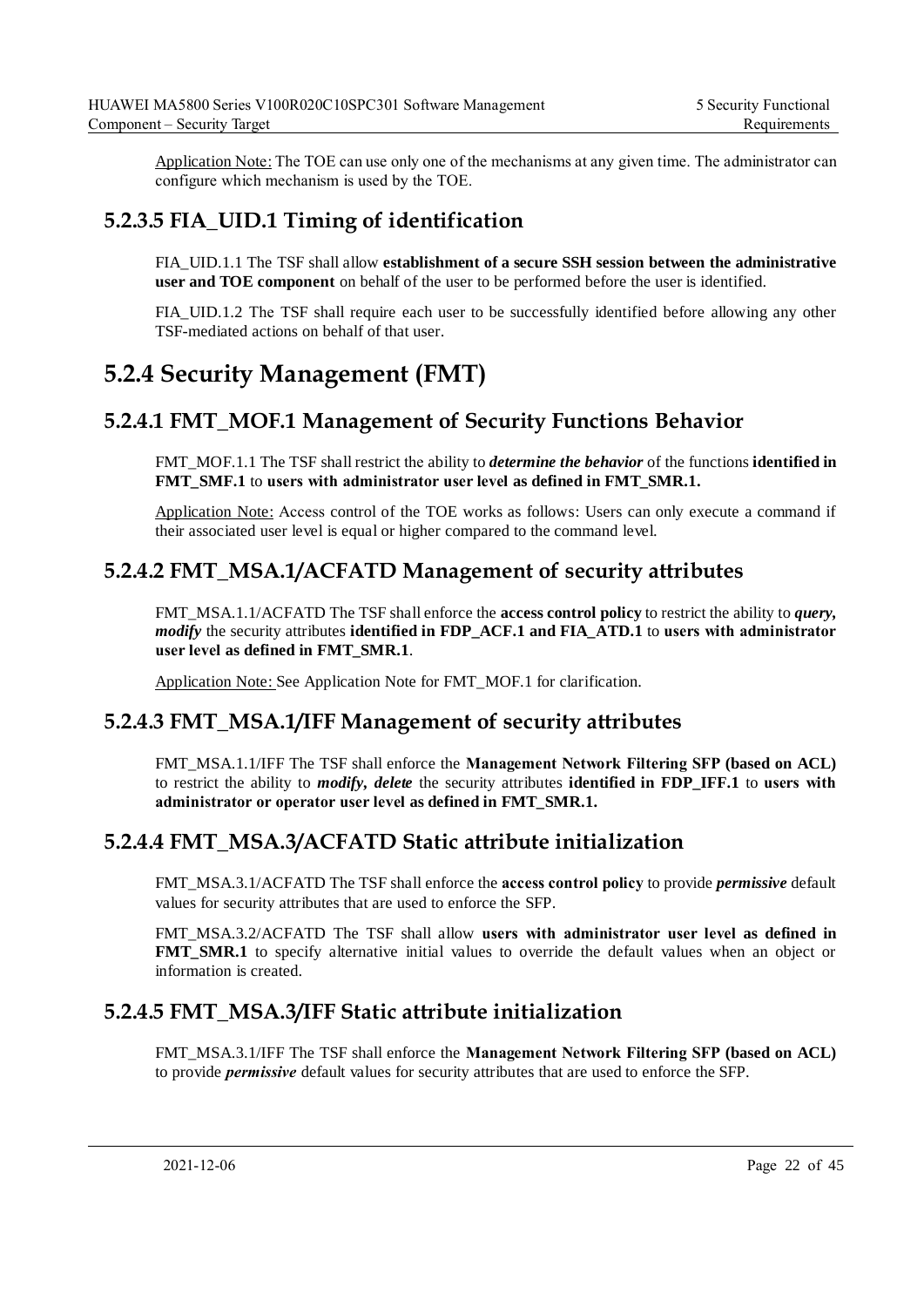FMT\_MSA.3.2/IFF The TSF shall allow **users with administrator or operator user level as defined in FMT\_SMR.1** to specify alternative initial values to override the default values when an object or information is created.

#### <span id="page-30-0"></span>**5.2.4.6 FMT\_SMF.1 Specification of Management Functions**

FMT\_SMF.1.1 The TSF shall be capable of performing the following management functions:

- **1) Management of user accounts and user attributes, including user credentials**
- **2) Management of authentication failure policy**
- **3) Management of ACLs and ACL parameters like IP addresses or address ranges**
- **4) Configuration of network addresses for services used by the TOE, like NTP, SYSLOG, and RADIUS etc.**
- **5) Enabling/disabling trusted channels for remote access to the TOE's management interfaces**
- **6) Management of the TOE's time**
- **7) Management of command levels**

#### <span id="page-30-1"></span>**5.2.4.7 FMT\_SMR.1 Security roles**

FMT\_SMR.1.1 The TSF shall maintain the roles:

- **1) Administrator: Perform all configuration operations. Maintain and manage the device, perform security management, create other users including administrator, operator and common user accounts.**
- **2) Operator: Perform basic configuration operations for the service and device.**
- **3) Common User: Perform basic system operations and simple query operations.**

Application Note: The roles are hierarchical, i.e. each role includes all authorities of the previous roles in addition to the authorities described for the role itself.

FMT\_SMR.1.2 The TSF shall be able to associate users with roles.

### <span id="page-30-2"></span>**5.2.5 TOE Access (FTA)**

#### <span id="page-30-3"></span>**5.2.5.1 FTA\_SSL.3 TSF-initiated Termination**

FTA\_SSL.3.1: The TSF shall terminate an interactive session after a **time interval of session inactivity of 5 minutes**.

Application Note: The time interval of session inactivity is 5 minutes by default and the administrator shall not change this time interval.

#### <span id="page-30-4"></span>**5.2.5.2 FTA\_TSE.1 TOE session establishment**

FTA\_TSE.1.1 The TSF shall be able to deny session establishment based on

#### **1) User authentication failure (password and/or public key authentication failure)**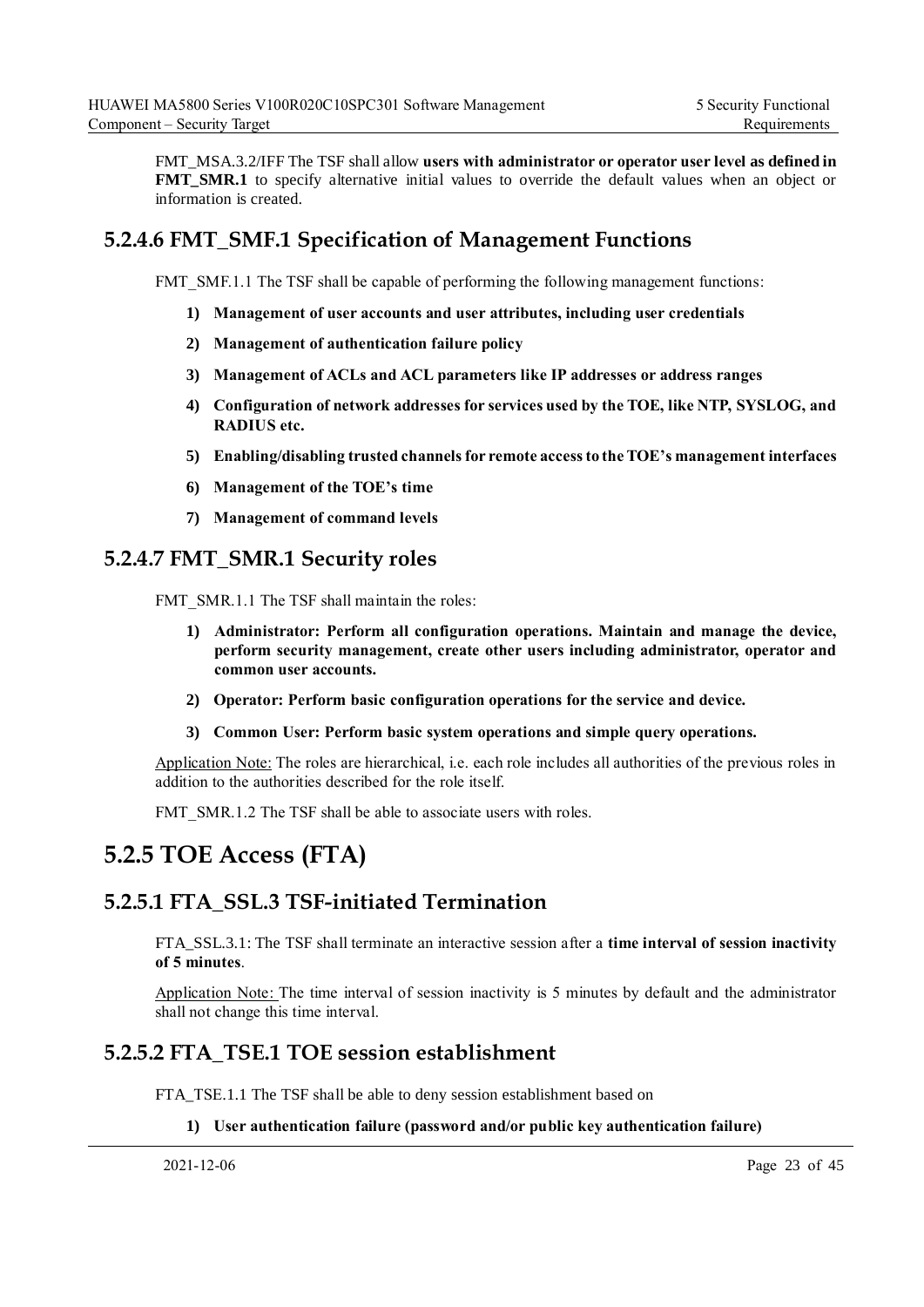**2) Source IP address (applies to remote administration only)**

## <span id="page-31-0"></span>**5.2.6 Trusted path/channels (FTP)**

#### <span id="page-31-1"></span>**5.2.6.1 FTP\_TRP.1/SSH Trusted Path**

FTP\_TRP.1.1/SSH The TSF shall provide a communication path between itself and *remote* users that is logically distinct from other communication paths and provides assured identification of its end points and protection of the communicated data from *modification, disclosure*.

FTP\_TRP.1.2/SSH The TSF shall permit *the TSF and remote users* to initiate communication via the trusted path.

FTP\_TRP.1.3/SSH The TSF shall require the use of the trusted path for *initial user authentication and remote management.*

Application Note: To establish a trusted path, the SSH protocol shall be used that complies with RFCs 4344 [RFC4344], 4251 [RFC 4251], 4252 [RFC 4252], 4253 [RFC 4253], 4254 [RFC 4254], 5647 [RFC 5647], 6668 [RFC 6668] and 8332 [RFC8332]. The TOE acts as both STELNET server and STELNET client. For SSH-based communication the following algorithms are supported.

- Client authentication can be performed either public key-based or password-based as described in [RFC 4252].
- Key exchange is performed using diffie-hellman-group-exchange-sha256
- The public key algorithm of the SSH transport implementation is rsa-sha2-256 and rsa-sha2-512.
- For data encryption AES128-CTR, AES192-CTR, AES256-CTR, AES256-GCM and AES128- GCM are supported.
- For data integrity protection HMAC-SHA512 and HMAC-SHA256 are supported.

## <span id="page-31-2"></span>**5.3 Security Functional Requirements Rationale**

### <span id="page-31-3"></span>**5.3.1 Coverage**

The development and the evaluation of the TOE shall be done in accordance to the following security assurance requirements:

| <b>Security Functional Requirements</b> | <b>Objectives</b> |
|-----------------------------------------|-------------------|
| FAU_GEN.1                               | O. Audit          |
| FAU GEN.2                               | O. Audit          |
| FAU_SAR.1                               | O. Audit          |
| FAU_SAR.3                               | O. Audit          |

#### <span id="page-31-4"></span>**Table 5-1** Mapping SFRs to objectives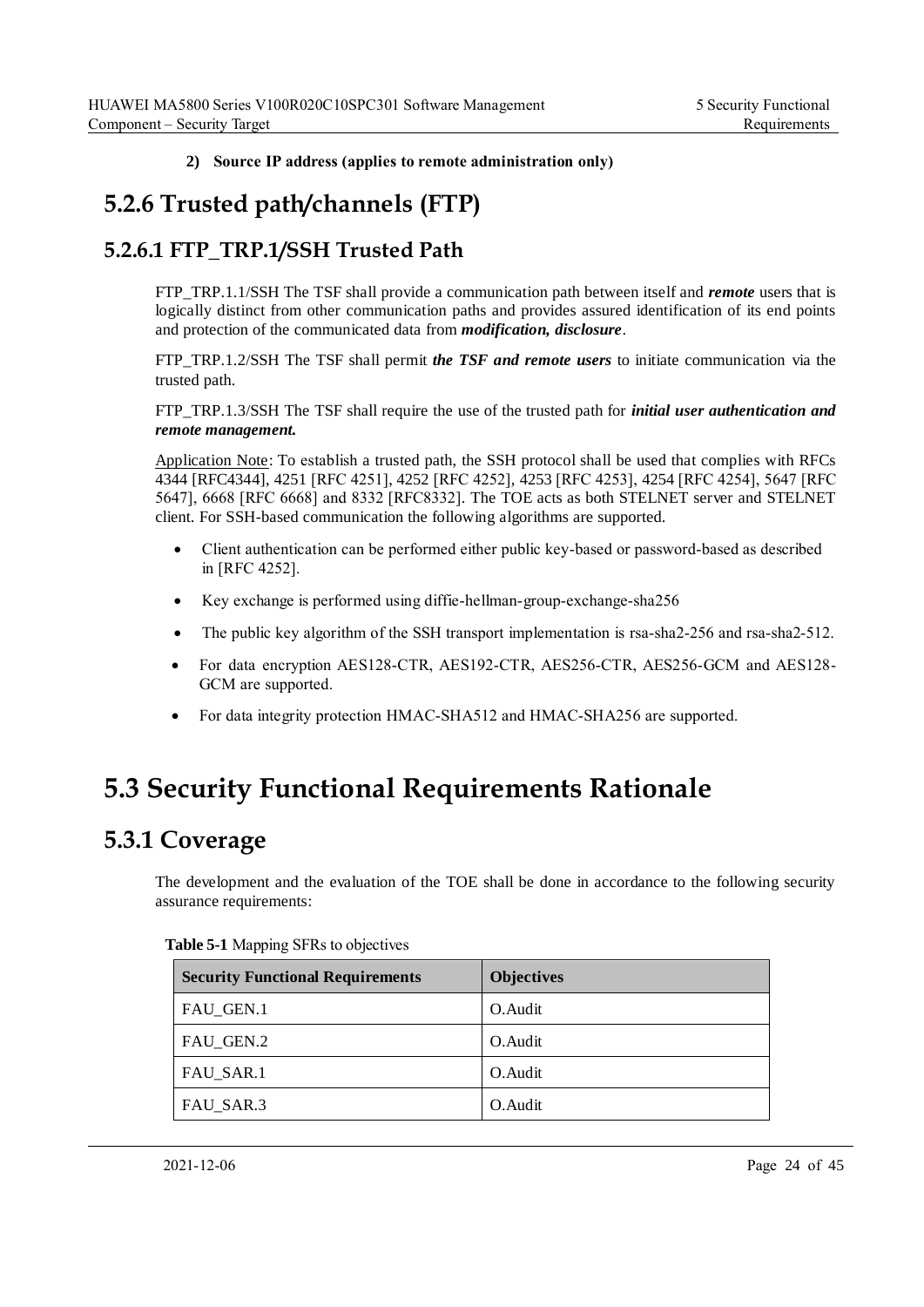| FAU_STG.1        | O.Audit                                             |
|------------------|-----------------------------------------------------|
| FAU_STG.3        | O.Audit                                             |
| FDP_ACC.1        | O.Authorization                                     |
| FDP_ACF.1        | O.Authorization                                     |
| FDP_IFC.1        | O.DataFilter                                        |
| FDP_IFF.1        | O.DataFilter                                        |
| FIA_AFL.1        | O.Authentication                                    |
| FIA_ATD.1        | O.Authentication<br>O.Authorization                 |
| FIA_UAU.1        | O.Authentication                                    |
| FIA_UAU.5        | O.Authentication                                    |
| FIA_UID.1        | O.Authentication<br>O.Authorization                 |
| FMT MOF.1        | O.Authorization<br>O.SecurityManagement             |
| FMT_MSA.1/ACFATD | O.Authorization<br>O.SecurityManagement             |
| FMT_MSA.1/IFF    | O.DataFilter<br>O.SecurityManagement                |
| FMT_MSA.3/ACFATD | O.Authorization<br>O.SecurityManagement             |
| FMT_MSA.3/IFF    | O.DataFilter<br>O.SecurityManagement                |
| FMT_SMF.1        | O.SecurityManagement<br>O.DataFilter                |
| FMT_SMR.1        | O.Authorization<br>O.SecurityManagement             |
| FTA_SSL.3        | O.Authentication<br>O.Communication                 |
| FTA_TSE.1        | O.DataFilter<br>O.Authentication<br>O.Communication |
| FTP_TRP.1/SSH    | O.Authentication                                    |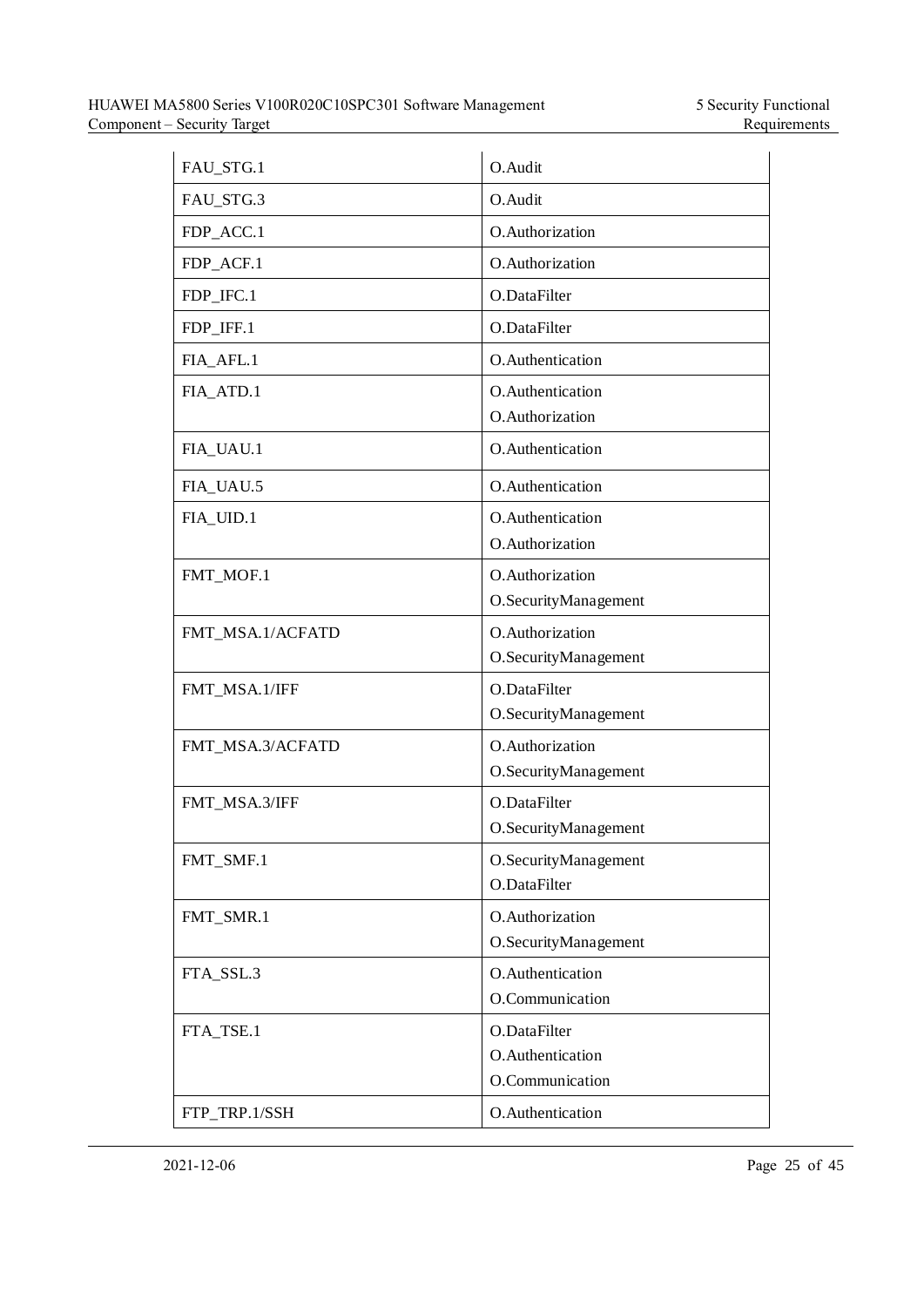|  | Communication.<br>. |
|--|---------------------|
|  |                     |

## <span id="page-33-0"></span>**5.3.2 Sufficiency**

The following rationale provides justification for each security objective for the TOE, showing that the security functional requirements are suitable to meet and achieve the security objectives:

| Security objective | Rationale                                                                                                                                                                                                                                                                                                                          |
|--------------------|------------------------------------------------------------------------------------------------------------------------------------------------------------------------------------------------------------------------------------------------------------------------------------------------------------------------------------|
| O.DataFilter       | The requirement of ACL is defined in FDP_IFF.1 and FDP_IFC.1 and<br>the impact on session establishment is covered in FTA_TSE.1. The<br>requirements on management functionality for the definition of ACL are<br>provided in FMT_MSA.1/IFF, FMT_MSA.3/IFF and FMT_SMF.1.                                                          |
| O.Audit            | The generation of audit records is implemented by FAU_GEN.1. Audit<br>records are supposed to include timestamp as provided by the external<br>NTP server and user identities as defined in FAU_GEN.2 where<br>applicable.                                                                                                         |
|                    | Requirements on reading audit records are defined in FAU_SAR.1 and<br>FAU_SAR.3. The protection of the stored audit records against<br>unauthorized modification is implemented in FAU_STG.1. If the audit<br>trail exceeds the size of the storage device The TSF shall roll back the<br>oldest records as required by FAU_STG.3. |
| O.Communication    | Communication security is implemented by the establishment of a<br>trusted path in FTP_TRP.1/SSH. Termination of inactive SSH sessions<br>is covered by FTA_SSL.3. FTA_TSE.1 addresses that session<br>establishment is denied if an ACL exists that specifies a deny rule for the<br>attempted connection.                        |
| O.Authentication   | User authentication is implemented by FIA_UAU.1, and FIA_UAU.5,<br>supported by individual user identification in FIA_UID.1. The<br>requirements on necessary user attributes (passwords) are addressed in<br>FIA_ATD.1. The authentication mechanism supports authentication<br>failure handling as addressed in FIA_AFL.1.       |
|                    | Client authentication for SSH sessions is covered by FTP_TRP.1/SSH.<br>Termination of a communication channel due to user inactivity is<br>covered by FTA_SSL.3. Rejection of connections is addressed by<br>FTA_TSE.1.                                                                                                            |
| O.Authorization    | User identification is addressed in FIA_UID.1. The requirement for<br>access control is spelled out in FDP_ACC.1, and the access control<br>policies are modeled in FDP_ACF.1. User-related attributes are spelled<br>out in FIA_ATD.1.                                                                                            |
|                    | Access control is based on the definition of roles as subject and functions<br>as object as defined in FMT_SMR.1 and FMT_MOF.1. Requirements on<br>the management functionality for the definition of access control policies<br>are provided in FMT_MSA.1/ACFATD and FMT_MSA.3/ACFATD.                                            |

<span id="page-33-1"></span>**Table 5-2** SFR sufficiency analysis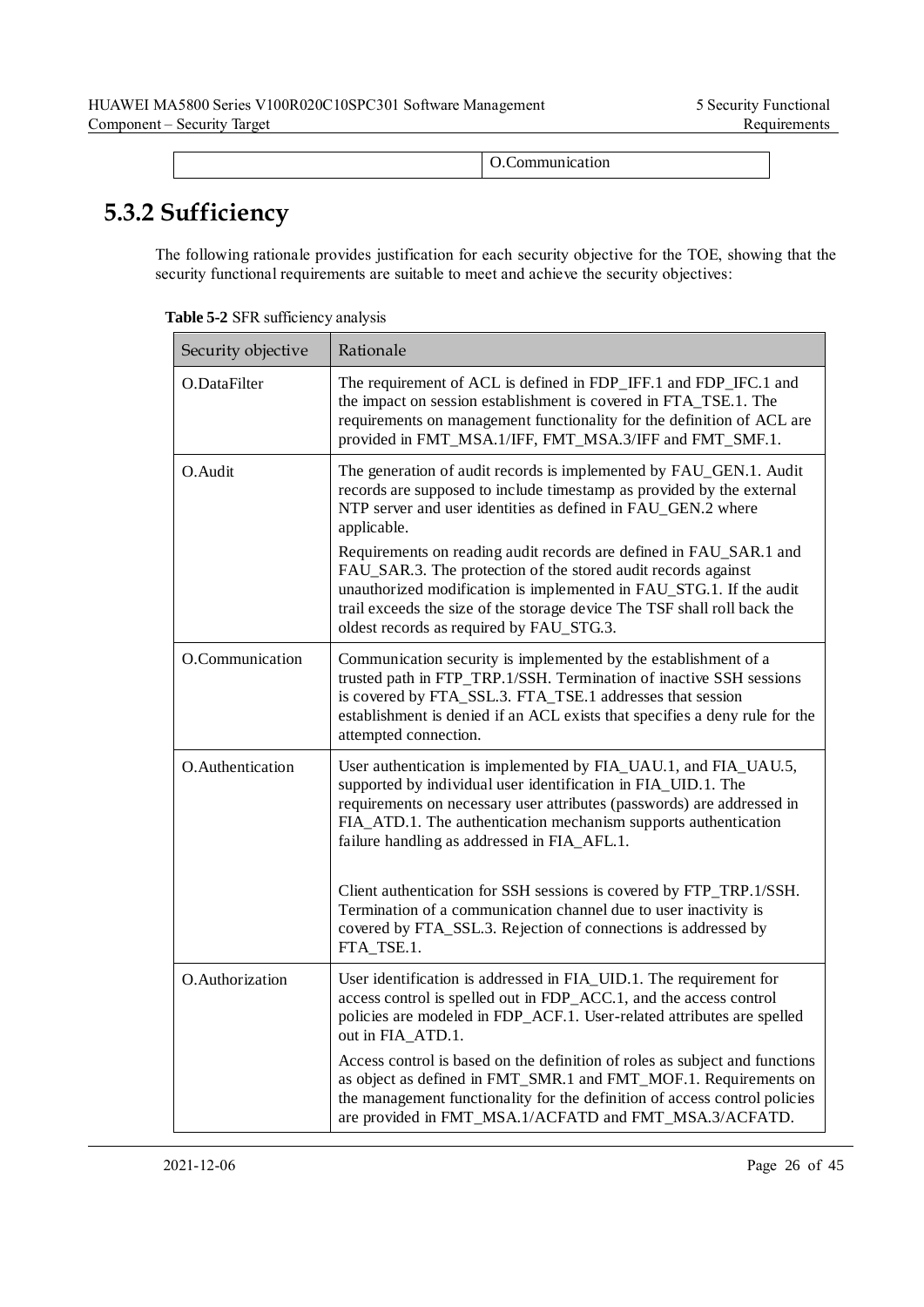| O.Security | The management functionality for the security functions of the TOE is                                       |
|------------|-------------------------------------------------------------------------------------------------------------|
| Management | defined in FMT SMF.1, FMT MOF.1, FMT MSA.1/ACFATD,<br>FMT_MSA.1/IFF, FMT_MSA.3/ACFATD and FMT_MSA.3/IFF and |
|            | the security user roles are defined in FMT SMR.1.                                                           |

## <span id="page-34-0"></span>**5.3.3 Security Requirements Dependency Rationale**

Dependencies within the EAL4 package selected for the security assurance requirements have been considered by the authors of CC Part 3 and are not analyzed here again. The augmentation by ALC\_FLR.2 does not cause any additional dependencies.

The security functional requirements in this Security Target do not introduce dependencies on any security assurance requirement; neither do the security assurance requirements in this Security Target introduce dependencies on any security functional requirement.

The following table demonstrates the dependencies of SFRs modeled in CC Part 2 and how the SFRs for the TOE resolve those dependencies.

| <b>Security Functional Requirement</b> | Dependency      | Resolution                                                                                                               |
|----------------------------------------|-----------------|--------------------------------------------------------------------------------------------------------------------------|
| FAU_GEN.1                              | FPT_STM.1       | This TOE relies on the<br>external NTP server to provide<br>the timestamp and it does not<br>provide the reliable timer. |
| FAU_GEN.2                              | FAU_GEN.1       | FAU_GEN.1                                                                                                                |
|                                        | FIA_UID.1       | FIA_UID.1                                                                                                                |
| FAU_SAR.1                              | FAU_GEN.1       | FAU_GEN.1                                                                                                                |
| FAU_SAR.3                              | FAU_SAR.1       | FAU_SAR.1                                                                                                                |
| FAU_STG.1                              | FAU_GEN.1       | FAU_GEN.1                                                                                                                |
| FAU_STG.3                              | FAU_STG.1       | FAU_STG.1                                                                                                                |
| FDP_ACC.1                              | FDP_ACF.1       | FDP_ACF.1                                                                                                                |
| FDP_ACF.1                              | FDP_ACC.1       | FDP_ACC.1                                                                                                                |
|                                        | FMT_MSA.3       | FMT_MSA.3/ACFATD                                                                                                         |
| FDP_IFC.1                              | FDP IFF.1       | FDP IFF.1                                                                                                                |
| FDP IFF.1                              | FDP IFC.1       | FDP IFC.1                                                                                                                |
|                                        | FMT_MSA.3       | FMT_MSA.3/IFF                                                                                                            |
| FIA_AFL.1                              | FIA_UAU.1       | FIA_UAU.1                                                                                                                |
| FIA_ATD.1                              | No Dependencies | None                                                                                                                     |
| FIA_UAU.1                              | FIA_UID.1       | FIA_UID.1                                                                                                                |

<span id="page-34-1"></span>**Table 5-3** Dependencies between TOE security functional requirements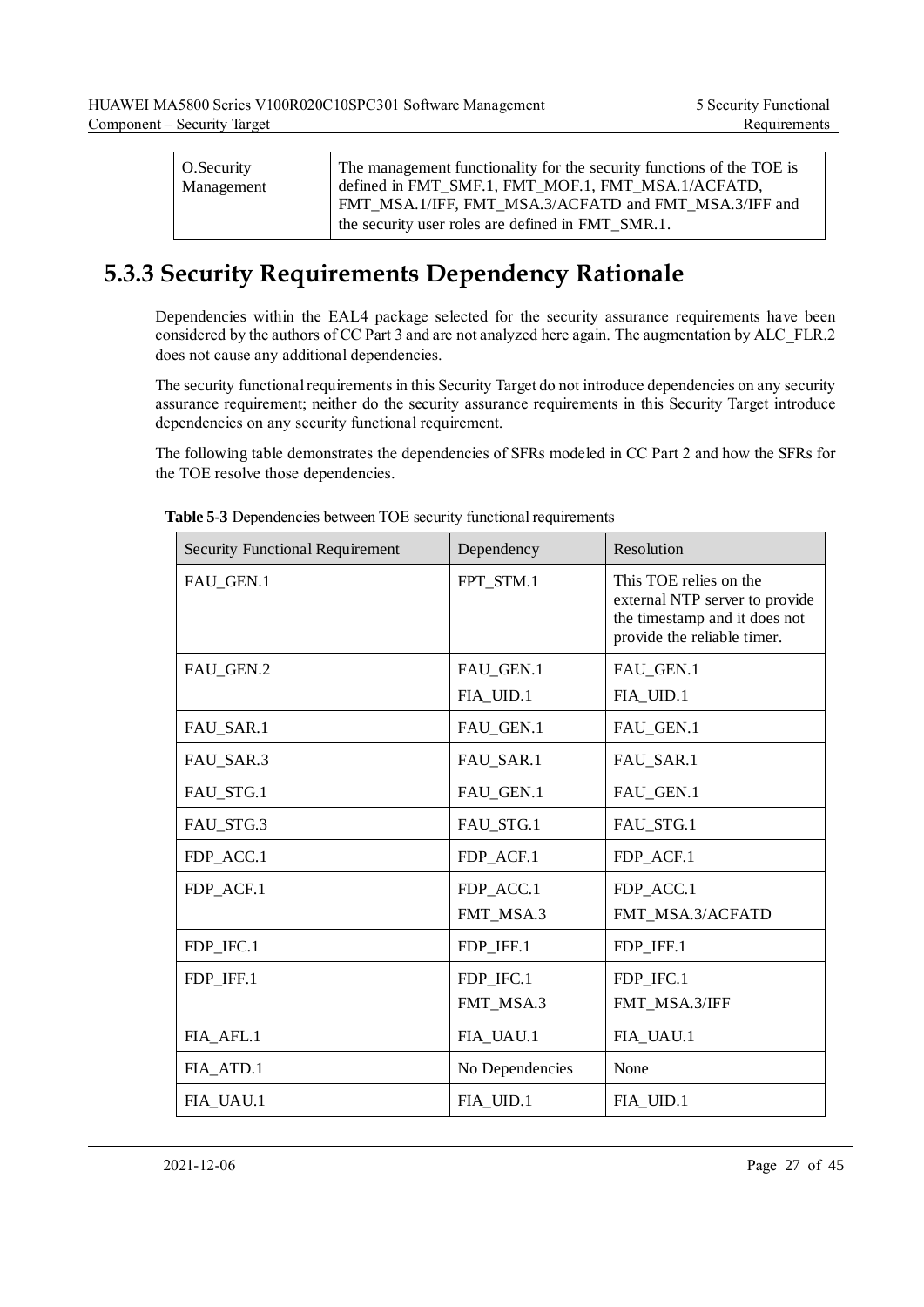| <b>Security Functional Requirement</b> | Dependency                                             | Resolution                          |
|----------------------------------------|--------------------------------------------------------|-------------------------------------|
| FIA UAU.5                              | No Dependencies                                        | None                                |
| FIA_UID.1                              | No Dependencies                                        | None                                |
| FMT_MOF.1                              | FMT_SMF.1<br>FMT_SMR.1                                 | FMT_SMF.1<br>FMT_SMR.1              |
| FMT_MSA.1/ACFATD                       | [FDP_ACC.1, or<br>FDP_ICF.1]<br>FMT_SMR.1<br>FMT_SMF.1 | FDP_ACC.1<br>FMT_SMR.1<br>FMT_SMF.1 |
| FMT_MSA.1/IFF                          | [FDP_ACC.1, or<br>FDP_IFC.1]<br>FMT_SMR.1<br>FMT_SMF.1 | FDP_IFC.1<br>FMT SMR.1<br>FMT_SMF.1 |
| FMT_MSA.3/ACFATD                       | FMT_MSA.1<br>FMT_SMR.1                                 | FMT_MSA.1/ACFATD<br>FMT_SMR.1       |
| FMT_MSA.3/IFF                          | FMT_MSA.1<br>FMT_SMR.1                                 | FMT_MSA.1/IFF<br>FMT_SMR.1          |
| FMT_SMF.1                              | No Dependencies                                        | None                                |
| FMT_SMR.1                              | FIA_UID.1                                              | FIA_UID.1                           |
| FTA SSL.3                              | No Dependencies                                        | None                                |
| FTA_TSE.1                              | No Dependencies                                        | None                                |
| FTP TRP.1/SSH                          | No Dependencies                                        | None                                |

## <span id="page-35-0"></span>**5.4 Security Assurance Requirements**

The security assurance requirements for the TOE are the Evaluation Assurance Level 3 augmented with ALC FLR.2, as specified in [CC] Part 3. No operations are applied to the assurance components.

## <span id="page-35-1"></span>**5.5 Security Assurance Requirements Rationale**

The evaluation assurance level 3 augmented with ALC\_FLR.2 has been chosen commensurate with the threat environment that is experienced by typical consumers of the TOE.

Dependencies within the EAL package selected (EAL4 augmented with ALC\_FLR.2) for the security assurance requirements have been considered by the authors of CC Part 3 and are therefore not analyzed here.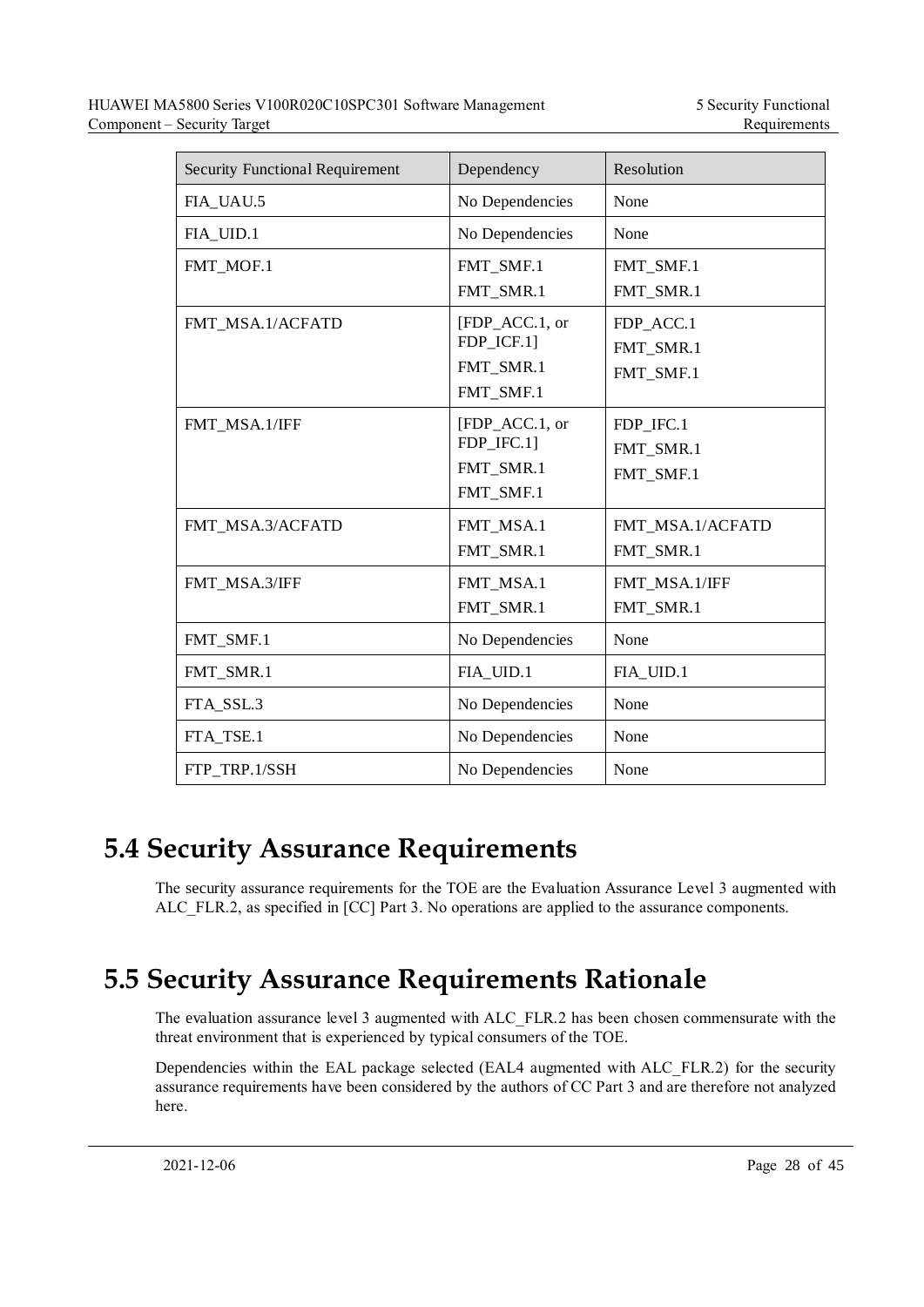# <span id="page-36-0"></span>**6 TOE Summary Specification**

## <span id="page-36-1"></span>**6.1 Authentication**

The TOE can identify users by a unique ID and enforces their authentication before granting them access to CLI interface. Detailed functions include:

- 1) The TOE supports user authentication via username and password. This function is achieved by comparing user information input with reference values stored in memory.
- 2) The TOE supports user authentication via remote RADIUS authentication server. This function is achieved by performing pass/fail action based on result from remote authentication server.
- 3) The TOE supports user authentication using SSH by password, RSA public key or combination of password and RSA public key. For this the TSF associate the security attributes User ID and User level with subjects acting on behalf of that user.
- 4) The TOE stores the following security attributes for individual users:
	- User ID
	- User level
	- User password
	- User public key
	- The inactivity time after which an account is automatically logged out
	- Status of the account (locked/unlocked)
	- Number of failed authentication attempts within a certain period of time and timestamp of last successful login
- 5) The TOE locks out an account or corresponding IP address if the number of login failures meets the number of 3 unsuccessful login attempts. The TOE will prevent the locked account and IP address from login into the system until the locking out time period of at least 15 minutes has elapsed.
- 6) The TOE requires the user to be successfully authenticated before he can perform any other TSFmediated actions when connecting to the TOE. If the user accesses the TOE through an RMT, the user must establish a secure remote session to the TOE prior to user authentication.
- 7) The TOE supports limiting the access to CLI interface by IP whitelist or blacklist, or by ACL policy.
- 8) The TOE support logout when no operation is performed on the user session within a given interval of 5 minutes.

(FIA\_AFL.1, FIA\_ATD.1, FIA\_UAU.1, FIA\_UAU.5, FIA\_UID.1, FTA\_SSL.3, FTA\_TSE.1, FTP\_TRP.1/SSH)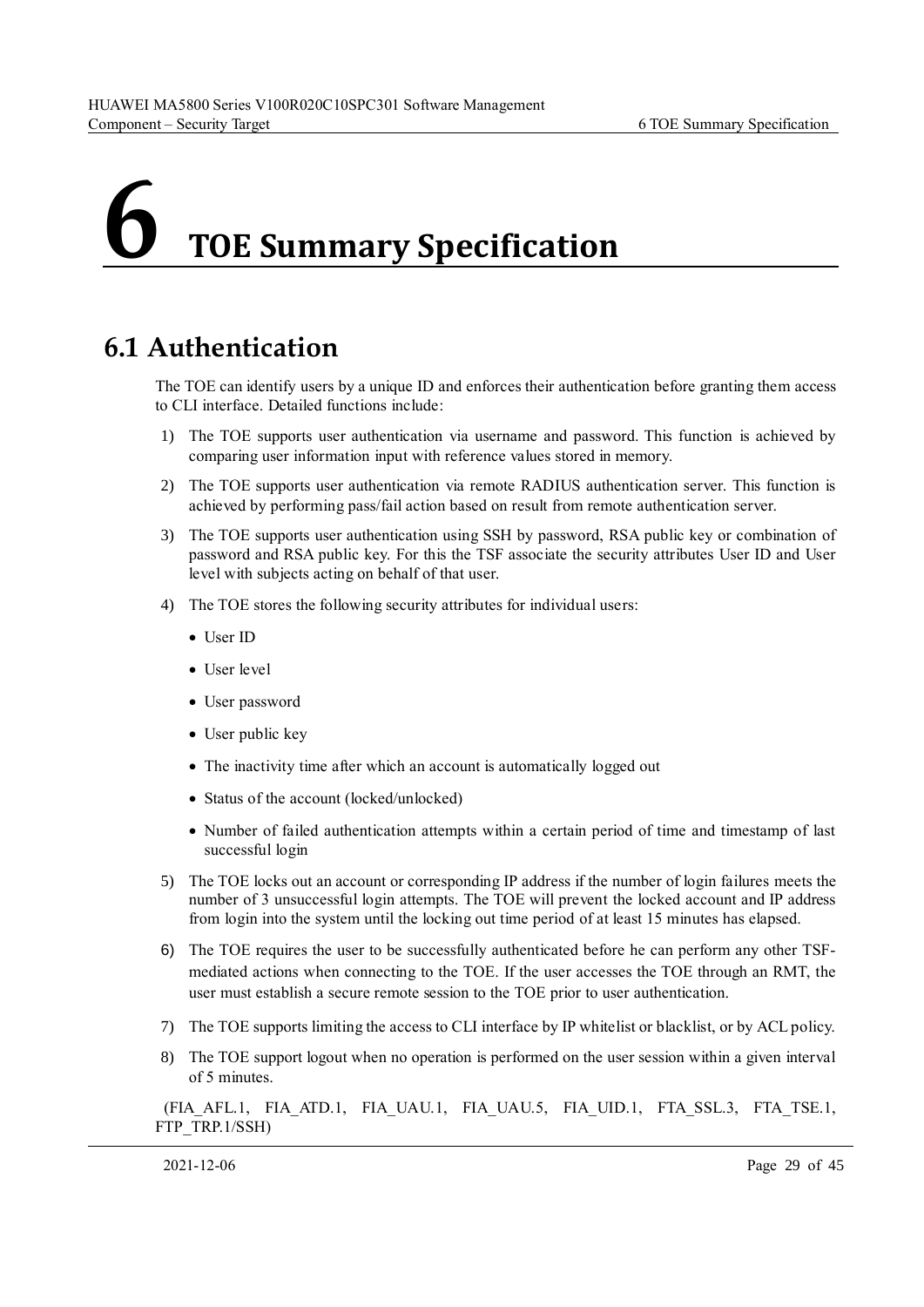## <span id="page-37-0"></span>**6.2 Authorization**

The TOE enforces an access control by supporting following functionalities:

- 1) The TOE supports the association of user levels with user IDs and the association of command access levels with commands. Only one access level number can be associated with a command at a time and only one user level can be associated with a user, so the assignment is unambiguous.
- 2) The system users are defined in 3 levels:
	- Administrator: Perform all configuration operations. Maintain and manage the device, perform security management, create other user including administrator, operator and common user accounts.
	- Operator: Perform basic configuration operations for the service and device.
	- Common User: Perform basic system operations and simple query operations.
- 3) The TOE mandates that a user can only execute a specific command if his user level is equal or higher to the command access level of the specific command.
- 4) The TOE requires the user to be successfully identified before he can perform any other TSFmediated actions except authentication according to section 5.1 when connecting to the TOE. If the user accesses the TOE through an RMT, the user must establish a secure remote session to the TOE prior to user authentication. The username is used for identification and the user level of the user is used for access control.
- 5) The TOE has a default user account named "root", and the user level of "root" is administrator. The TOE allows only users with sufficient user level to specify alternative default values or initial values for command access levels and user levels.

(FDP\_ACC.1, FDP\_ACF.1, FIA\_ATD.1, FIA\_UID.1, FMT\_MOF.1, FMT\_MSA.1/ACFATD, FMT\_MSA.3/ACFATD, FMT\_SMR.1)

## <span id="page-37-1"></span>**6.3 Auditing**

The TOE can provide auditing ability by receiving all types of logs and processing them according to user's configuration:

- 1) The TOE supports generation of audit records for the following events:
	- User login and logout
	- Adding, deleting or modifying a user account
	- Password change by the user
	- Changing of command and user level
	- Session termination
	- Modification of authentication policy
	- Configuration of the device (i.e. operation requests)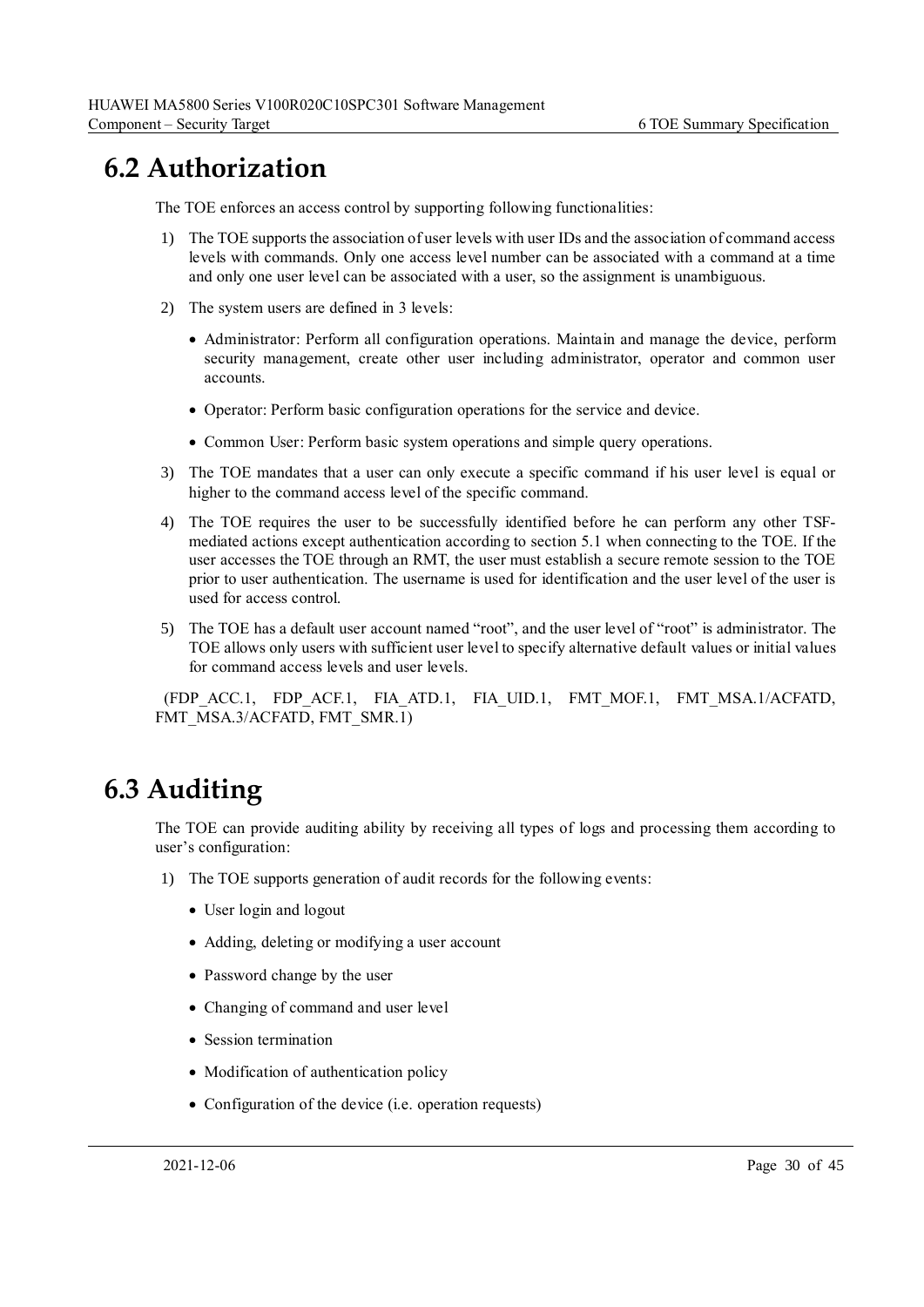- Modification of logging policy
- 2) The TOE records within each audit record the date and time, operation object (if applicable), access IP address (if applicable), date and time, the outcome, and user name (if applicable).
- 3) The TOE supports association of audit events resulting from actions of identified users with the identity of the user that caused the event.
- 4) The TOE allows all authorized users (i.e. all authenticated users who have assigned a user level high enough to execute the commands for reading audit records) to read the audit records.
- 5) The TOE writes audit event information to the NVRAM first (buffer). The TOE supports local storage of audit event information in the internal NOR flash memory, and output of audit event information to external audit servers.
- 6) The size of the log file (the file name is log.log) is configurable by the administrator with value 4M/8M/16M/32M bytes. The default maximum size of each information file is 8 MB. When the size of log.log exceeds the configured maximum size, the log.log is compressed into a smaller file in standard log slot ID time.log.zip format. The storage space for log.log and compressed log file in flash is about 14M, and when the storage space occupancy exceeds 70%, the system deletes oldest compressed files to save the latest compressed log file. The unauthorized users are disallowed to handle the audit records.
- 7) The TOE supports to report audit records to specified external SYSLOG servers.
- 8) The TOE does not support modification and deletion of single audit events.
- 9) If the audit trail in the NVRAM buffer exceeds 100kB, the TOE automatically forwards the audit data to the permanent storage location (either NOR flash or USB mass storage devices) and clears the NVRAM buffer afterwards.
- 10) Audit functionality is activated by default and cannot be deactivated.

(FAU\_GEN.1, FAU\_GEN.2, FAU\_SAR.1, FAU\_SAR.3, FAU\_STG.1, FAU\_STG.3)

## <span id="page-38-0"></span>**6.4 Communication Security**

The TOE provides communication security by the following mechanisms:

- 1) The TOE provides mechanisms to establish a trusted path between itself and a RMT based on the SSH2.0 protocol (SSH is sometimes also referred to STELNET).
- 2) The TOE permits remote users to initiate communication with the TOE to establish the trusted path.
- 3) The TOE supports mechanisms to verify the validity of the authentication information of SSH and can generate evidence about that which can be verified by SSH. For client authentication the TOE supports publickey authentication according to chap. 7 [RFC 4252]. Server authentication is performed using RSA according to chap. 3 [RFC 8332], rsa-sha2-256 and rsa-sha2-512.
- 4) The TOE denies the establishment of a trusted path in case of authentication failures or if the source IP address is prohibited to establish a trusted path according to ACL definitions.
- 5) The TOE supports termination of an interactive SSH session after a given interval of user inactivity. This results in a loss of user authentication (for both, connections via console as well as via RMT).
- 6) The TOE makes temporary session keys stored in volatile memory inaccessible upon termination of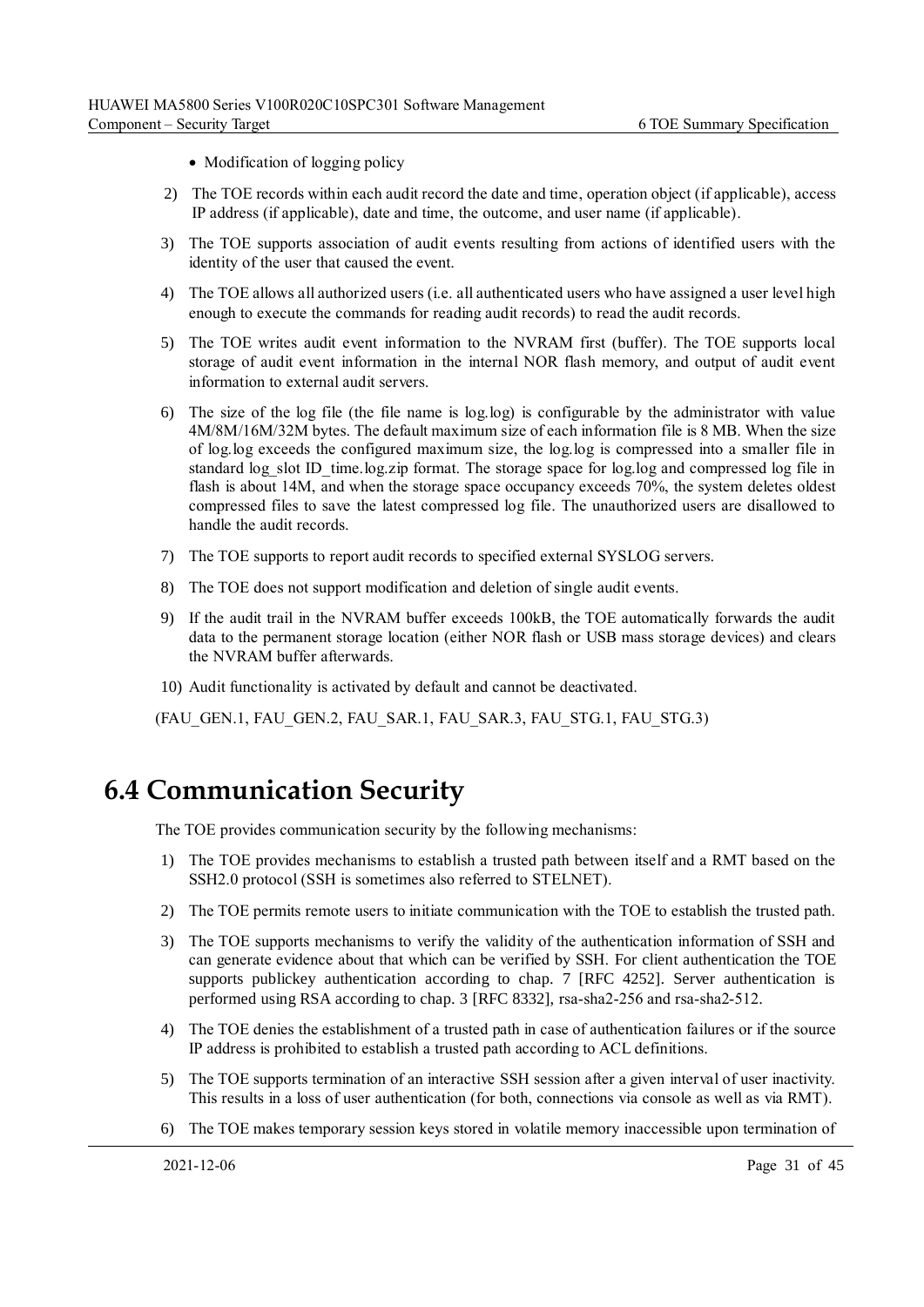SSH sessions.

(FTA\_SSL.3, FTA\_TSE.1, FTP\_TRP.1/SSH)

## <span id="page-39-0"></span>**6.5 Management Traffic Flow Control**

The TOE supports Access Control Lists (ACLs) to deny unwanted network traffic between network elements in the management network and the TOE.

- 1) The TOE supports ACLs by associating ACLs to whitelists and blacklists. This function is achieved by interpreting ACL configurations then storing interpreted values in memory.
- 2) The TOE supports ACLs, which are based on the upper-layer protocol number, the source and destination IP addresses, the source and destination port numbers, and the packet direction.
- 3) The TOE permits an information flow between controlled subjects if all information security attributes are permitted by ACL. Packets not matching the ACL are logged and discarded by the router.
- 4) The TOE restricts the ability to read, modify and delete entries in ACLs to users with sufficient access rights.

(FDP\_IFC.1, FDP\_IFF.1, FMT\_MSA.1/IFF, FMT\_MSA.3/IFF, FMT\_SMF.1)

## <span id="page-39-1"></span>**6.6 Security Management**

The TOE offers management functionality for its security functions. Security management functionality can either be used through LMT or RMT. For RMT, SSHv2 must be used.

The access control mechanisms of the TOE are based on hierarchical access levels where a user level is associated with every user on the one hand and a command level is associated with every command. Only if the user level is equal or higher to a specific command, the user is authorized to execute this command. Management of security function is realized through commands. So for every management function sufficient user level is required for the user to be able to execute the corresponding command.

Modifications have to be saved; otherwise they will be lost after reboot of the TOE. The TOE loads the saved device configuration during start-up, so saved modifications are not lost by rebooting the device. After reset to factory defaults, the TOE is in the factory configuration.

The security management functionality comprises:

- 1) The TOE support configuration of ACLs based on IP protocol number, source and/or destination IP address, source and/or destination port number if TCP/UDP;
- 2) Support configuration on limiting access for remote administration by IP address;
- 3) The TOE supports the configuration of the minimum time a user account is blocked after failed attempts for user authentication;
- 4) The TOE supports the management of user accounts (creating, maintaining, and deleting user accounts) and user data (username, password including password reset). The TOE supports the assignment of user levels to users;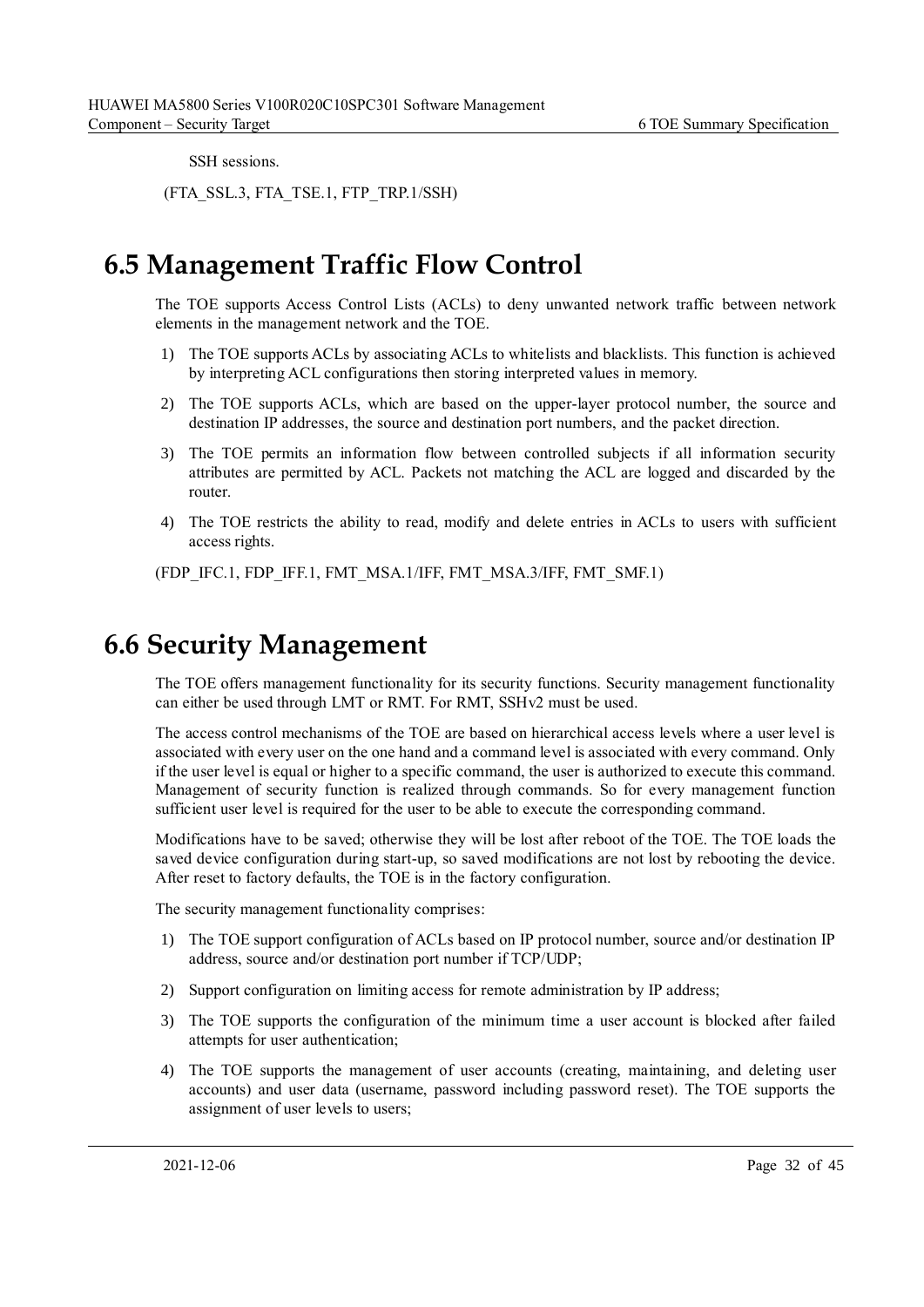- 5) The TOE supports the assignment and maintenance of command access levels to commands and by this defining and maintaining command groups;
- 6) The TOE supports the configuration of the output host and output channel for audit data (e.g. output to external audit servers);
- 7) The TOE supports enabling and disabling SSH for the communication between RMT and the TOE.
- 8) The TOE supports the configuration of the authentication policy including local authentication and remote authentication via RADIUS.
- 9) The TOE supports the configuration of local time and time synchronization policy via NTP.

(FMT\_MOF.1, FMT\_MSA.1/ACFATD, FMT\_MSA.1/IFF, FMT\_MSA.3/ACFATD, FMT\_MSA.3/IFF, FMT\_SMF.1, FMT\_SMR.1)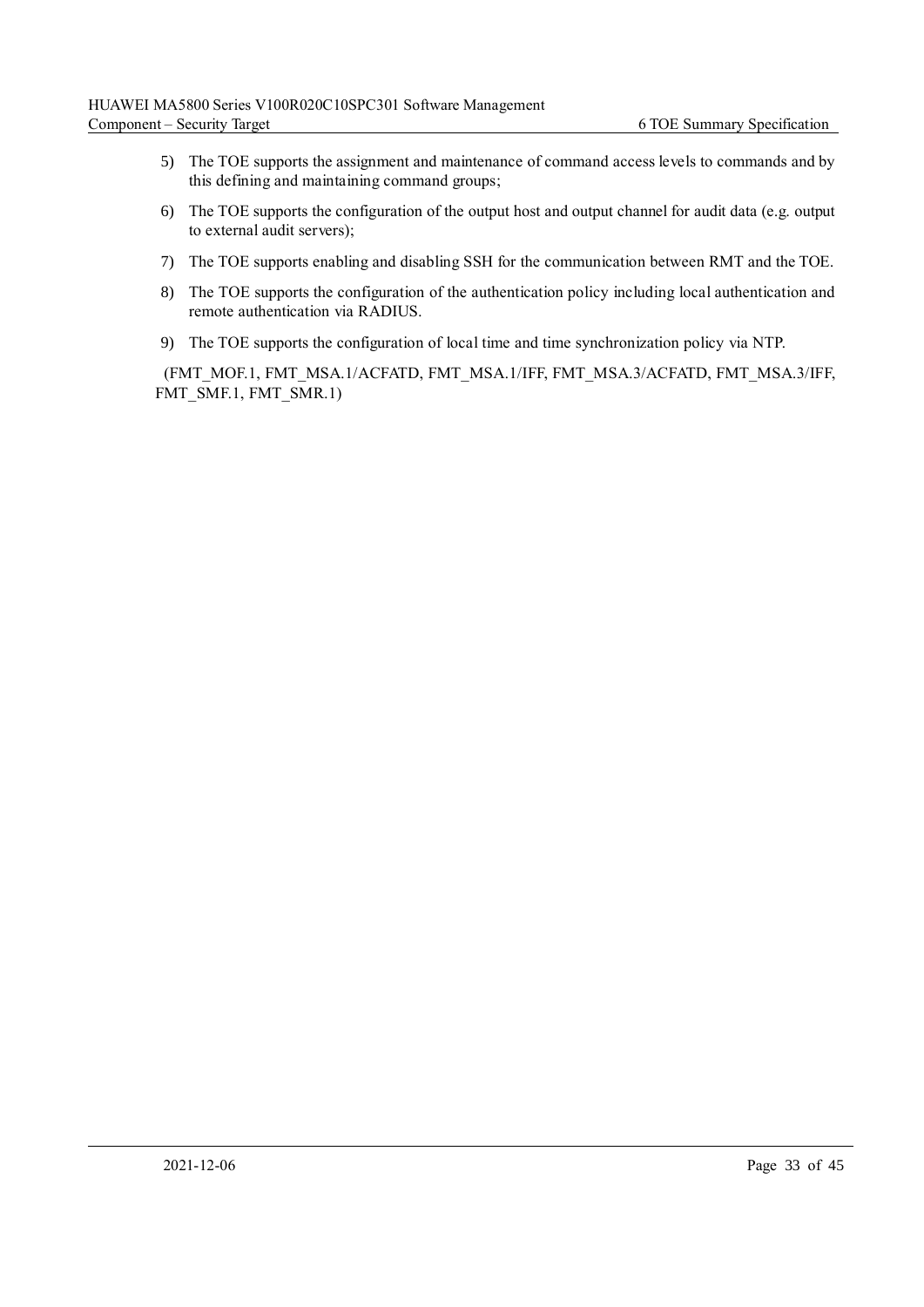<span id="page-41-0"></span>

## <span id="page-41-1"></span>**7.1 Abbreviations**

| <b>Name</b> | <b>Explanation</b>                       |
|-------------|------------------------------------------|
| <b>AAA</b>  | Authentication Authorization Accounting  |
| <b>ACL</b>  | <b>Access Control List</b>               |
| cc          | Common Criteria                          |
| <b>CLI</b>  | Command Line Interface                   |
| <b>DH</b>   | Diffie-Hellman                           |
| <b>EAL</b>  | <b>Evaluation Assurance Level</b>        |
| <b>FTTH</b> | Fiber To The Home                        |
| <b>FTTD</b> | Fiber To The Door                        |
| <b>FTTB</b> | Fiber To The Building                    |
| <b>FTTC</b> | Fiber To The Curb                        |
| <b>GPON</b> | Gigabit-capable Passive Optical Networks |
| IP          | <b>Internet Protocol</b>                 |
| <b>IPC</b>  | <b>Inter-Process Communication</b>       |
| <b>LMT</b>  | Local Maintenance Terminal               |
| <b>NTP</b>  | <b>Network Time Protocal</b>             |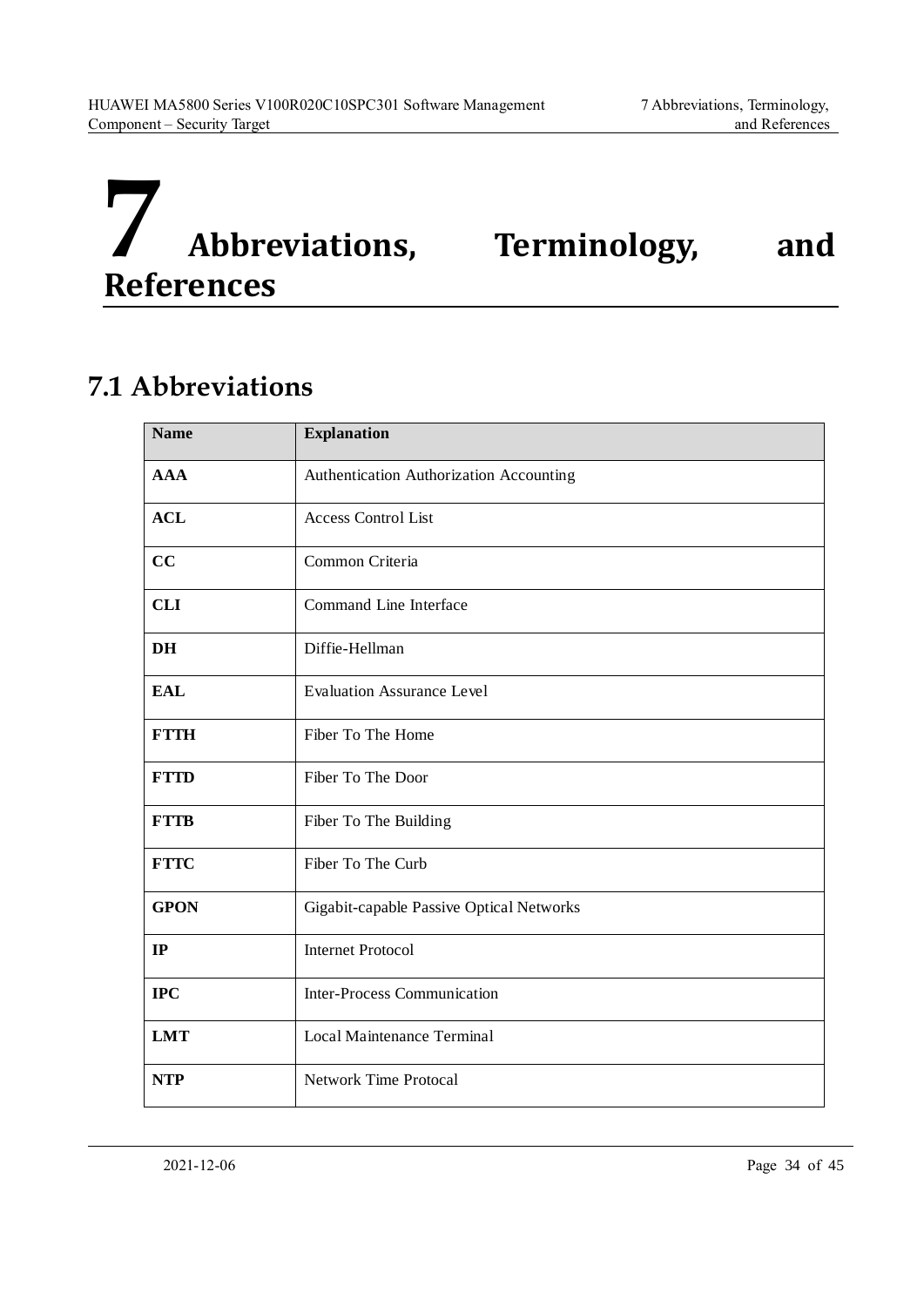| <b>Name</b> | <b>Explanation</b>                     |
|-------------|----------------------------------------|
| <b>OLT</b>  | <b>Optical Line Terminal</b>           |
| <b>ONT</b>  | <b>Optical Network Terminal</b>        |
| <b>OPEX</b> | <b>Operating Expense</b>               |
| $\bf PP$    | <b>Protection Profile</b>              |
| <b>RMT</b>  | Remote Maintenance Terminal            |
| <b>SFP</b>  | <b>Security Function Policies</b>      |
| <b>SFR</b>  | <b>Security Functional Requirement</b> |
| <b>SSH</b>  | Secure Shell                           |
| <b>ST</b>   | <b>Security Target</b>                 |
| <b>TOE</b>  | Target of Evaluation                   |
| <b>TSF</b>  | <b>TOE Security Functions</b>          |
| <b>VRP</b>  | Versatile Routing Platform             |
| <b>VTY</b>  | Virtual Type Terminal                  |

## <span id="page-42-0"></span>**7.2 Terminology**

This section contains definitions of technical terms that are used with a meaning specific to this document. Terms defined in the [CC] are not reiterated here, unless stated otherwise.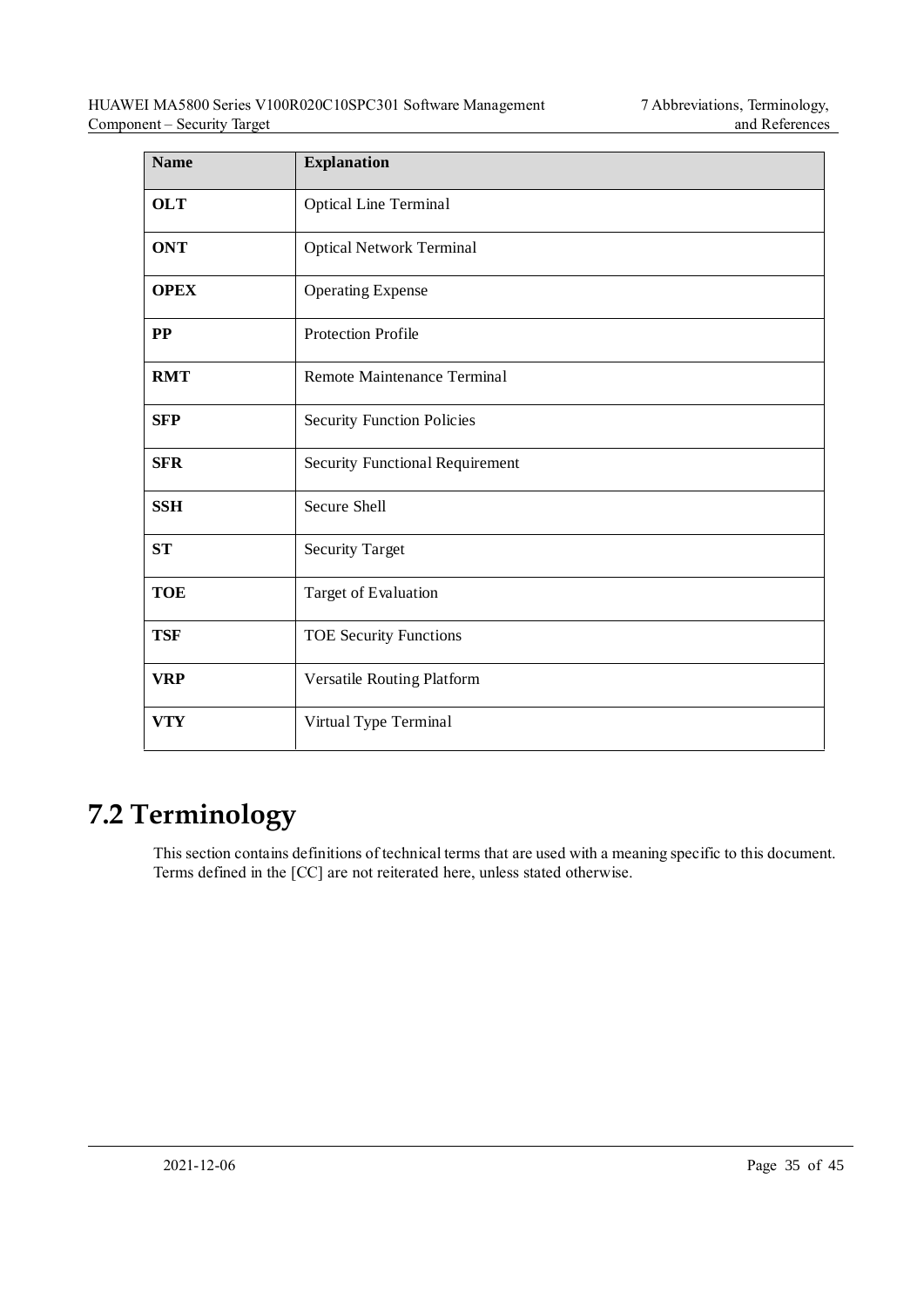| <b>Terminology</b> | <b>Explanation</b>                                                                                                                                                                                                                                                                                                                                                                                                                                                                                                                                                                                                                                                                                                                                                                                                                                                                                                                                   |
|--------------------|------------------------------------------------------------------------------------------------------------------------------------------------------------------------------------------------------------------------------------------------------------------------------------------------------------------------------------------------------------------------------------------------------------------------------------------------------------------------------------------------------------------------------------------------------------------------------------------------------------------------------------------------------------------------------------------------------------------------------------------------------------------------------------------------------------------------------------------------------------------------------------------------------------------------------------------------------|
| Administrator:     | An administrator is a user of the TOE who may have been assigned specific<br>administrative privileges within the TOE. This ST may use the term<br>administrator occasionally in an informal context, and not in order to refer to a<br>specific role definition $-$ from the TOE's point of view, an administrator is<br>simply a user who is authorized to perform certain administrative actions on<br>the TOE and the objects managed by the TOE. Since all user levels are assigned<br>to commands and users and users can only execute a command if their<br>associated level is equal or higher compared to the level assigned to a<br>command, a user might have certain administrative privileges but lacking some<br>other administrative privileges. So the decision whether a user is also an<br>administrator or not might change with the context (e.g. might be able to change<br>audit settings but cannot perform user management). |
| Operator:          | See User.                                                                                                                                                                                                                                                                                                                                                                                                                                                                                                                                                                                                                                                                                                                                                                                                                                                                                                                                            |
| User:              | A user is a human or a product/application using the TOE which is able to<br>authenticate successfully to the TOE. A user is therefore different to a subject<br>which is just sending traffic through the device without any authentication.                                                                                                                                                                                                                                                                                                                                                                                                                                                                                                                                                                                                                                                                                                        |

## <span id="page-43-0"></span>**7.3 References**

| <b>Name</b>       | <b>Description</b>                                                                                                                                            |
|-------------------|---------------------------------------------------------------------------------------------------------------------------------------------------------------|
| [CC]              | Common Criteria for Information Technology Security Evaluation. Part 1-3                                                                                      |
|                   | April 2017                                                                                                                                                    |
|                   | Version 3.1                                                                                                                                                   |
|                   | Revision 5                                                                                                                                                    |
|                   | CCMB-2017-001, -002, -003                                                                                                                                     |
| [FIPS 180-4]      | FIPS PUB 180-4 – Secure Hash Standard (SHS)                                                                                                                   |
| [FIPS 186-4]      | FIPS PUB 186-4 – Digital Signature Standard (DSS), July 2013                                                                                                  |
| [FIPS 197]        | FIPS PUB 197 – Advanced Encryption Standard (AES), November 26, 2001                                                                                          |
| [FIPS 198-1]      | FIPS PUB 198-1 - The Keyed-Hash Message Authentication Code (HMAC),<br><b>July 2008</b>                                                                       |
| [NIST SP 800-38A] | NIST Special Publication 800-38A - Recommendation for Block Cipher<br>Modes of Operation: Methods and Techniques, December 2001                               |
| [NIST SP 800-38D] | NIST Special Publication 800-38A - Recommendation for Block Cipher<br>Modes of Operation: Galois/Counter Mode (GCM) and GMAC, November<br>2007                |
| [NIST SP 800-56A] | NIST Special Publication SP800-56A Revision 3 - Recommendation for Pair-<br>Wise Key Establishment Schemes Using Discrete Logarithm Cryptography,<br>Apr 2018 |
| [PKCS#1 V2.1]     | PKCS #1 v2.1: RSA Cryptography Standard, April 2004                                                                                                           |